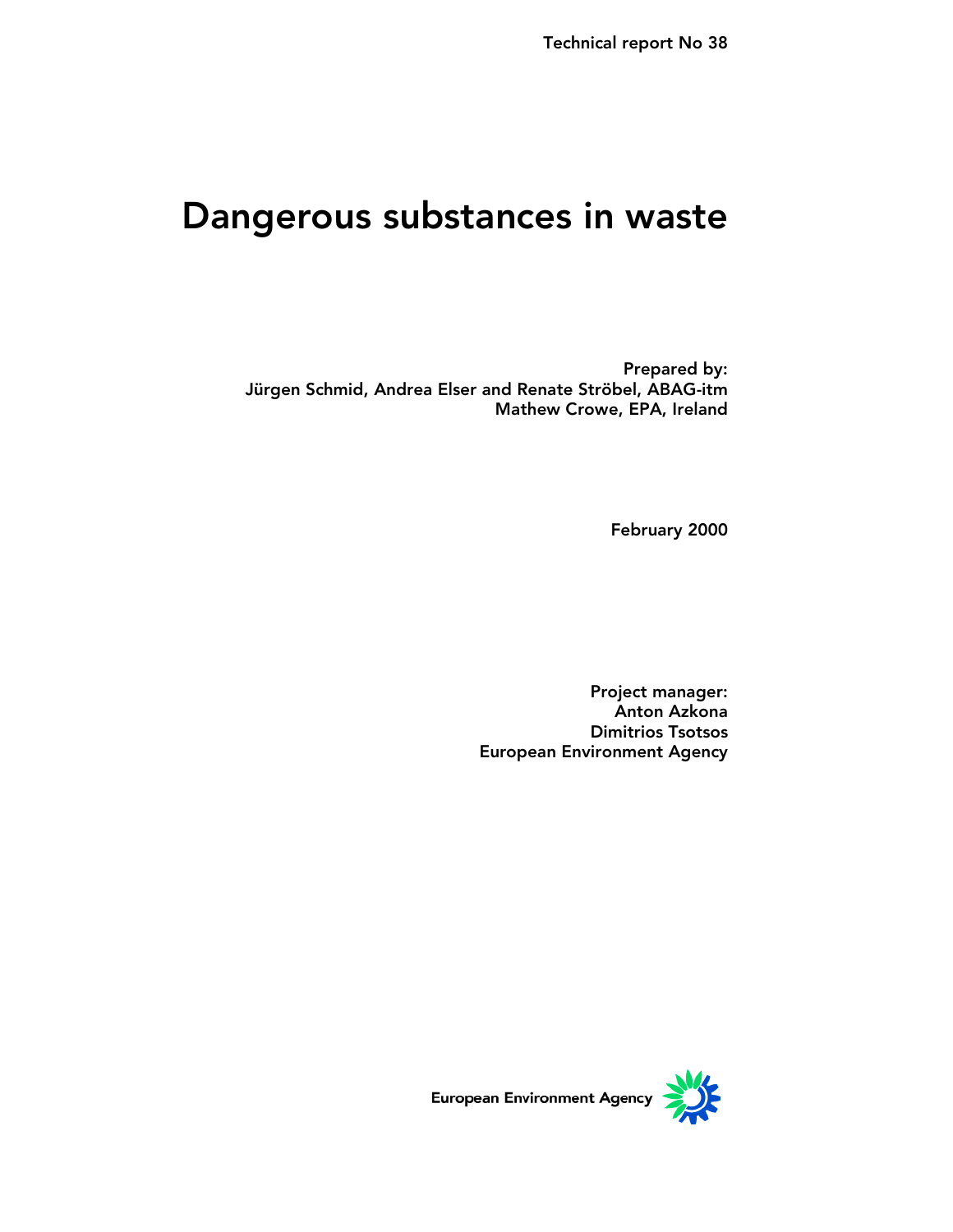Cover design: Rolf Kuchling, EEA

#### **Legal notice**

The contents of this report do not necessarily reflect the official opinion of the European Commission or other European Communities institutions. Neither the European Environment Agency nor any person or company acting on the behalf of the Agency is responsible for the use that may be made of the information contained in this report.

A great deal of additional information on the European Union is available on the Internet. It can be accessed through the Europa server (http://europa.eu.int)

©EEA, Copenhagen, 2000

Reproduction is authorised provided the source is acknowledged

Printed in Copenhagen

Printed on recycled and chlorine-free bleached paper

European Environment Agency Kongens Nytorv 6 DK-1050 Copenhagen K Denmark Tel: +45 33 36 71 00 Fax: +45 33 36 71 99 E-mail: eea@eea.eu.int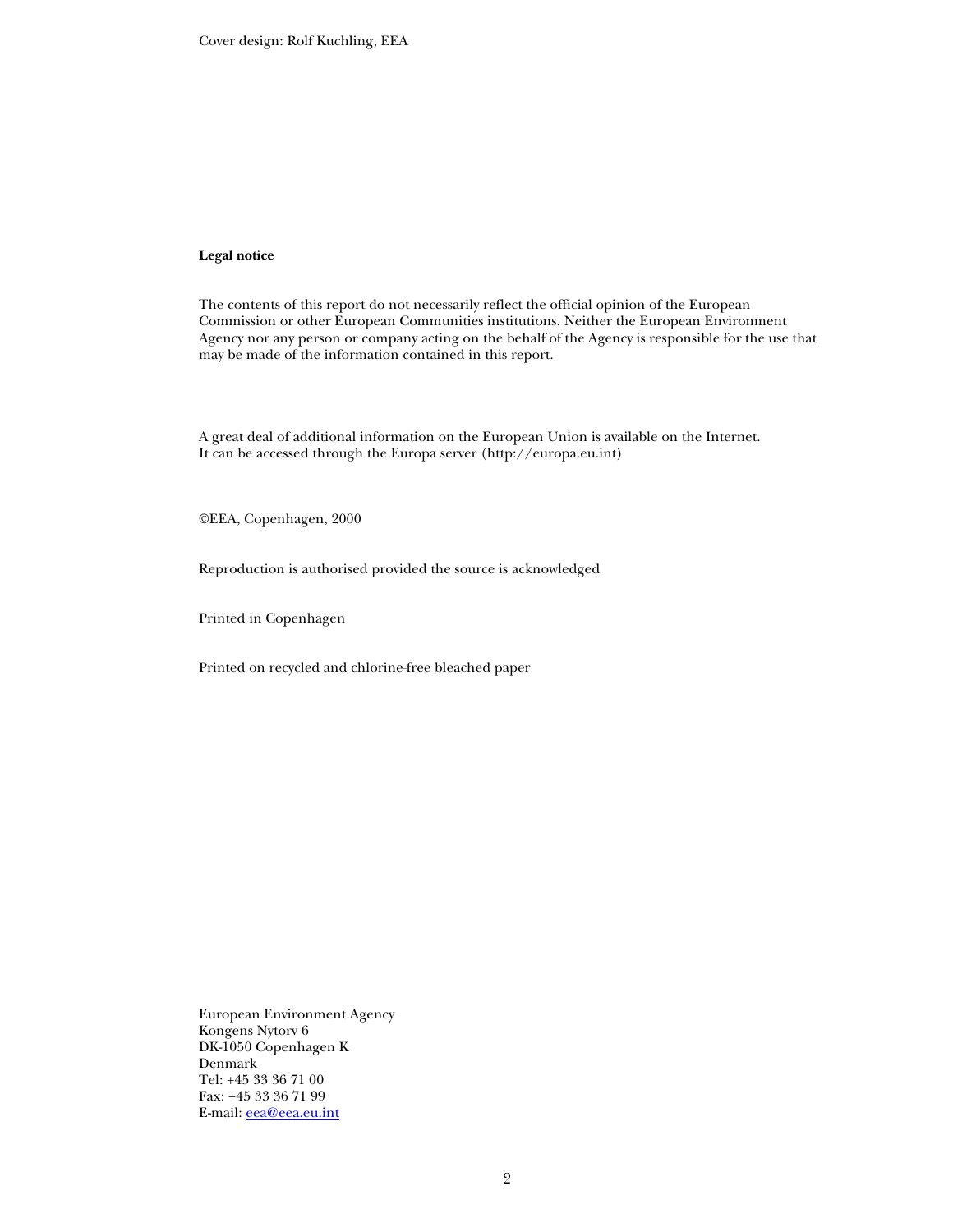# **Contents**

| $\mathbf 1$ . |                                                                                                                                                                                                              |  |
|---------------|--------------------------------------------------------------------------------------------------------------------------------------------------------------------------------------------------------------|--|
| 1.1.          |                                                                                                                                                                                                              |  |
| 1.2.          |                                                                                                                                                                                                              |  |
| 1.3.          |                                                                                                                                                                                                              |  |
| 2.            | Environmental risks associated with the major waste                                                                                                                                                          |  |
|               |                                                                                                                                                                                                              |  |
|               |                                                                                                                                                                                                              |  |
|               |                                                                                                                                                                                                              |  |
| 3.            |                                                                                                                                                                                                              |  |
|               |                                                                                                                                                                                                              |  |
|               | 3.2.2. Description and evaluation of the major environmental impacts from landfill________________ 26<br>3.2.3. Description and evaluation of the major environmental impacts from incineration _________ 27 |  |
|               | 3.3. Ranking of dangerous substances for landfill and incineration  30                                                                                                                                       |  |
|               |                                                                                                                                                                                                              |  |
|               |                                                                                                                                                                                                              |  |
|               |                                                                                                                                                                                                              |  |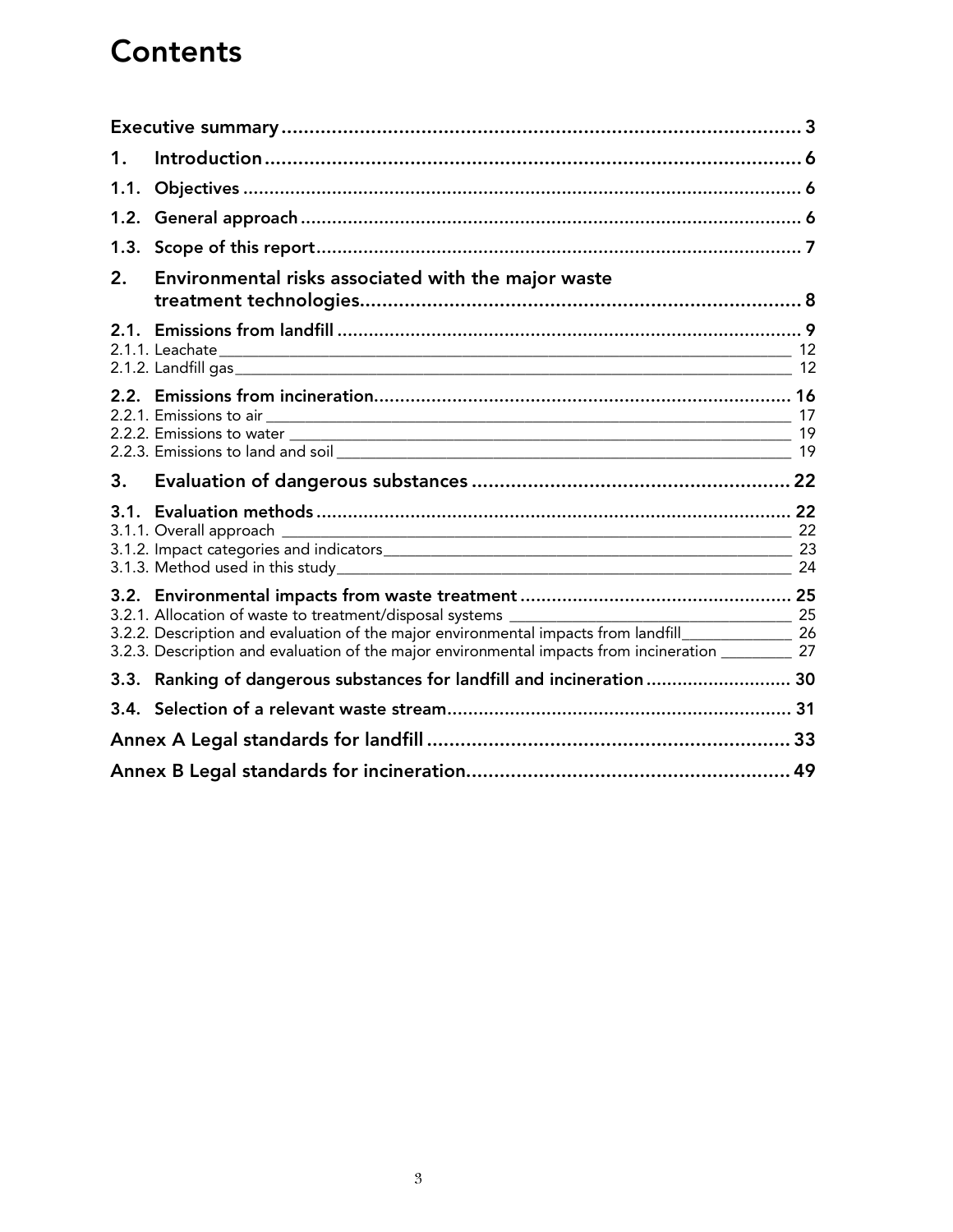# Executive summary

- The environmental problems caused by dangerous substances are acknowledged by the Council Resolution of 24 February 1997 on a Community Strategy for Waste Management, where the Commission is requested to collect information on those dangerous substances and materials in waste which cause special problems in Member States and to bring forward recommendations for measures to deal with these problems.
- One of the general objectives of work by the European Topic Centre on Waste is therefore to provide documentation on dangerous substances and materials in waste which cause special problems in Member States and to show how the environmental impact from some of these substances and materials can be minimised by means of for example material substitution, good housekeeping, clean technologies, better source separation and handling etc.
- This report focuses specifically on environmental risks associated with the main final disposal technologies, landfilling and incineration. The main objective of this report is the analysis of these technologies and the description of the related emissions, the evaluation of dangerous substances and the selection of relevant waste streams, which are responsible for the release of these substances. The geographical scope is EU15. The latest estimates available for emissions to air at European level were for 1990, the major data sources being CORINAIR and the German Environment Agency (Umweltbundesamt). Emissions data for emissions to water and soil were obtained from literature and Internet searches and from interviewing several experts.
- A methodology is presented for the evaluation of the environmental relevance of dangerous substances in waste streams treated by landfilling or incineration. Based on this evaluation waste from electrical and electronic equipment (WEEE) which contributes to the emission of dangerous substances was selected for further investigation. This evaluation and selection was done as far as possible by scientific methods. However, the data available at both national and European level are too weak to base decisions on pure scientific methods alone. Therefore this analysis was additionally based on the experience of relevant experts and of representatives from national authorities.
- The key emissions at European level from incineration were identified to be organic micro-pollutants, particularly dioxins and furans, and volatile heavy metals, particularly cadmium, mercury and lead, where incineration was still an important generating source. For landfill, the key emission at European level is methane, an important greenhouse gas, with other emissions contributing to impacts at local level.
- Interviews with experts and literature reviews suggested that the relative contribution of emissions from waste treatment to total emissions from industry and agriculture in 1999 is most likely lower than indicated by the 1990 data and will decrease in future due to the improvement of cleaning technology for incineration and the reduction of organic inputs to landfill. This process will be enforced by the implementation of EU Directives in national legislation.
- Having considered various waste streams and having consulted with the EEA, the Commission (DG Environment) and Eurostat, it was decided that further studies on the flow of dangerous substances in waste should concentrate on waste from electrical and electronic equipment (WEEE) for the following reasons: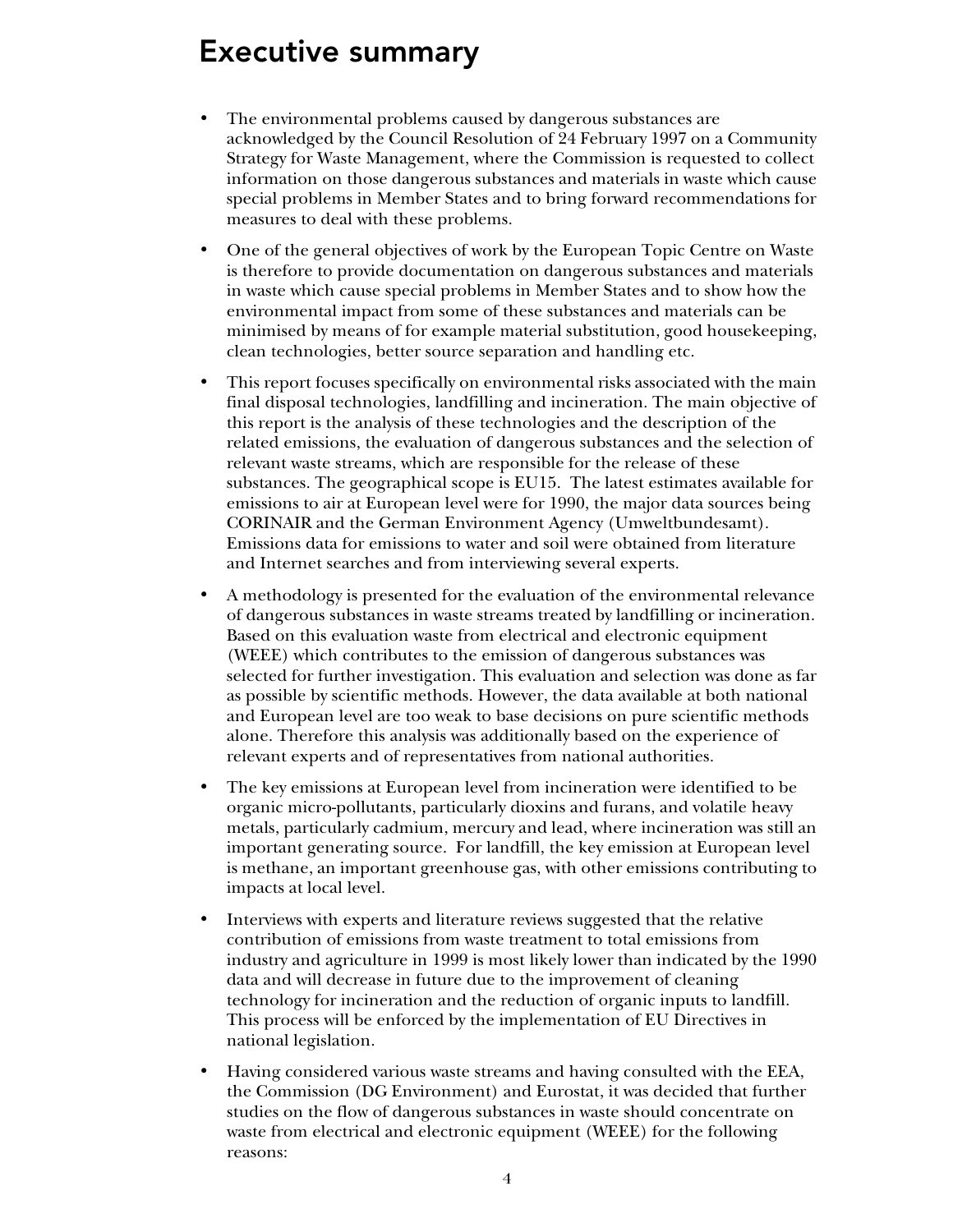- this waste stream contributes to the production of several of the dangerous substances identified in this report by virtue of the composition of the products contained within the stream;
- the composition of the waste stream is reasonably well defined, since it is the same as the products from which the stream arises;
- where insufficient data exists on waste generation, waste quantities can be estimated from production data;
- the waste stream is of particular relevance to future waste planning because of the hazardous substances contained within it and the increasing amounts that are being generated; and
- there is political interest in this waste stream as reflected in a EU draft Directive on WEEE
- The next step will be the development and presentation of a substance flow analysis methodology to track the flow of dangerous substances through the waste chain and their final release to the environment. This methodology will be tested by applying it in an exemplary fashion to the WEEE stream so that measures to reduce environmental impacts from the treatment of this waste stream can be identified and reported.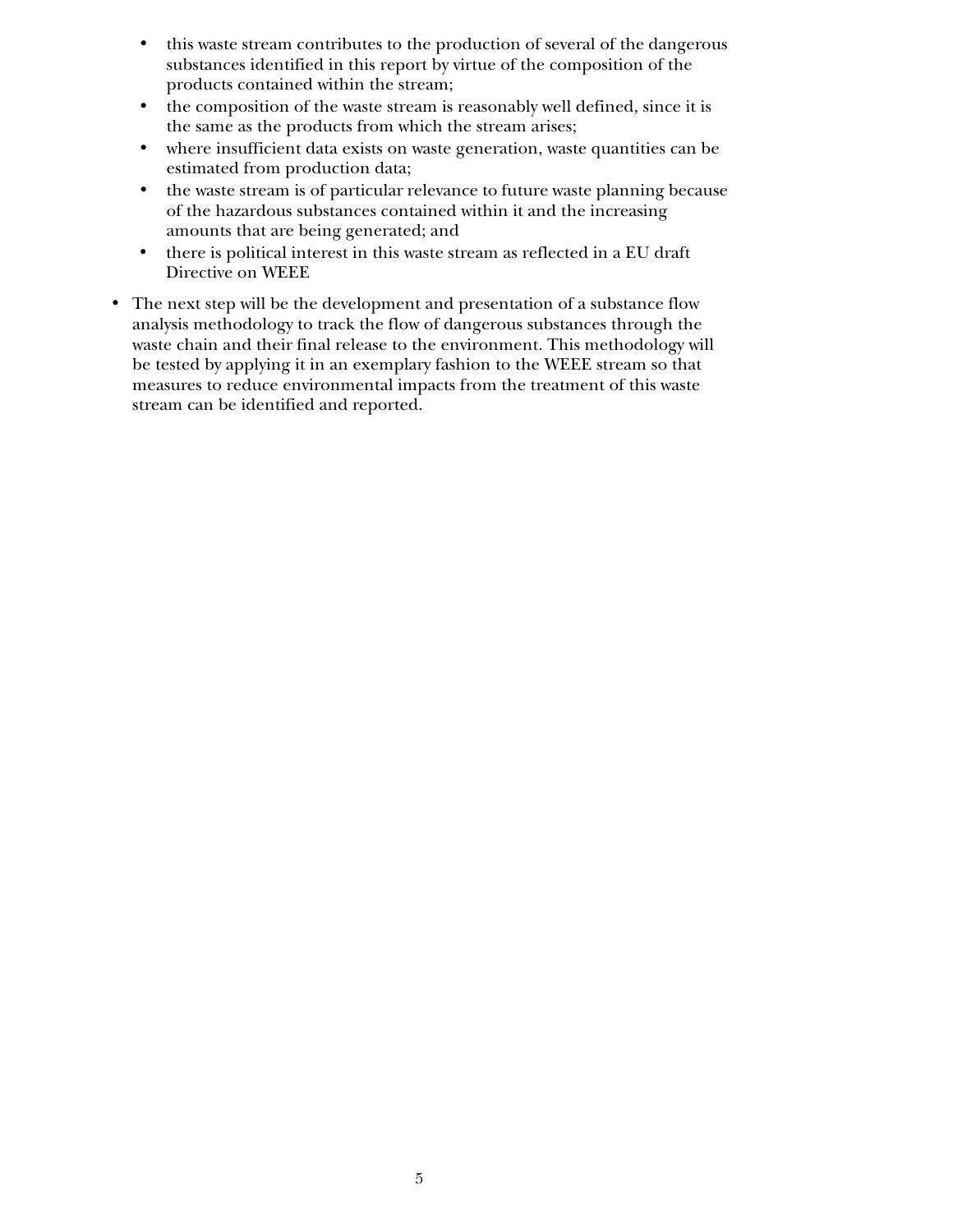# 1. Introduction

# 1.1. Objectives

The environmental problems caused by dangerous substances are acknowledged by the Council Resolution of 24 February 1997 on a Community Strategy for Waste Management, where the Commission is requested to collect information on those dangerous substances and materials in waste which cause special problems in Member States and to bring forward recommendations for measures to deal with these problems.

One of the general objectives work by the European Topic Centre on Waste is therefore to provide documentation on dangerous substances and materials in waste which cause special problems in Member States and to show how the environmental impact from some of these substances and materials can be minimised by means of e.g. material substitution, good housekeeping, clean technologies, better source separation and handling etc.

# 1.2. General approach

In line with the general objective set out above the system boundaries are defined as shown in Figure 1.1. The scope of the study comprises the whole 'waste chain' from the point at which the waste is produced to its final disposal. All emissions from the waste chain will be considered with the exception of transport.

Emissions that are related to the production process itself and/or previous processes, e.g., production of raw and process materials, are outside the scope of the study. Therefore, while an approach similar to life cycle assessment is proposed in this report, the approach is not strictly speaking a life cycle assessment since this would take account of emissions resulting from raw material usage and production processes as well as emissions resulting from waste treatment.

The approach will include an analysis of factors such as: reduction of the amount and the harmfulness of waste through substitution of process materials, the implementation of resource saving production processes, reduction of waste quantities by sorting and separating material for reuse and recovery and reduction of emissions by improvement of the treatment technology (s. Figure 1.1).



Figure 1.1: Scope and system boundaries of the study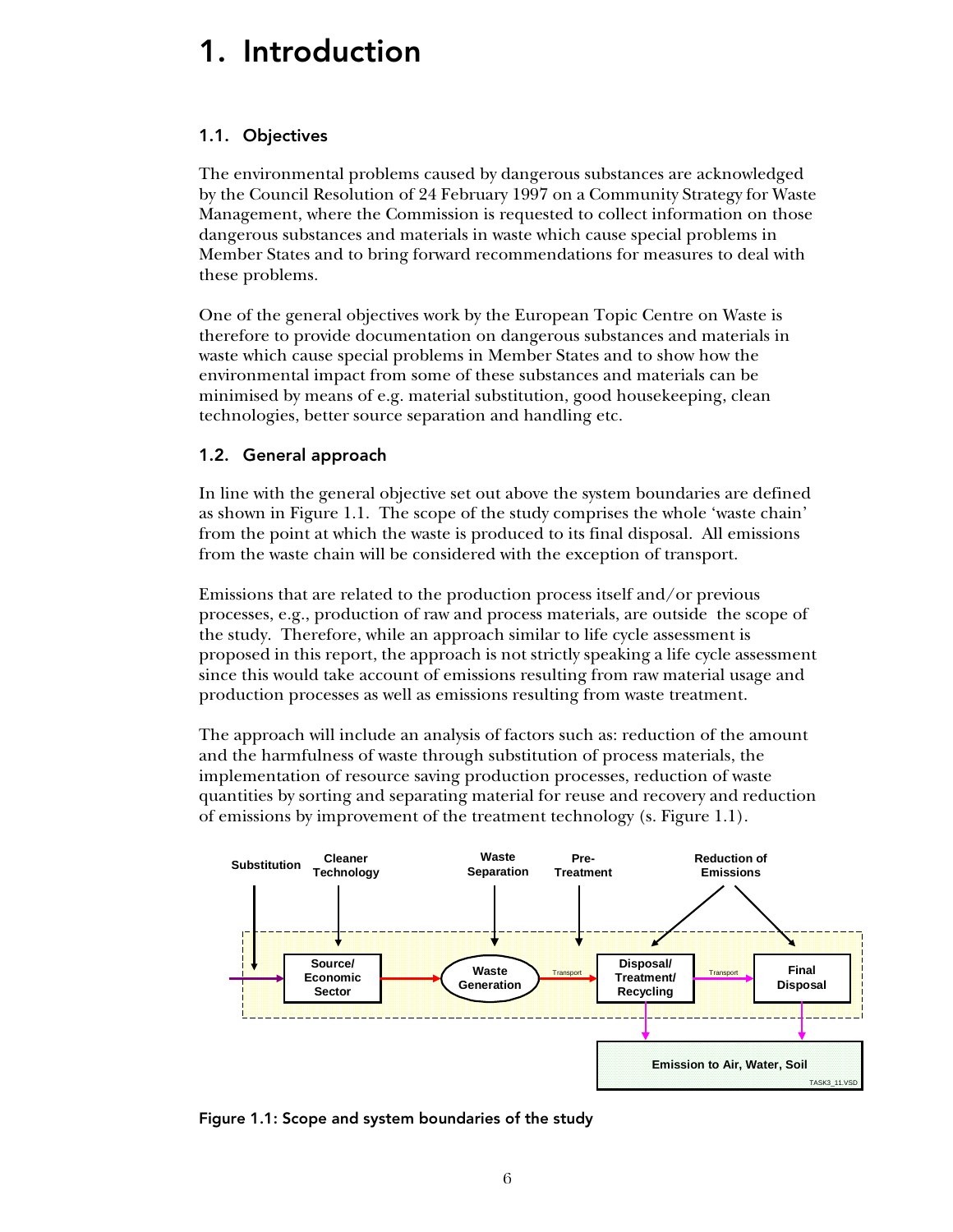The work will proceed on a step-by-step basis and according to the progress made, several reports will be published:

- 1. **This report** evaluates emissions from landfill and incineration (final disposal) and identifies specific dangerous substances and relevant waste streams that merit further investigation.
- 2. Next step will be the development and presentation of a methodology for substance flow analysis to track the flow of selected dangerous substances through the waste chain and their final release to the environment.
- 3. Finally, this methodology will be tested by applying it in an exemplary fashion to a relevant waste stream so that measures to reduce environmental impacts from the treatment of the waste stream can be identified and reported **.**

The results of step two and three will be published in subsequent reports.

# 1.3. Scope of this report

This report focuses specifically on environmental risks associated with the main final disposal technologies, landfilling and incineration. The main objective of this report is the analysis of these technologies and the description of the related emissions, the evaluation of the environmental relevance of dangerous substances and the selection of relevant waste streams, which are responsible for the release of these substances.

Chapter 2 presents an analysis of the major environmental risks associated with these technologies. Information on legal standards for landfilling and incineration in the consortium countries and regions is provided in Annex A and B.

In chapter 3 a methodology is presented for the evaluation of dangerous substances in waste streams treated by both landfilling and incineration. Based on this evaluation a waste stream which contributes to the emission of dangerous substances is selected for further investigation. This evaluation and selection has been done as far as possible by scientific methods. However, the data available at both national and European level are too weak to base decisions on scientific methods alone and this analysis was additionally based on the experience of relevant experts and of representatives from national authorities.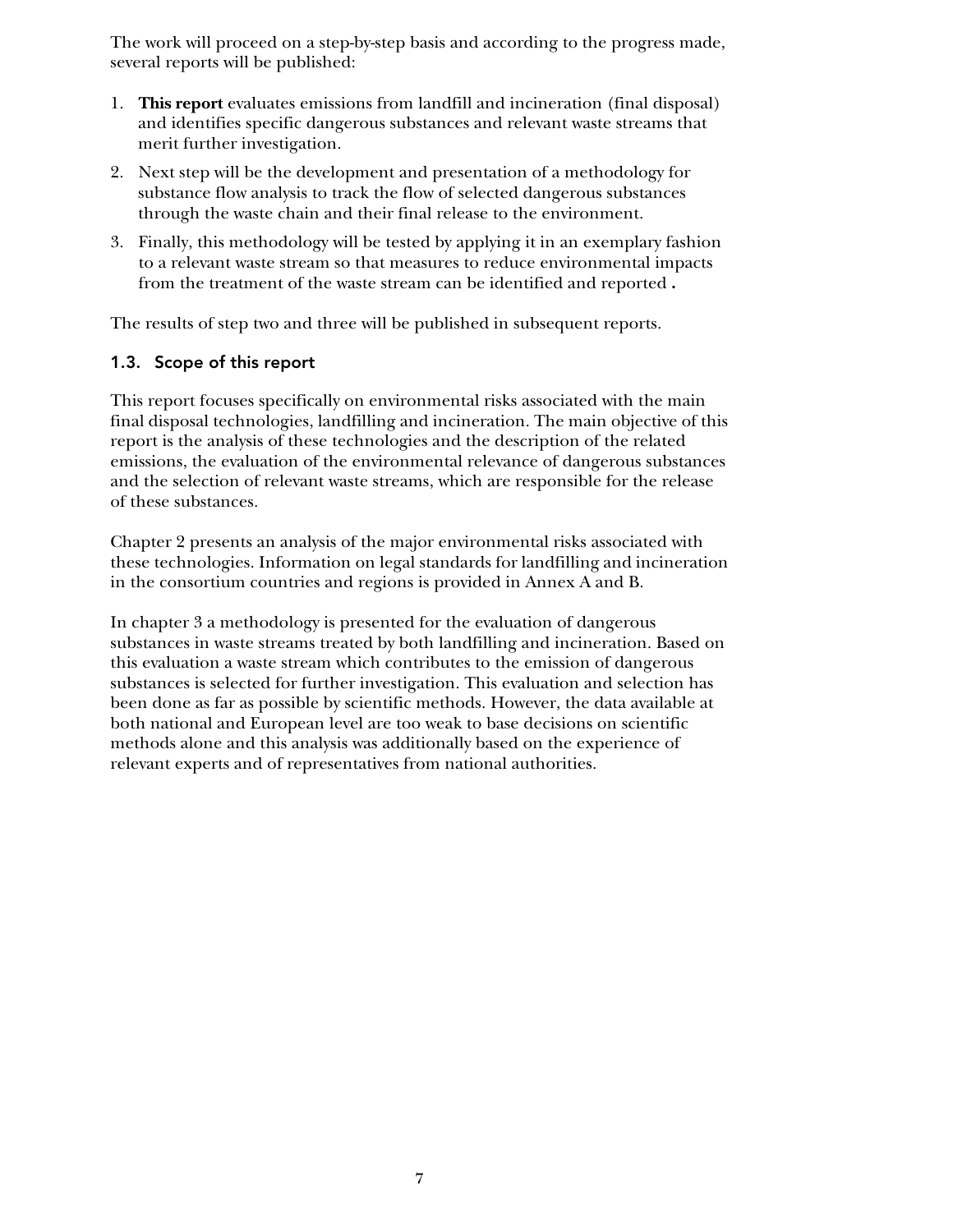# 2. Environmental risks associated with the major waste treatment technologies

Waste production is one of the most revealing indicators of the interaction between human activities and the environment. Increased production and consumption results in increased production of waste. Concerns over the environmental impacts of the increasing volume and toxicity of waste have grown dramatically in the last two decades. Improper management of waste has caused numerous cases of contamination of soil and groundwater and threats to health of the exposed population. Environmental impacts of increasing waste volumes are strongly influenced by management methods and practices.

Waste disposal practice has, historically, followed the path of least resistance. Several factors have driven waste onto and beneath the earth's surface: The factors include the relatively low cost of land and land disposal procedures, the low capacities of other disposal technologies and last but not least environmental legislation at both European and national level whose principal objective was the protection of single media such as water quality and air quality which tended to shift the environmental burden away from these media and onto land.

Despite the increasing emphasis on waste prevention strategies, waste quantities have continued to increase. Landfill and incineration are the predominant practices in waste management within the region of 60 % and 68 % of municipal and hazardous waste in OECD countries, respectively, consigned to landfill (see Figure 2.1). However, this masks major differences between countries. For instance, in the UK 75 % of municipal waste is landfilled while the percentage of waste sent to landfill in Sweden is 30 %.

This chapter focuses specifically on emissions and environmental risks associated with landfilling and incineration and includes information about the major waste streams consigned to both landfill and incineration. This is presented with a view to providing some context for the evaluation procedure described in Chapter 3.



Figure 2.1: Management of waste in OECD Europe, Source: Yakowitz, 1992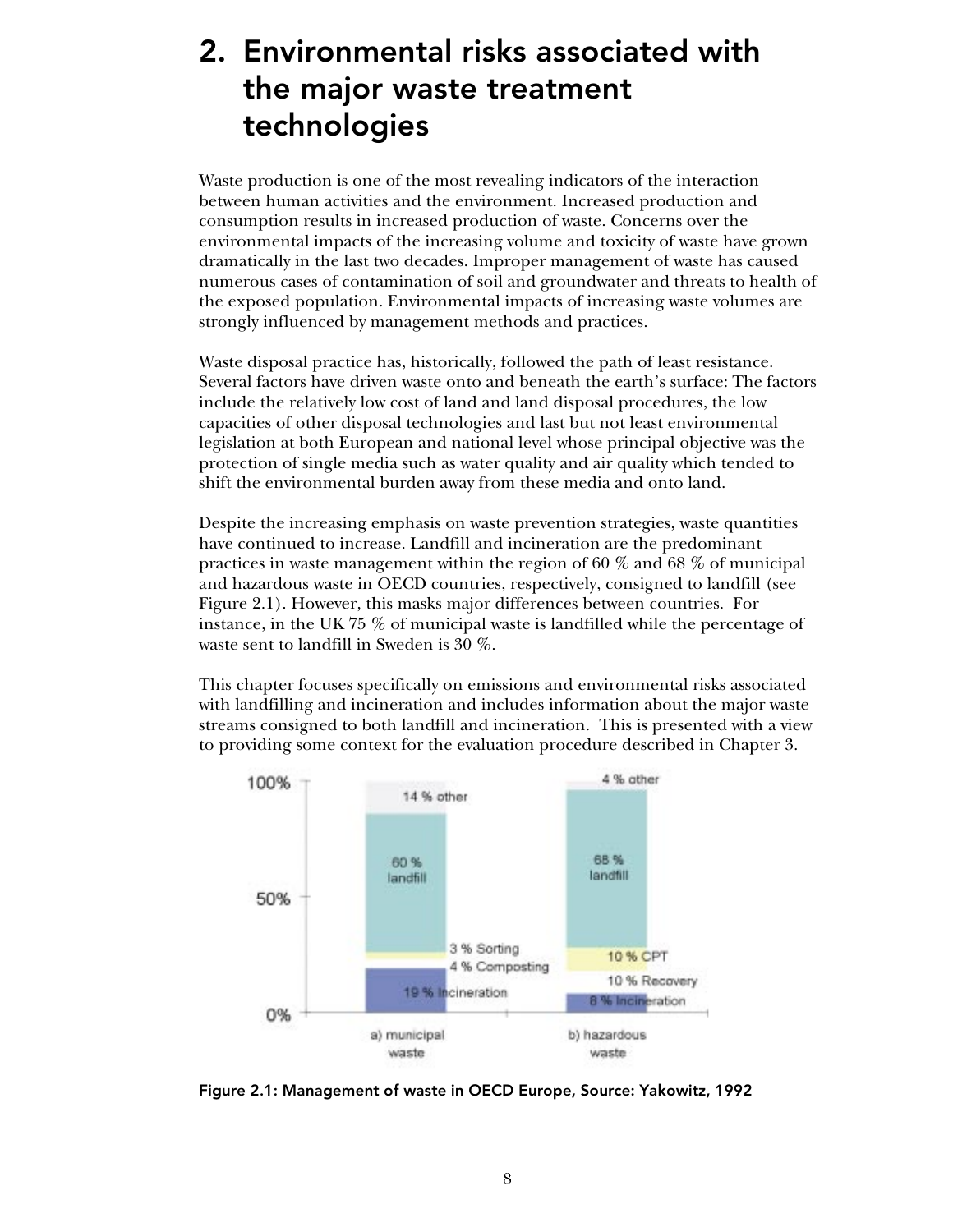## 2.1. Emissions from landfill

Generally speaking, landfills receive many different kinds of waste material. This is particularly true for landfills that receive municipal waste. For convenience sake, waste that enters landfills can be considered under a number of component types, each of which has specific implications for the emissions likely to arise. These are:

- 1. Specific organic components (SOC), e.g. organic solvents and methane;
- 2. General organic matter (GOM): all sorts of organic materials of biological origin which are easily degraded under conditions prevailing in landfills, e.g. wood, paper, food, fat, sugar;
- 3. Inert Components: heavily degradable polymers, e.g. PVC, PET and geological materials such as clay, sand and stones;
- 4. Metals: e.g. Fe, Cd, Cu, Pb, Ni, Zn;
- 5. Inorganic non-metals.

The relevance and general behaviour of these components, under conditions prevailing in a typical landfill, is summarised in Table 2.1. For instance, specific organic compounds are of interest due to the fact that many of them are potentially toxic to either human health or ecosystems. General organic matter will tend to degrade under typical landfill conditions giving rise to the production of methane and carbon dioxide and the production of water soluble organic compounds that can cause pollution of surface and groundwater. Heavy metals are also of interest due to their toxicity potential.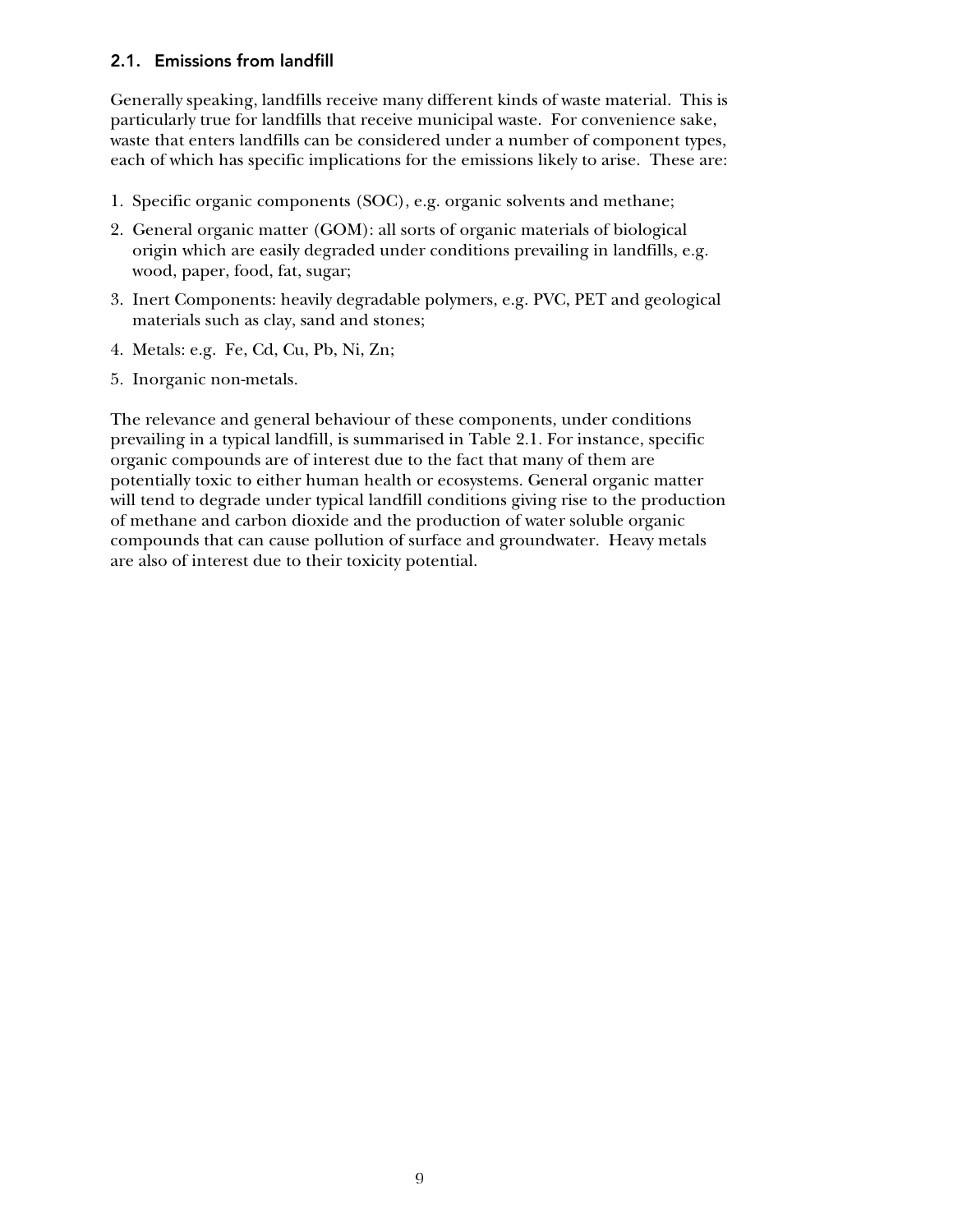|                                                                                                                                                                                                                                                                                                                                                          | interest                                | behaviour in                                                                                                                                  |                                                                                                 |                                                                                                              |  |  |
|----------------------------------------------------------------------------------------------------------------------------------------------------------------------------------------------------------------------------------------------------------------------------------------------------------------------------------------------------------|-----------------------------------------|-----------------------------------------------------------------------------------------------------------------------------------------------|-------------------------------------------------------------------------------------------------|--------------------------------------------------------------------------------------------------------------|--|--|
| Component                                                                                                                                                                                                                                                                                                                                                |                                         | Landfill                                                                                                                                      | gas combustion plant                                                                            | leachate treatment plant                                                                                     |  |  |
| <b>SOC</b>                                                                                                                                                                                                                                                                                                                                               | potential human<br>toxicity             | depending on the individual nature:                                                                                                           |                                                                                                 |                                                                                                              |  |  |
| Specific organic components<br>e.g. organic chemicals (benzene, phtalates, phenols) more<br>than 100.000 substances                                                                                                                                                                                                                                      |                                         | partly/fully degraded;<br>evaporate                                                                                                           | totally mineralised/ passing<br>unaffected/ partially<br>combusted                              | depending on the treatment<br>technology : adsorbed/leach<br>out                                             |  |  |
| <b>GOM</b><br>General organic matter of biological origin (e.g. wood,<br>paper, fat) is decomposed into three main products: CH <sub>4</sub> ,<br>CO <sub>2</sub> and dissolved organic matter.<br>Since GOM originates from biological activity the emitted<br>CO <sub>2</sub> is therefore considered to be neutral with respect to<br>global warming. | Formation of<br>methane                 | 99 % of C is emitted as gas (CO <sub>2</sub><br>$CHa)$ ;<br>1 % is as unspecified matter<br>dissolved in the leachate                         | Methane is completely<br>mineralised to CO <sub>2</sub> and<br>water                            | assumed to be<br>biodegradable and non<br>volatile                                                           |  |  |
| <b>Inert Components</b><br>all substances, which remain intact in the landfill during a<br>long period (e.g. heavily degradable polymers PVC, PET,<br>geological materials as sand, clay)                                                                                                                                                                | occupy space                            | no evaporation                                                                                                                                |                                                                                                 | do not leach out                                                                                             |  |  |
| Metals (e.g. Fe, Cd, Cu, Ni, Zn etc.)                                                                                                                                                                                                                                                                                                                    | potential toxicity                      | only Hg and Cd evaporate;<br>emission is determined by<br>sorption, precipitation and<br>complex formation; metals are<br>emitted very slowly | only Hg and Cd reach the<br>gas combustion plant, 100<br>% of them are assumed to<br>be emitted | partly in water and sludge,<br>that means in soil and water<br>as final recipients                           |  |  |
| Inorganic non-metals:                                                                                                                                                                                                                                                                                                                                    | salinisation/<br>public water<br>supply | behave very different; individual<br>considerations must be made for<br>each compound                                                         |                                                                                                 |                                                                                                              |  |  |
| Chlorine                                                                                                                                                                                                                                                                                                                                                 |                                         | 90 % is emitted with leachate, 10 -<br>% with the gas                                                                                         |                                                                                                 | passes unchanged                                                                                             |  |  |
| Sulphur                                                                                                                                                                                                                                                                                                                                                  |                                         | is reduced to sulphide; emitted<br>to atmosphere as H <sub>2</sub> S and water<br>and partly precipitated                                     | converted to SO.                                                                                | H <sub>2</sub> S to atmosphere, Sulphate<br>to the water, sulphide is<br>precipitated                        |  |  |
| Nitrogen                                                                                                                                                                                                                                                                                                                                                 |                                         | reduced to $NH_{4}^{+}$ , all N is emitted<br>with water                                                                                      |                                                                                                 | $NHa+;$ may be oxidised to<br>$NO3$ and reduced to $N2$<br>depending on the leachate<br>treatment technology |  |  |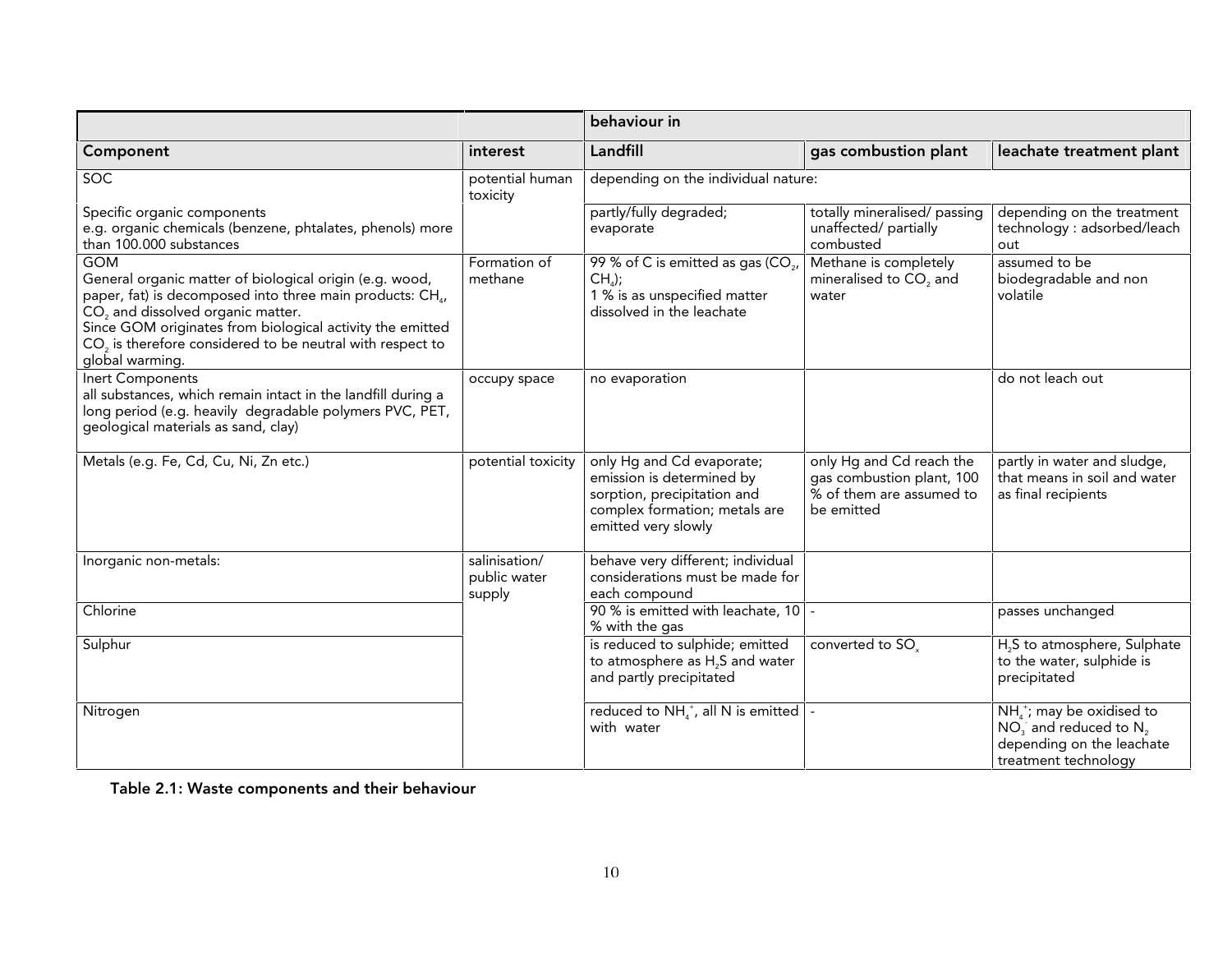Emissions, other pressures and impacts from landfills include:

- noise, dust from delivering vehicles
- litter, e.g. papers, plastics and other light materials
- odours
- vermin, rats, birds
- landuse
- fire and explosions
- disturbance of vegetation and landscape
- emissions to atmosphere by landfill gas (methane, carbondioxide)
- emissions of leachate to soil, groundwater and surface waters

Technical and operating measures can minimise dust, noise and litter, vermin and birds by, for instance, daily covering with soil, compaction, proper fencing etc. Fire and explosions can also be controlled through good operational practices. In terms of the potential release of dangerous substances into the environment, the most important routes are via emissions to the atmosphere caused by landfill gas and emissions to waters and soils caused by leachate.

Emissions of landfill gas and leachate can be either directly into the environment or via gas combustion plants or leachate treatment plants, as illustrated in Figure 2.2. The following sections summarise potential environmental risks associated with leachate and landfill gas.



Figure 2.2: Transportation routes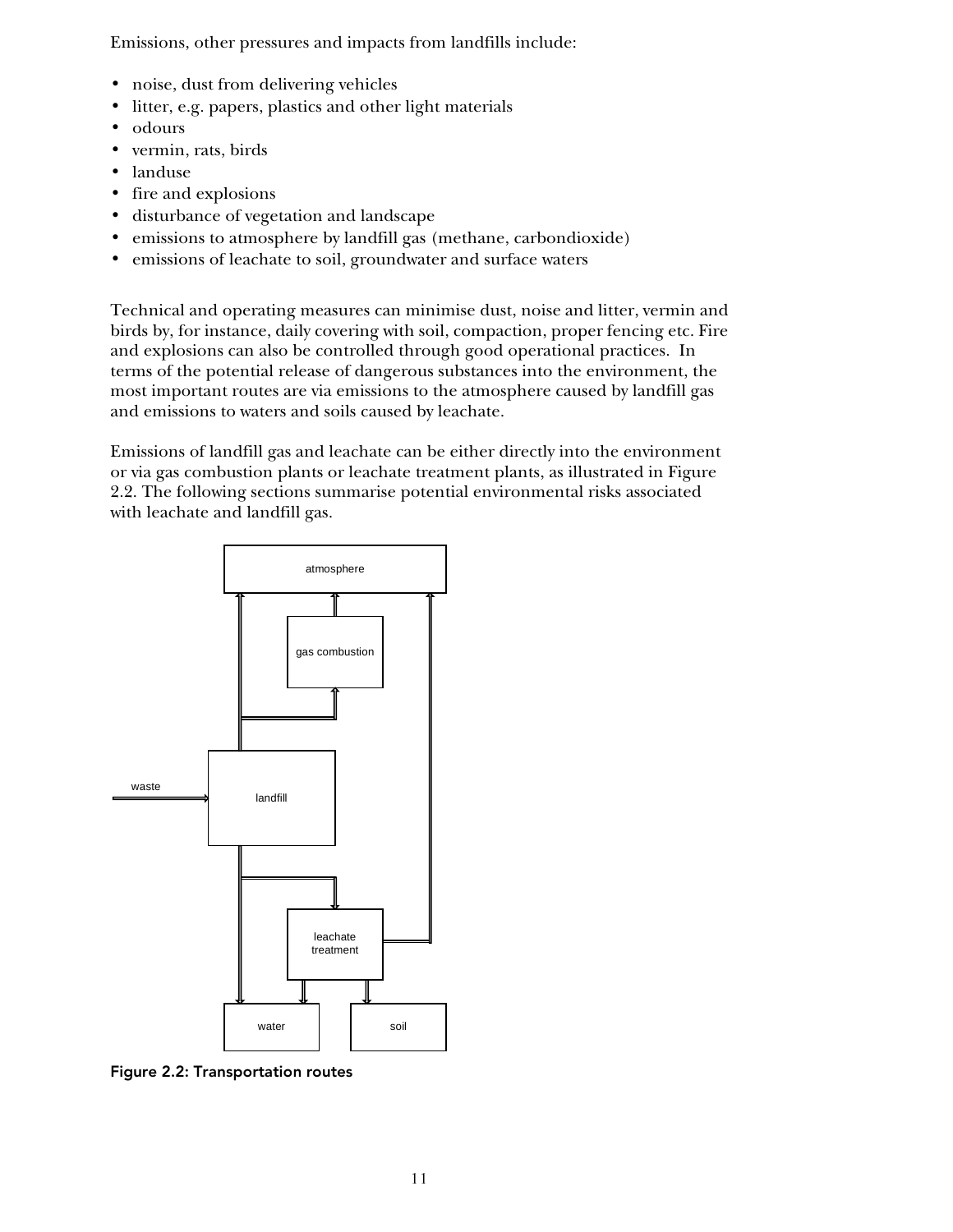## *2.1.1. Leachate*

Leachate composition generally depends on the characteristics of the wastes deposited, rainfall conditions, landfill design, operation and age. Significant components may include heavy metals, chemicals and soluble organic substances such as the products of the decomposition of organic waste. Generally, the type and concentration of soluble organic substances vary with the age of the landfilled deposits and in general will decline over time. The concentration of heavy metals (Hg, Cr, Ni, Pb, Cd Cu, Zn) in leachates depends mainly on the acidity (pH value) of the leachate.

The conclusions of a major review into the composition of landfill leachate from landfills receiving mainly non-hazardous municipal waste in the UK and Ireland (United Kingdom Department of the Environment, 1995) were:

- Ammoniacal-N is the contaminant that, over extended time scales, has the greatest potential to adversely impact on surface and groundwater near landfills. Evidence indicates that many decades will pass before levels of ammoniacal-N fall to concentrations where direct release of leachate into watercourses will become a widespread option.
- A great deal of evidence has been compiled that demonstrates that heavy metals (specifically chromium, nickel, copper, zinc, cadmium, lead and mercury) are not generally present at significant concentrations in leachates from municipal landfills. Mean and median values for all metals were well below concentrations routinely determined in household sewage that is typically flushed from a domestic property.
- Red List substances were detected only in a few samples and at low concentrations. Exceptions included atrazine, simazine (which are ubiquitous in the aquatic environment), organotin, lindane and dichlorous, where further analytical studies were recommended. In spite of low level of Red List compounds measured to date, it is essential that following these analytical studies further work on levels, sources, fate and treatment of Red List substances in leachates is carried out.

Clearly, in relation to landfilling, the greatest environment risk to waters is associated with the uncontrolled disposal of wastes that contain dangerous substances, where these substances can be discharged either directly as a part of the leachate or where they undergo either a biological or physico-chemical transformation to other harmful substances that can be released via leachate into the aquatic environment. As many landfills throughout Europe do not currently conform to state of the art standards in relation to environmental protection, it must be assumed that groundwater and surface waters in the vicinity of many landfills in Europe is at risk of contamination from leachate. Where dangerous substances from deposited waste enter leachate and where no environmental controls exist for the collection and treatment of the leachate, groundwater and surface waters in the vicinity of a landfill are at risk of contamination from the dangerous substances.

# *2.1.2. Landfill gas*

The biodegradation process in a landfill produces both leachate and landfill gas. The latter is primarily composed of methane and carbon dioxide as well as water vapour and is caused by the anaerobic decomposition of the filled material. Trace components provide landfill gas's characteristic vinegary smell. In certain circumstances, other gaseous compounds may be present in significant quantities, where large quantities of industrial waste of particular types have been accepted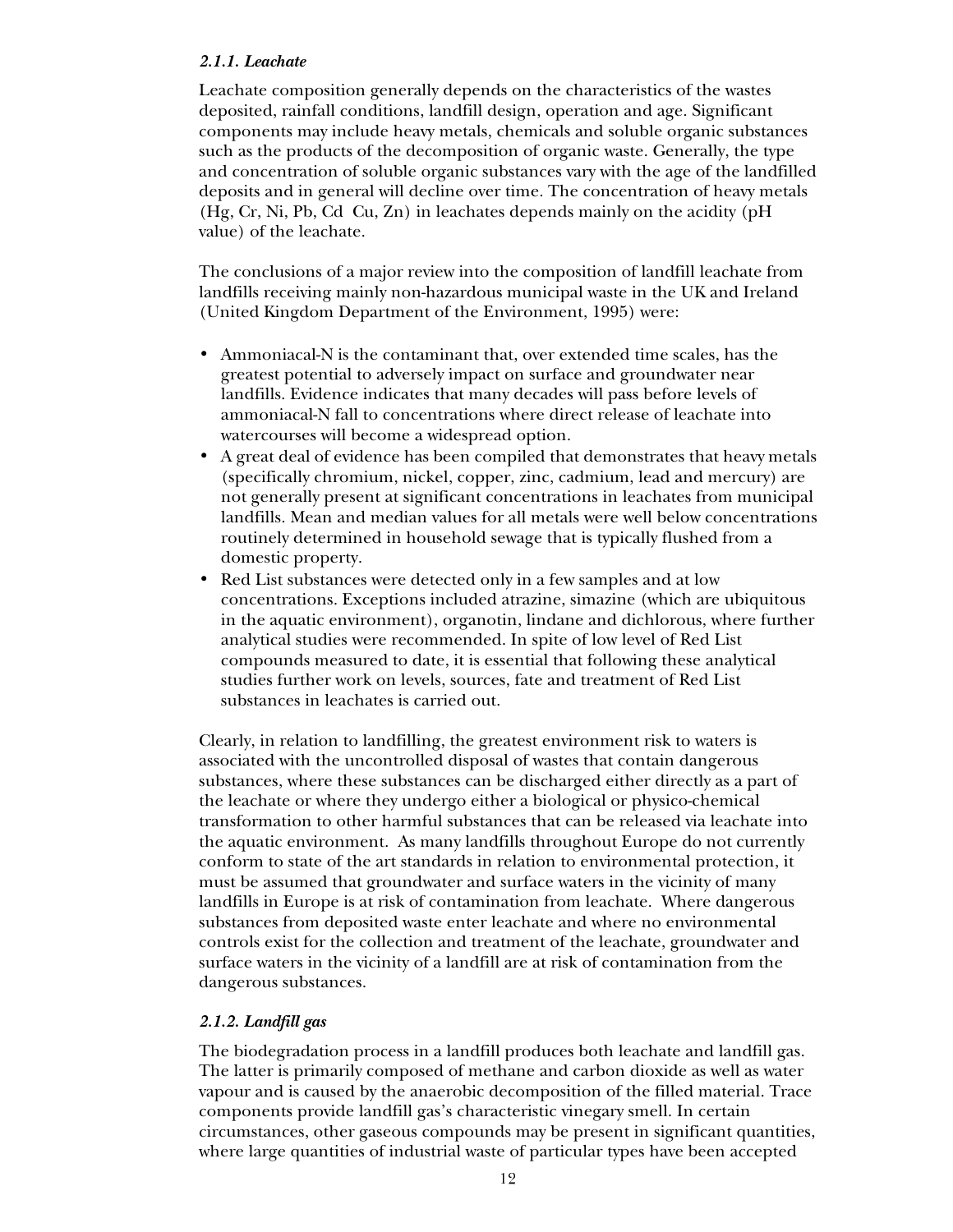for disposal. For example, a very large proportion of plasterboard in a site may cause the evolution of hydrogen sulphide. The latter circumstance would be unusual and, normally, methane and carbon dioxide are the primary constituents of environmental importance in landfill gas.<sup>1</sup>

Methane is flammable and explosive at concentrations of 5-15  $\%$  v/v in air. The gas is usually saturated with moisture and is corrosive. If not properly monitored and controlled, landfill gas can give rise to flammability, toxicity, asphyxiation and other hazards as well as vegetation dieback. In addition to its explosive properties, landfill gas is also an asphyxiant when found in a closed space in significant quantities.

Landfill gas is produced in significant quantities in landfills, with a typical annual emission figure being about  $10\mathrm{m}^3$  of gas per tonne of deposited wastes. The rate of landfill gas production is a function of a number of factors including:

- the physical dimensions of the landfill site;
- the types of waste deposited and the associated input rate;
- the age of the waste;

j

- moisture content, pH, temperature and density of wastes deposited; and
- the application of cover, compaction and capping.

Leachate can also contain dissolved methane. As methane can emanate from solution, care should be taken to ensure that this does not occur either from an off-site leachate plume at sub-surface level or from leachate discharged to the sewerage network.

It should be appreciated that methane emissions will occur naturally from some soils and that other industrial activity, such as the proximity of gas mains, coal workings etc., may also cause gas production.

Landfill gas is a mixture which, under favourable conditions comprises up to 55 % by volume of methane, up to 45 % by volume of carbon dioxide and a host of trace substances. The percentage of trace substances is, in most cases, below 1 % by volume. In practice the methane content is frequently lower than 55 % since the gas is diluted with air as a result of gas collection and conveyance. Under normal conditions, a methane content of about 35 to 55 % by volume is to be expected (see Figure 2.3).

Irish Environmental Protection Agency (1997) Landfill Operational Practices. Environmental Protection Agency, Wexford, Ireland.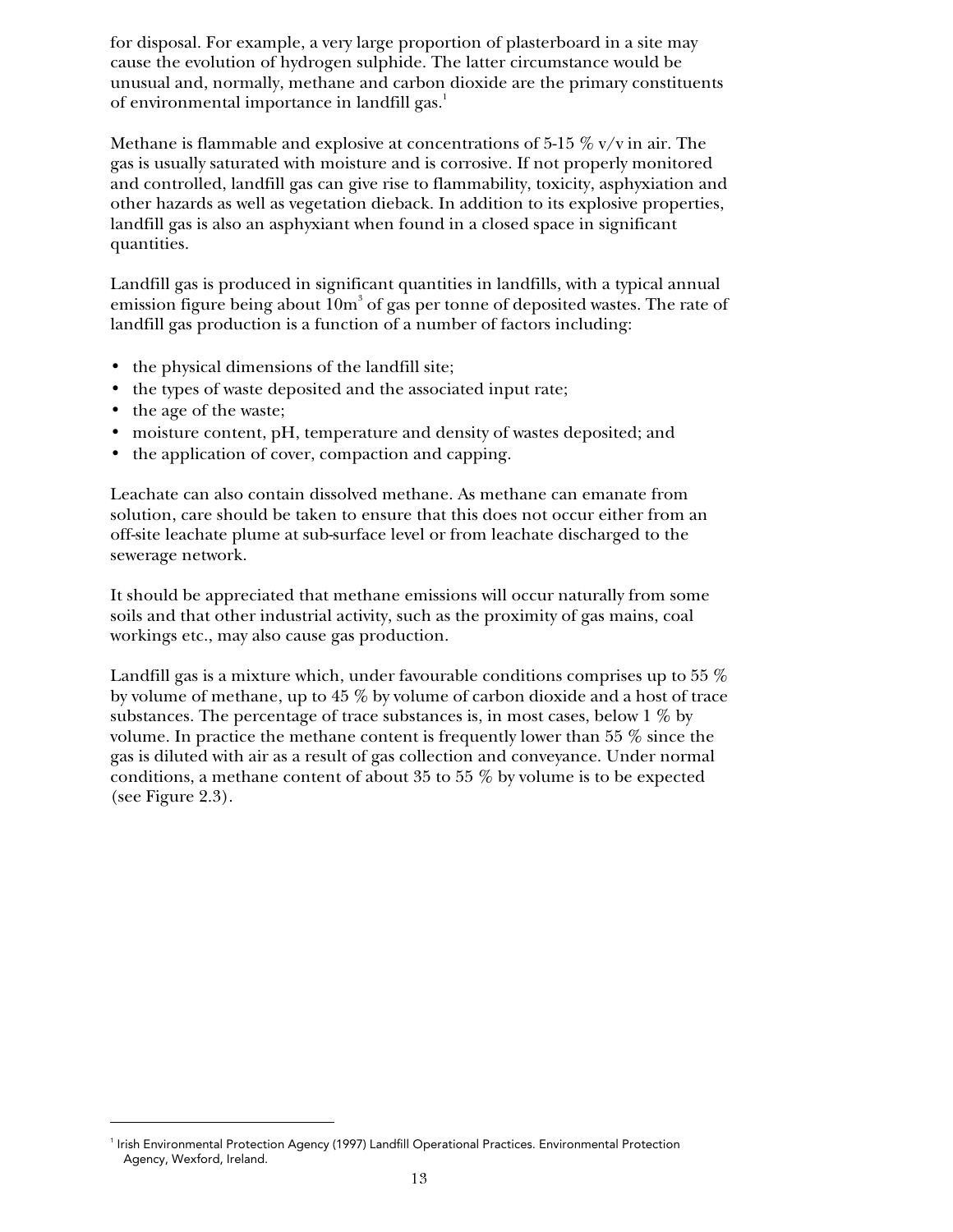

Figure 2.3: composition of landfill gas and pH value of leachate dependent on the landfill age

#### Trace substances

Landfill gas can contain trace substances (s. Table 2.2 to Table 2.4 and Figure 2.4), sometimes at concentrations that are of toxicological significance. Trace substances can be organic (e.g. chlorinated hydrocarbons) or inorganic (e.g. sulphur compounds). Household refuse and industrial waste contain a multitude of organic substances. Volatile substances with low water solubility migrate due to diffusion and pressure differences between the landfill and the atmosphere. Chemical and biological processes can also effect the conditions within the landfill (e.g. pH), reducing the solubility of specific substances. In addition, chemical or biochemical transformations can result in the creation of new substances which can be transported by landfill gas. Examples of this include:

- Tri- and perchlorethylene to vinylchloride
- amino acids to methyl- and ethylmercaptanes
- sulphur compounds to hydrogen disulphide.

In common with leachate, where dangerous substances enter a landfill as a component of a deposited waste, the possibility exists, depending on the characteristics of the substance concerned, that it might be released into the environment as part of the landfill gas. Where no gas collection and treatment exists, there is therefore no control over the discharge of gas from a landfill and the risk exists of uncontrolled release of dangerous or harmful substances into the atmosphere.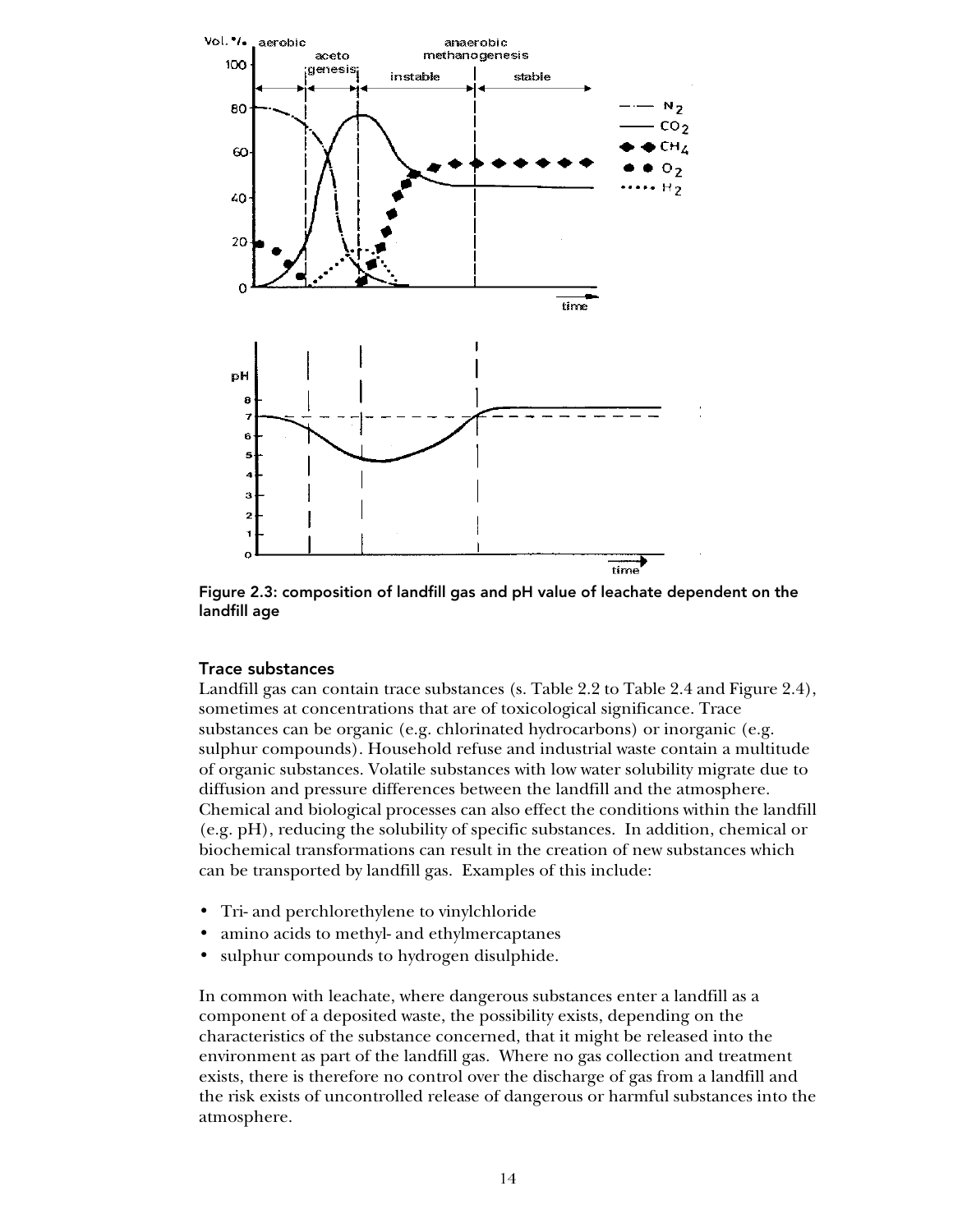| landfill             | $\mathbf{A}$             | B                 |
|----------------------|--------------------------|-------------------|
|                      | mainly hazardous waste   | sanitary landfill |
|                      |                          |                   |
| nitrogen             | 6,2%                     | 41,7 %            |
| methane              | 64,9%                    | 33,2%             |
| carbon dioxide       | 28,9%                    | 25,0%             |
| (mg/m <sup>3</sup> ) |                          |                   |
| hydrogen sulphide    | $\overline{\phantom{0}}$ | 0,1               |
| R 12                 | 3,4                      | 9,32              |
| Chlorethan           | 5,8                      |                   |
| R 114                | 3,6                      | 17,8              |
| R <sub>11</sub>      | 0,18                     | 0,0048            |
| Trichlorethan        | 0,018                    | 0,013             |
| Trichloethylen       | 0,032                    | 0,028             |
| Tetrachlorethylen    | 0.0406                   |                   |

Table 2.2: compounds in landfill gas from two closed sites , source: Franzius, Wolf, Brandt, Handbuch der Altlastensanierung, Verlag c.f. Müller.

| Trichlorfluormethan<br>Dichlordifluormethan | $CCl_{3}F$                                  | $1 - 84$              |
|---------------------------------------------|---------------------------------------------|-----------------------|
| Chlortrifluormethan                         | CCI <sub>2</sub> F <sub>2</sub><br>$CCIF_3$ | $4 - 119$<br>$0 - 10$ |
| Dichlormethan                               | CH <sub>2</sub> Cl <sub>2</sub>             | $0 - 6$               |
| Trichlormethan                              | CHCl <sub>3</sub>                           | $0 - 2$               |
| Tetrachlormethan<br>$\Delta$                | CCI <sub>A</sub>                            | $0 - 0.6$             |
| 1.1.1-Trichlorethan                         | $C_2H_3Cl_3$                                | $0.5 - 4$             |
| Chlorethan                                  | $C_2H_3Cl$                                  | $0 - 264$             |
| Dichlorethan                                | $C_2H_2Cl_2$                                | $0 - 294$             |
| Trichlorethen                               | C <sub>2</sub> HCl <sub>3</sub>             | $0 - 182$             |
| Tetrachlorethen                             | $C_2Cl_4$                                   | $0.1 - 142$           |
| Chlorbenzol                                 | $C_6H_5Cl$                                  | $0 - 0.2$             |

#### Table 2.3: Chlorinated hydrocarbons in landfill gas (mg/m<sup>3</sup>) from several landfill sites referring to air free landfill gas



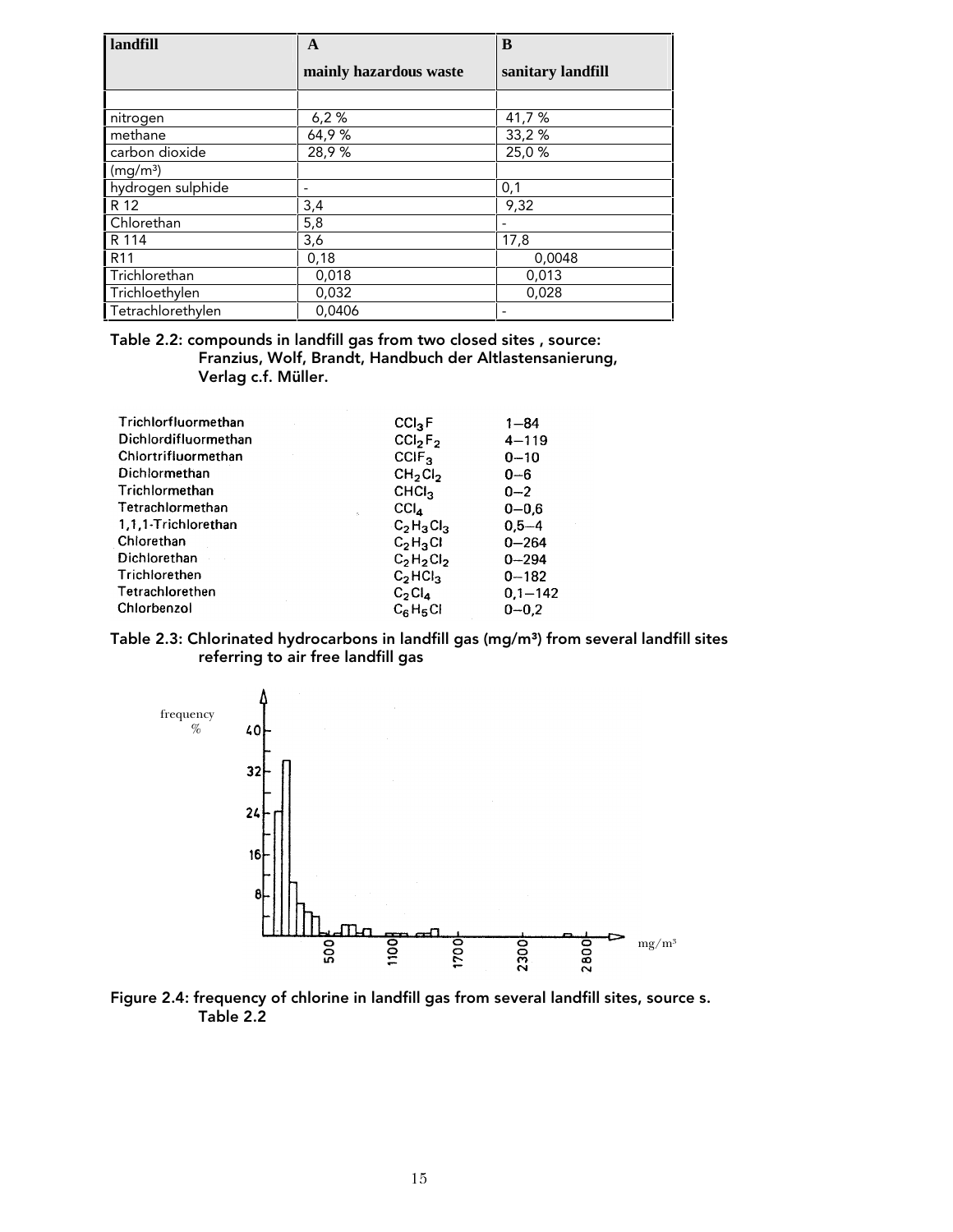| Ethan                                          | $C_2H_6$                       | $0,8 - 48$   |
|------------------------------------------------|--------------------------------|--------------|
| Ethen                                          | $C_2H_4$                       | $0,7 - 31$   |
| Propan                                         | $C_3H_8$                       | $0,04 - 10$  |
| Butan                                          | C <sub>4</sub> H <sub>10</sub> | $0,3 - 23$   |
| <b>Buten</b>                                   | $C_4H_8$                       | $1 - 21$     |
| Pentan                                         | $C_5H_{12}$                    | $0 - 12$     |
| 2 Methylpentan                                 | $C_5H_{14}$                    | $0,02 - 1,5$ |
| 3 Methylpentan                                 | $C_6H_{14}$                    | $0,02 - 1,5$ |
| Hexan                                          | $C_6H_{14}$                    | $3 - 18$     |
| Cyclohexan                                     | $C_6H_{12}$                    | $0.03 - 11$  |
| 2 Methylhexan                                  | $C_6H_{16}$                    | $0,04 - 16$  |
| 3 Methylhexan                                  | $C_6H_{20}$                    | $0,04 - 13$  |
| Cyclohexen                                     | $C_6H_{12}$                    | $2 - 6$      |
| Heptan                                         | $C_7H_{16}$                    | $3 - 8$      |
| 2 Methylheptan                                 | $C_8H_{18}$                    | $0.05 - 2.5$ |
| 3 Methylheptan                                 | $C_8H_{18}$                    | $0,05 - 2,5$ |
| Oktan                                          | $C_8H_{18}$                    | $0,05 - 75$  |
| Nonan                                          | $C_9H_{20}$                    | $0.05 - 400$ |
| Cumol                                          | $C_9H_{12}$                    | $0 - 32$     |
| Bicyclo (3,2,1) Oktan-2,3-Methyl-4-Methylen    | $C_{10}H_{16}$                 | 15-350       |
| Dekan                                          | $C_{10}H_{32}$                 | $0,2 - 137$  |
| Bicyclo (3,1,0) Hexan-2,2-Methyl-5-Methylethyl | $C_{10}H_{13}$                 | $12 - 153$   |
| Undekan                                        | $C_{11}H_{24}$                 | $7 - 48$     |
| Dodekan                                        | $C_{12}H_{26}$                 | $2 - 4$      |
| Tridekan                                       | $C_{13}H_{28}$                 | $0,2 - 1$    |
| Benzol                                         | $C_6H_6$                       | $0,03 - 7$   |
| Ethylenbenzol                                  | $C_8H_{10}$                    | $0,5 - 236$  |
| 1,3,5-Methylbenzol                             | $C_9H_{12}$                    | $10 - 25$    |
| Toluol                                         | $C_7H_8$                       | $0,2 - 615$  |
| m(p/Xylol                                      | $C_8H_{18}$                    | 0,376        |
| o-Xylol                                        | $C_8H_{10}$                    | $0,2 - 7$    |

Table 2.4: compounds in landfill gas  $(mg/m<sup>3</sup>)$  from several landfill sites referring to air free landfill gas Source: Ehrig, H.-J, Sickerwasser aus Hausmülldeponien, Menge und Zusammensetzung, Müllhandbuch, Bd. 3, Erich Schmidt Verlag Berlin, 1982

### 2.2. Emissions from incineration

-

Incineration, as a treatment technology, results in the reduction of waste quantities and the destruction and detoxification, through oxidation, of certain hazardous components within the waste. However, incineration, and other thermal treatment technologies, is also a source of secondary waste such as fly ash and slags and results in the generation of emissions which, if improperly controlled, can lead to environmental risks. Therefore precautions have to be taken that dangerous substances contained in the original waste are not transferred to air, water or soil.

The incineration of municipal solid waste in 'waste-to-energy' facilities is a widespread and growing practice in some western European countries such as Germany, the United Kingdom, Denmark, Sweden and Switzerland, and also in Japan. $^{2}$ 

The incineration process consists of a number of stages: drying (mainly at 50-200 °C), degasification (mainly at 250-400 °C), gasification (mainly at 400-600 °C) and combustion (mainly at  $> 600 °C$ ). The final products of incineration depend to a large extent on the composition of waste incinerated (the feed) and the technical

 $^{\rm 2}$  World Resource Foundation, Heath House, High Street, Tonbridge, Kent TN9 1DH, England. PRISM - Tech Brief (Ash) (1997), modified: April, 1998.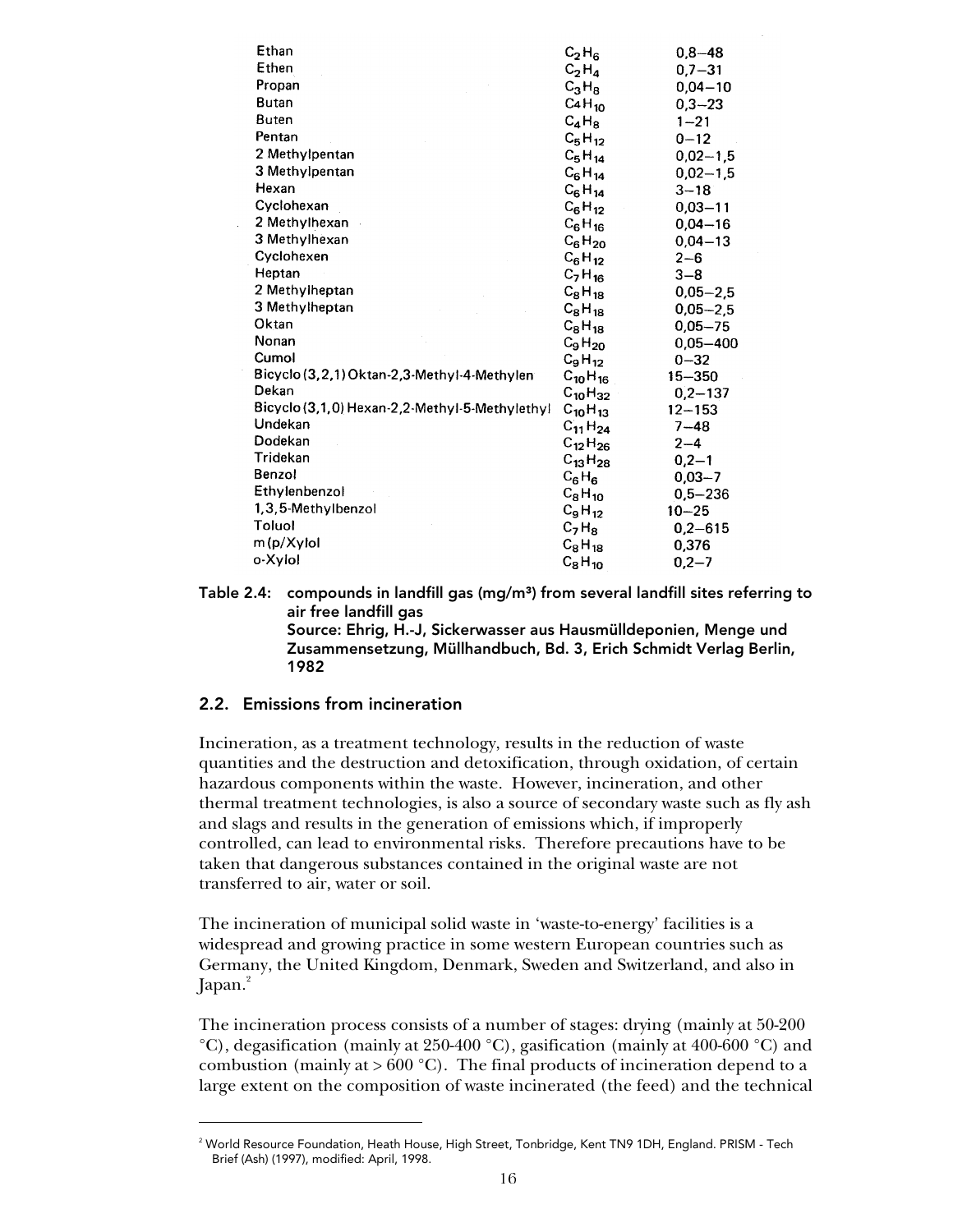standards applying both to the incineration process and pollution abatement equipment. For instance, too much water in the feed can require too much energy for evaporation, and the waste will not burn-out completely. Chlorinated organic compounds must be controlled since chlorine will form hydrochloric acid (HCl) causing corrosion problems and also because chlorine can contribute to the formation of dioxin which can be released to the environment. Other important feed characteristics to be considered include:<sup>3</sup>

- ash content
- heating value or heat of combustion
- sulphur content
- phosphorus content
- nitrogen content
- physical state (solid, liquid, or gas)
- melting point
- boiling point
- particle size distribution of solids
- packaging (drums, pails, bulk)
- metals content

Pre-treatment of the feed is important:

- 1. to minimise the residue amount. Special fractions such as plastics, fine refuse, ferrous and non-ferrous metals, can be separated, e.g. through crushing and homogenisation with separators for ferrous and non-ferrous metals.
- 2. for pollutant extraction. Separation of leather residues (heavy metal extraction) and problematic substances such as mercury-batteries, nickel/cadmiumbatteries or electronic scrap will reduce the toxicity of emissions arising from the process by eliminating dangerous substances from the feed.

# *2.2.1. Emissions to air*

Emissions to air from incineration of waste can be grouped under a number of headings:

- organic compounds such as hydrocarbons, dioxins and furans, soot and volatile organic carbons
- heavy metals
- inorganic gases such as  $\mathrm{NOx}, \mathrm{SO}_2$  and  $\mathrm{HCl}$
- climate-relevant gases
- dust

j

A brief description of these potential emissions is provided below.

# Organic compounds

Incineration can result in the production and release of a large variety of organic compounds. Very important in this regard, is the possible production and release of dioxins and furanes which are known to be highly toxic. A 1994 US-EPA risk assessment of dioxin confirmed earlier reports of 1985 and 1988 that dioxins are potentially carcinogenic. The immune system also can be directly and indirectly damaged by dioxins, even in small doses. Dioxins and furanes are highly liposoluble compounds being both environmentally persistent (i.e., difficult to degrade) and bioaccumulative.

<sup>&</sup>lt;sup>3</sup> Thomas E. Higgins: Pollution Prevention Handbook. 1995 by CRC Press, Inc.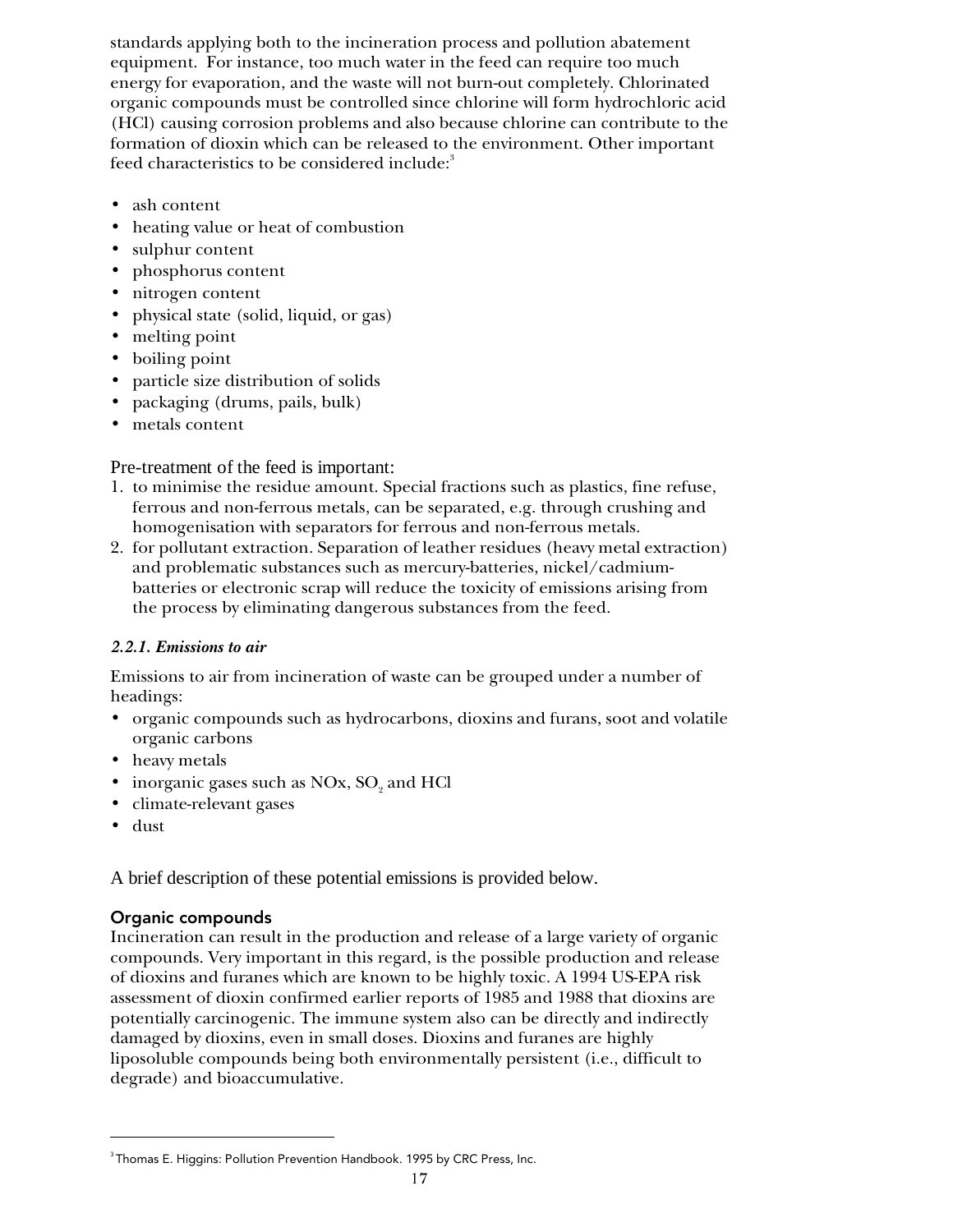Dioxins and furans can arise from dioxins and furans already present in the incinerated waste which escaped due to insufficient incineration temperatures. They can also be formed in the gas phase at temperatures of 500 to 700°C due to the coalescing of organic molecules and chlorine donors such as chloride salts, PVC, HCl or other chlorinated molecules, as well as by a variety of solid phase reactions at temperatures below 500°C on particles flowing through the incinerator. A good understanding of how dioxins and furans are formed together with the application of appropriate operating conditions can minimise their production.<sup>4</sup>

Thermal waste treatment processes can also lead to the generation and release of a number of highly toxic and carcinogenic organic compounds such as benzene, phenols, polyaromatic hydrocarbons (PAHs), benzo(a)pyrene, chlorinated organic compounds and soot. In practice, the suite of organic compounds that may be released are monitored by measuring the total organic carbon content of the emission.

#### Heavy metals

<sup>-</sup>

Heavy metals can be grouped into various classes, each with its specific issues. Metals such as Cd, Cr, Hg and Pb are highly toxic. Cu, Pt and Ni tend to be less toxic but they are potent catalysts and contribute to a complex organic chemistry in the flue gases of combustion plants. In particular, they can contribute to the post-formation of dioxins in the flue gases. The volatility of heavy metals is influenced by the conditions of incineration and they may tend to escape through the smoke stack. In order to avoid adverse effects on human health and the environment, the best option, other than removal from the feedstock, is to decrease their bioavailability by ensuring that they are in a form that is neither breathable nor leachable.<sup>5</sup>

Incineration of solid waste contributes significantly to the overall global emission of heavy metals, as illustrated in Table 2.5:

| <b>Metal</b> | Atmosphere emissions from waste incineration |                         |  |  |  |  |
|--------------|----------------------------------------------|-------------------------|--|--|--|--|
|              | 1000 tonnes / year                           | As % of total emissions |  |  |  |  |
| Antimony     | 0.67                                         | 19.0                    |  |  |  |  |
| Arsenic      | 0.31                                         | 3.0                     |  |  |  |  |
| Cadmium      | 0.75                                         | 9.0                     |  |  |  |  |
| Chromium     | 0.84                                         | 2.0                     |  |  |  |  |
| Copper       | 1.58                                         | 4.0                     |  |  |  |  |
| Lead         | 2.37                                         | 20.7                    |  |  |  |  |
| Manganese    | 8.26                                         | 21.0                    |  |  |  |  |
| Mercury      | 1.16                                         | 32.0                    |  |  |  |  |
| Nickel       | 0.35                                         | 0.6                     |  |  |  |  |
| Selenium     | 0.11                                         | 11.0                    |  |  |  |  |
| Tin          | 0.81                                         | 15.0                    |  |  |  |  |
| Vanadium     | 1.15                                         | 1.0                     |  |  |  |  |
| Zinc         | 5.90                                         | 4.0                     |  |  |  |  |

Table 2.5: World-wide atmospheric emissions of trace metals from waste incineration<sup>6</sup>

<sup>4</sup> Laurent Bontoux, European Commission - Joint Research Centre. Institute for Prospective Technological Studies. The Incineration of Waste in Europe: Issues and Perspectives

 $^{\rm 5}$  Laurent Bontoux, European Commission - Joint Research Centre. Institute for Prospective Technological Studies. The Incineration of Waste in Europe: Issues and Perspectives

<sup>6</sup> D. Stanners, P. Bourdeau: Europe's Environment. The Dobris Assessment. European Environment Agency, Copenhagen, 1995.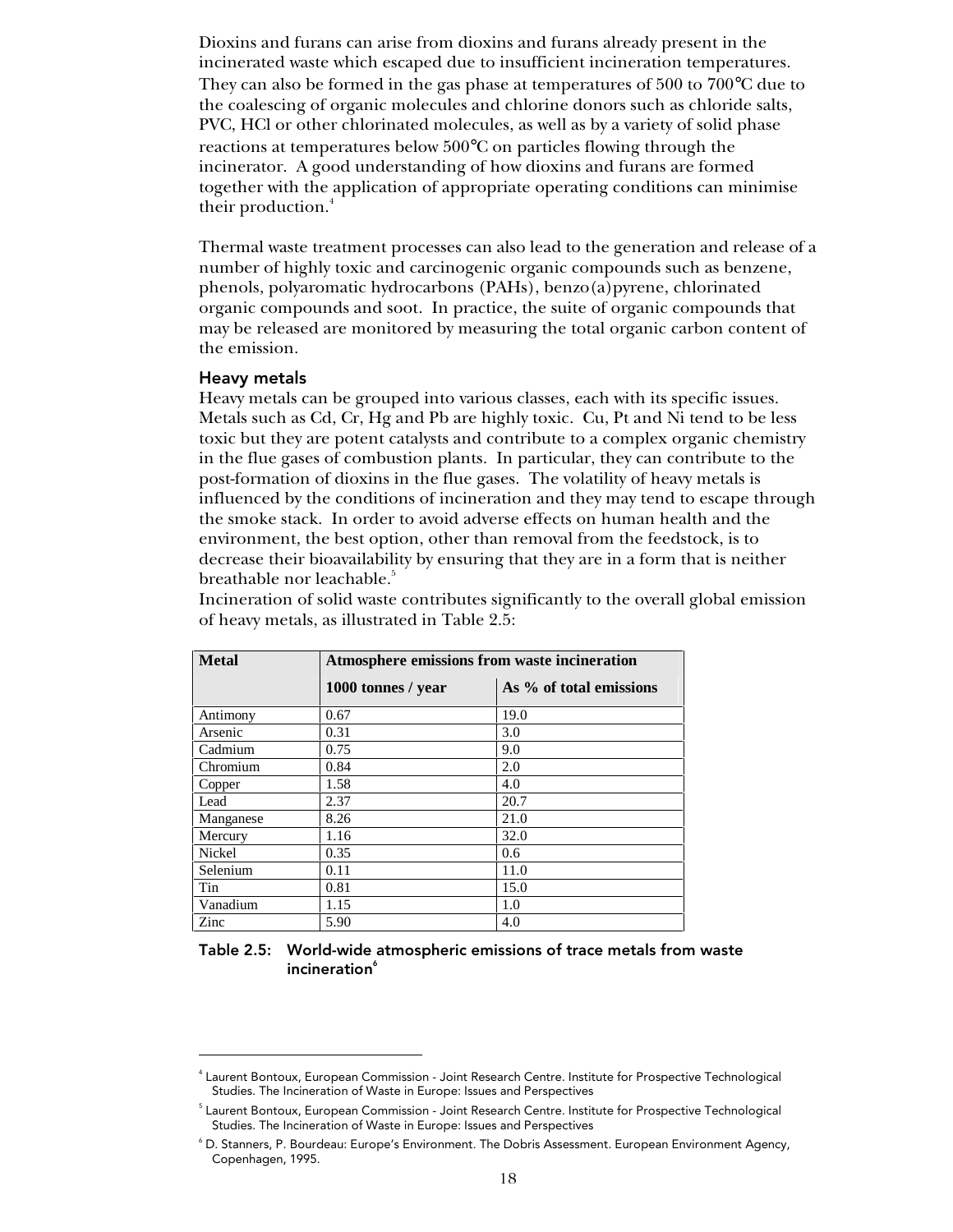A special problem is the separation of mercury. Because of the high vapour pressure of elemental mercury, there is almost no binding of mercury in slags or filter dust. Almost 100 % of elemental mercury present in the waste is therefore emitted.<sup>7</sup>

## Climate-relevant gases

Due to the risk of climate change from the release of anthropogenic substances, in particular CO<sub>2</sub>, the emissions of climate-relevant gases from incineration have to be kept as small as possible.

Waste from human settlements contains on an average about 25 % by weight carbon, which is released in thermal treatment as carbon dioxide (in the order of 1 t CO<sub>2</sub> per t waste). <sup>8</sup> Other climate-relevant gases produced through incineration of waste include carbon monoxide, nitrogen oxides, sulphur oxides, chlorhydric acid, fluorinehydric acid and organic hydrocarbons.

# Dust

Very fine mineral dust can cause respiratory problems and should therefore be captured and fixed.

## Inorganic gases

Acidic gases such as sulphur dioxide and hydrochloric acid are a major problem for air pollution. In contrast to many other substances the short-term impact has a high significance, for instance, in forming smog in cities.

## *2.2.2. Emissions to water*

Emissions to water arise from several locations in the incineration process including:

- Wastewater from wet exhaust gas cleaning
- Wastewater from the wet slag removal equipment

# Wastewater from wet exhaust gas cleaning

The quantitatively and toxicological most significant heavy metals in these washwaters are lead, cadmium, copper, mercury and zinc. Antimony similar to arsenic in its chemical and toxic behaviour, can be released in concentrations of  $0,1$  -3 mg/l<sup>9</sup>.

# Wastewater from the wet slag removal equipment

The quench water contains salts and unburned organic material from the residue. It contains particles in suspension and is alkaline. Water from waste water treatment has a high concentration of neutral salts which are released to surface water.

### *2.2.3. Emissions to land and soil*

# Slags and ashes

j

Slags and ashes from waste combustion have generally the same pollutants as air emissions, but in different concentrations and composition.

Metals are present in the solid residue fractions, for example: antimony, arsenic, cadmium, chromium, copper, lead, mercury, nickel, tin and zinc<sup>10</sup>, see Table 2.6

<sup>7</sup> J. Wirling, H. Schroth: Quecksilberabscheidung aus Abgasen einer Klärschlammverbrennungsanlage an Braunkohlenkoks. In: Müll und Abfall 10, 1996.

<sup>8</sup> K. Wiemer, R. Frohne, U. Täuber, M. Kern: Kohlenstoff als Ressource - Mechanisch-Biologische Abfallaufbereitung mit dem Ziel der sofortigen oder späteren thermischen Nutzung. Müll und Abfall 27 (1995) 6, p 403-415 and 27 (1995) 11, p 769-777.

 $^\circ$  ATV Schriftenreihe, Rückstände aus thermischen Abfallbehandlungsanlagen, Feb. 1998, Hennef, p 107

<sup>&</sup>lt;sup>10</sup> World Resource Foundation, Heath House, High Street, Tonbridge, Kent TN9 1DH, England. PRISM - Tech Brief (Ash) (1997), modified: April, 1998.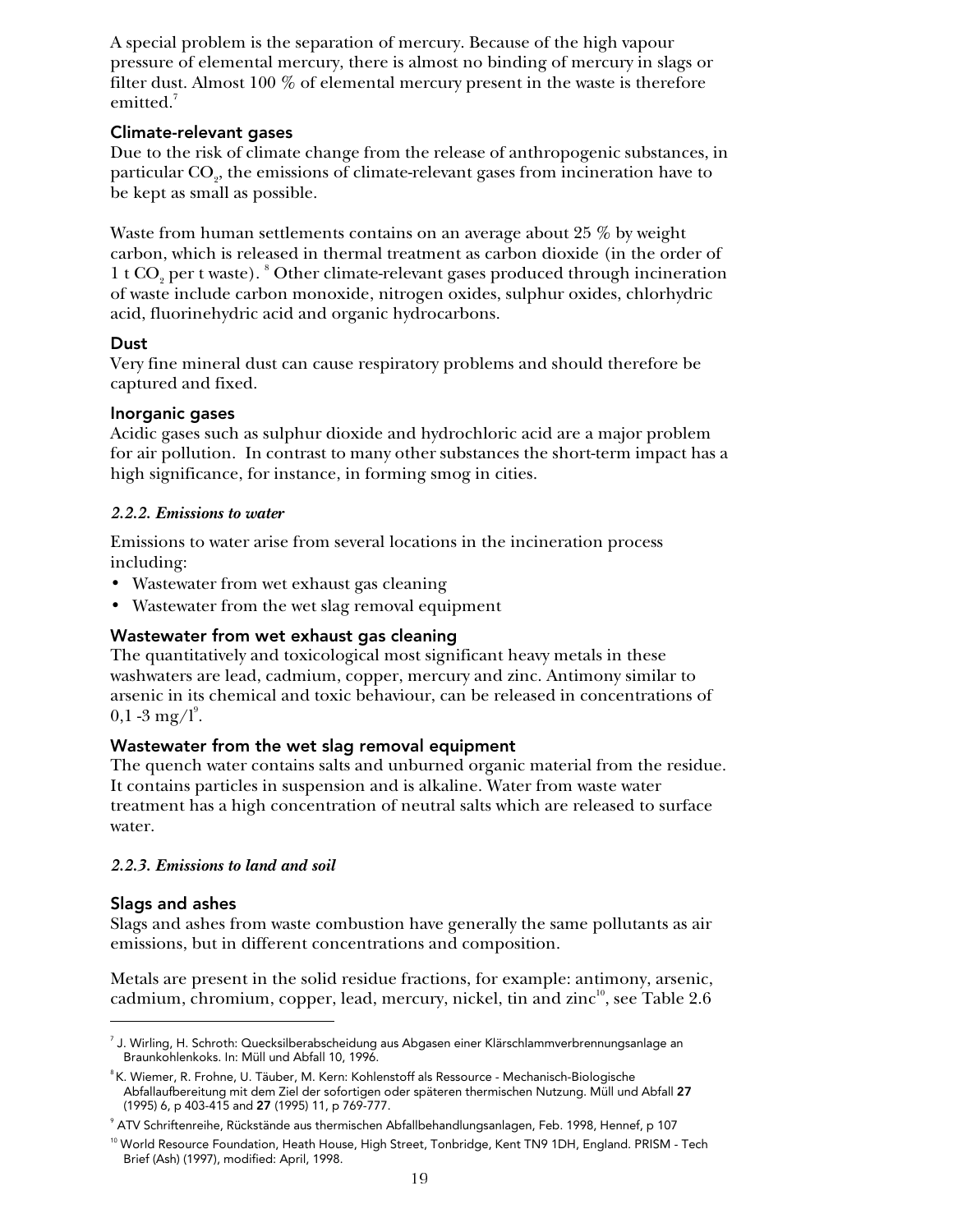|                                                              | <b>Elements</b>      |
|--------------------------------------------------------------|----------------------|
|                                                              | in % by weight       |
| SiO <sub>2</sub>                                             | $45 - 60$            |
| $\overline{AI_2O_3}$                                         | $5 - 10$             |
| Ca-compounds                                                 | $5 - 10$             |
| Fe <sub>2</sub> O <sub>3</sub>                               | $3 - 15$             |
| MgO                                                          | $1 - 5$              |
| Na                                                           | $1 - 5$              |
| $\overline{\mathsf{K}}$                                      | $0 - 2$              |
|                                                              | $1 - 5$              |
|                                                              | $\overline{0.1} - 1$ |
| $\frac{\overline{SO_3}}{\frac{\overline{CI}}{\overline{F}}}$ | $\overline{0}$ - 0.1 |
| $\overline{\mathsf{C}}$                                      | $0.5 - 5$            |

Table 2.6: Main composition of grate ashes from municipal solid waste incineration<sup>11</sup>

The pH of the leaching fluid is one of the most important factors affecting the mobility of metals. Most heavy metals will leach under acidic conditions; some metals such as lead, zinc and aluminium can also leach under very alkaline conditions.

Information about the contents of organic compounds in slags is scarce, apart from the highly toxic dioxins and furanes.12 Dioxins and furanes are apparently present in all municipal solid waste incinerator ash residues. They are strongly absorbed by or otherwise fixed to the solid surface of ash residue and therefore to be highly insoluble in water. Therefore, it is unlikely that they will leach to a significant extent from a landfill and contaminate groundwater. Co-disposal with large amounts of organic solvents that may mobilise dioxins and furanes should be avoided. Concentrations of dioxins and furanes in leachate collected from ash residue mono-landfills have characteristically been reported to range from nondetectable to parts per quadrillion (ppq) levels, i.e. at levels that are presently considered to be below regulatory concern.

#### Filter dust

<sup>-</sup>

The disposal of filter dust/fly ash from waste incineration plants is a serious problem. Dust contains in concentrated form heavy metals, soluble salts (chlorides, sulphates), organic compounds (e.g. polycyclic aromatic hydrocarbons or soot), including chlorinated hydrocarbons, which have potentially toxic and in particular carconogenic properties. In comparison to the other residues from incineration, this fraction contains the highest concentration of chlorine containing organic pollutants.

Two distinct trends regarding metal distribution as a function of particle size have been found in fly ashes: a parabolic distribution having a maximum in central fractions for less volatile metals (Cr, Cu), and a sigmoidal distribution that favours high concentrations of more volatile metals (Cd, Pb, Zn) in the smallest fractions  $^{13}$ .

<sup>11</sup> T. Leclaire: Behandlung und Verwertung von HMV-Rückständen. Gerhard-Mercator-Universität - GH Duisburg. Letzte Änderung: April 1998.

 $^{12}$ T. Priester, R. Köster, S. Eberle: Charakterisierung kohlenstoffhaltiger Bestandteile in Hausmüllverbrennungsschlacken unter besonderer Berücksichtigung organischer Stoffe. In: Müll und Abfall, 6, 1996.

<sup>&</sup>lt;sup>13</sup> N. Alba, S. Gassó, T. Lacorte and J.M. Baldasanto: Characterization of Municipal Solid Waste Incineration Residues from Facilities with Different Air Pollultion Control Systems; in: Journal of the Air & Waste Management Association, Volume 46, November 1997, pp 1170-1179.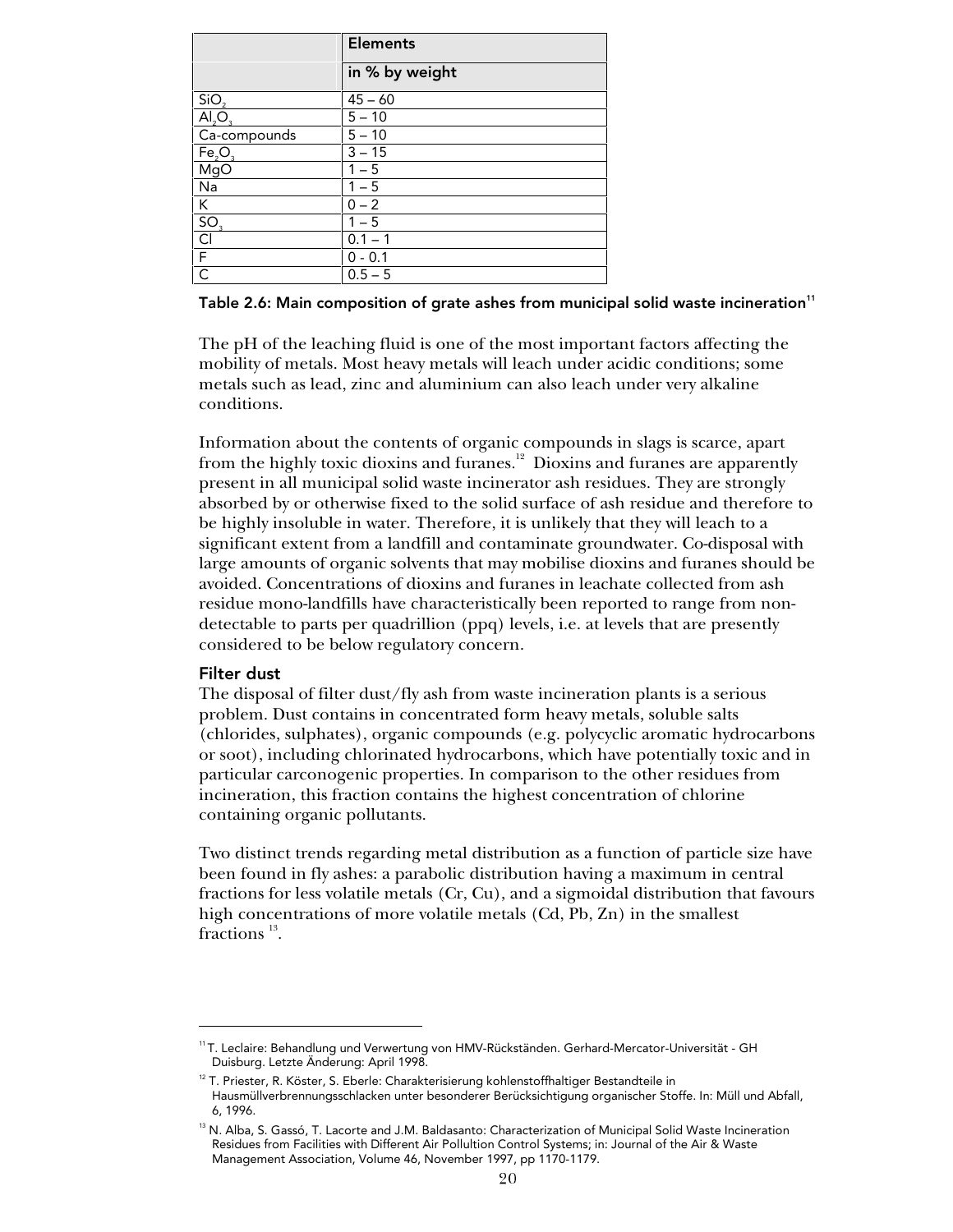In fly ash residue and scrubber residues, the concentrations of dioxins and furanes characteristically range from parts per trillion (ppt) to parts per billion (ppb). In bottom ash residue, concentrations are characteristically at ppt levels.<sup>14</sup>

Residues from air pollution control devices tend to have high salt concentrations. Salts are difficult to be removed from the waste stream. Inorganic salts (more properly anions and cations of inorganic salts) such as Na, K, Ca, NH<sub>4</sub>, Cl, SO<sub>3</sub>, S, and Br have been found in leachates from municipal solid waste incinerator ash residues . Many of these salts are highly soluble in water<sup>15</sup>, so that these residues require proper management.

Most of the heavy metals are attached to particles and with effective dust extraction, they accumulate in the filter dust. Special attention is required for management of potentially toxic heavy metals.

#### Loaded adsorbents

Adsorbents are loaded with HCl, HF and  $\mathrm{SO}_2$ , heavy metals (mercury) and organic pollutants (dioxins/furanes).

#### Catalytic converters

1

There is only minimal loading with heavy metals, because the catalytic converters are installed after dust removal and the other pollutants separation.

<sup>&</sup>lt;sup>14</sup> World Resource Foundation, Heath House, High Street, Tonbridge, Kent TN9 1DH, England. PRISM - Tech Brief (Ash) (1997), modified: April, 1998.

<sup>&</sup>lt;sup>15</sup> World Resource Foundation, Heath House, High Street, Tonbridge, Kent TN9 1DH, England. PRISM - Tech Brief (Ash) (1997), modified: April, 1998.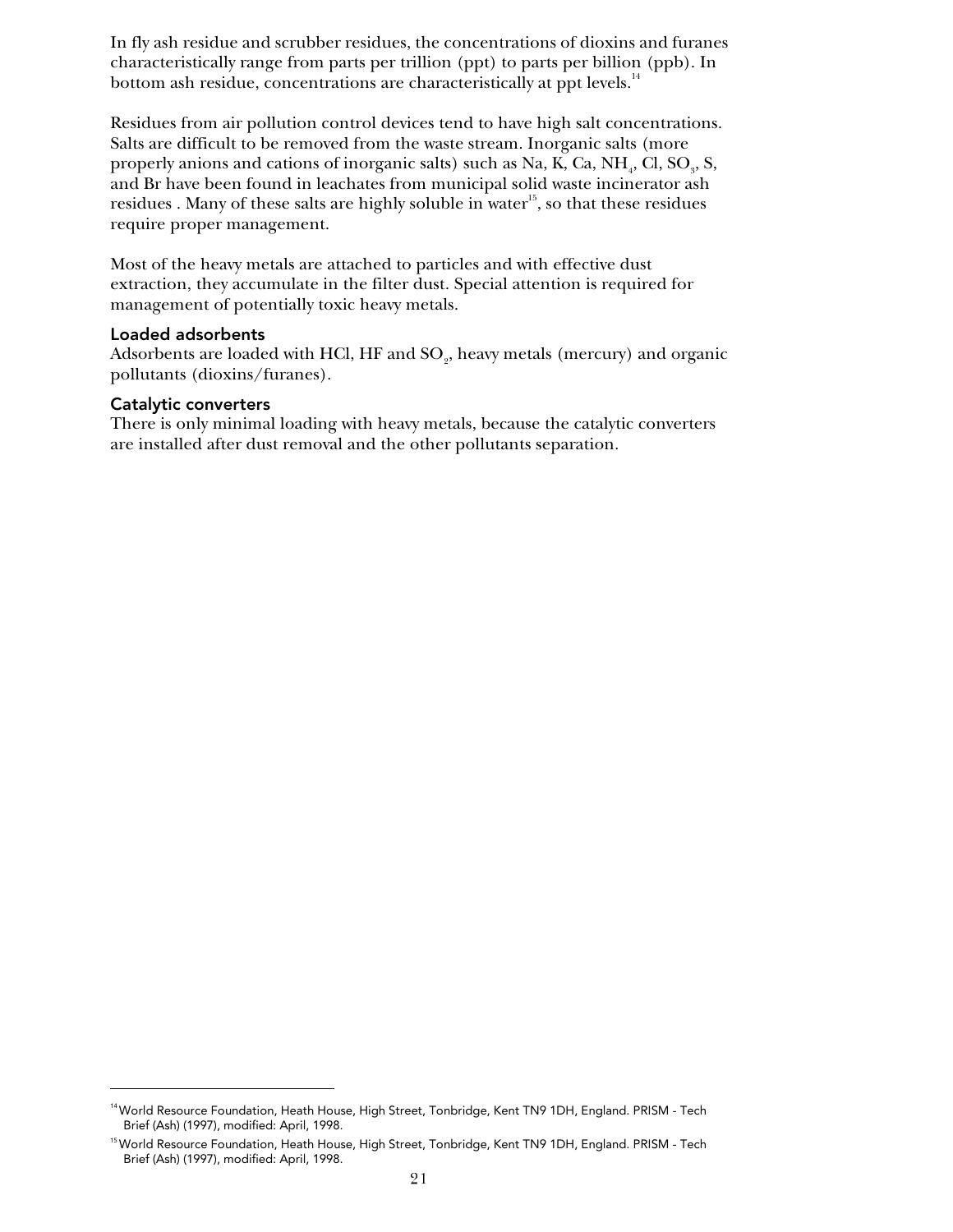# 3. Evaluation of dangerous substances

In this chapter a methodology is presented for evaluating dangerous substances in waste streams treated by both landfilling and incineration. Based on this evaluation a waste treatment technology and a relevant waste stream will be selected for further investigation at a later stage. This evaluation and selection will be done as far as possible by scientific methods. However, the data available at both national and European level are too weak to base decisions on scientific methods alone and this analysis was additionally based on the experience of relevant experts and of representatives from national authorities.

Once a waste stream and technology has been selected, the next step will be to identify measures to reduce environmental impacts resulting from its management. Measures will be identified along the whole waste chain from the point at which the waste is generated to the point at which it is finally disposed of.

# 3.1. Evaluation methods

Life-cycle-assessment (LCA) of products is considered as one of the most comprehensive approaches for the evaluation of environmental impact. While lifecycle assessment is not directly applicable to the analysis of waste treatment methods such as landfilling and incineration, since it is primarily designed to conduct 'cradle to grave' analysis of products, the general approach adopted in LCA, namely the measurement and comparison of environmental impacts of substances is useful in the context of the current analysis and will be used here.

### *3.1.1. Overall approach*

LCA consists of four steps as illustrated in Figure 3.1:

# **LIFE CYCLE IMPACT ASSESSMENT**



Figure 3.1: Steps of life cycle assessment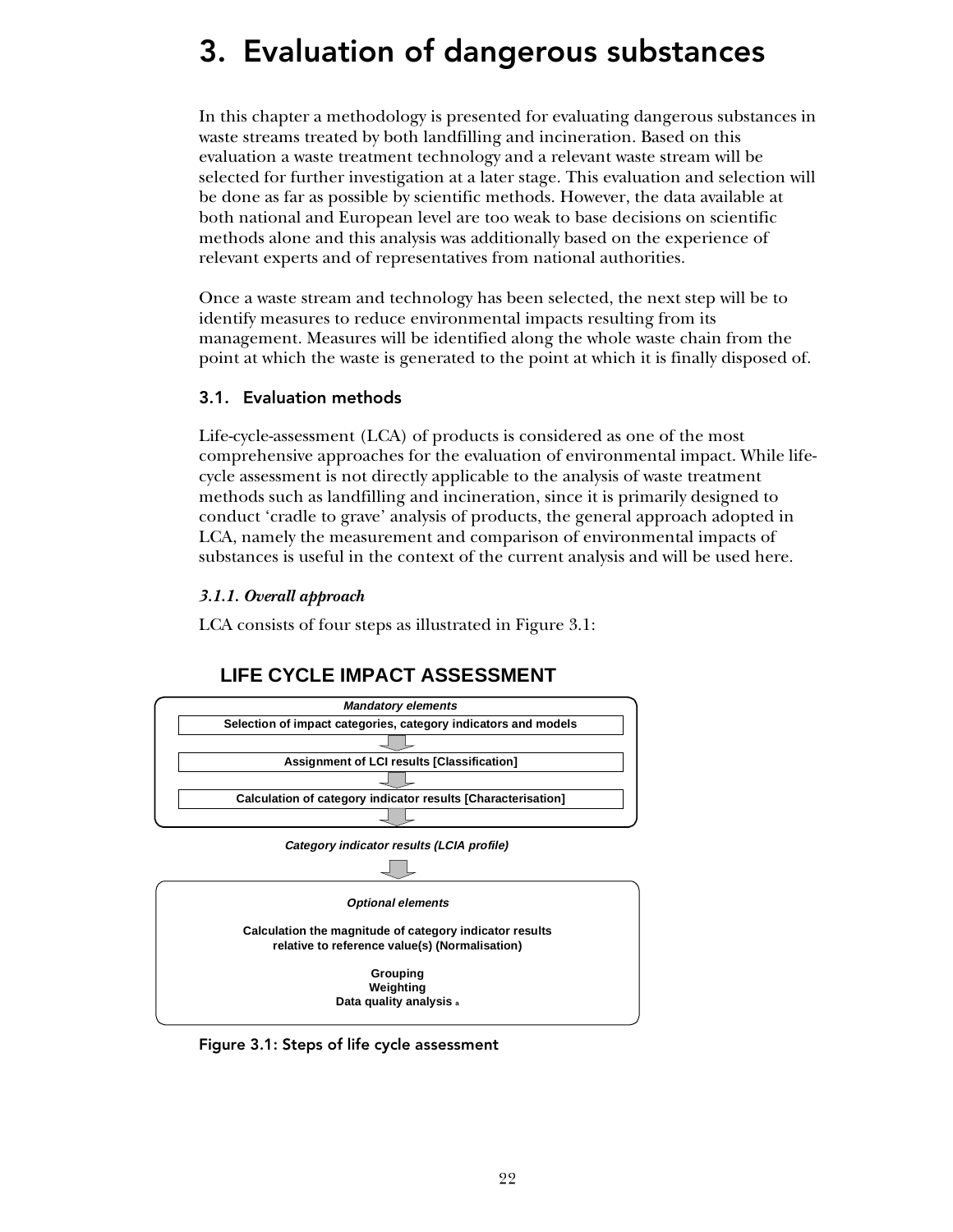The first step is the selection of impact categories such as global climate change, ozone depletion and eutrophication. Six categories are defined in the draft ISO 14042 (see table 3.1). For each category, a representative indicator is chosen. Other substances that contribute to the impact category are weighted by a so called **equivalence factor** according to their relevance for the specific category in relation to this indicator. For example,  $CO<sub>2</sub>$  is the indicator for the category 'global warming',  $\text{CH}_4$  contributes  $21$  times more $^{16}$  to the global warming potential, thus the mass of  $\text{CH}_4$  calculated in the inventory analysis is multiplied  $21$  times to consider its contribution to this category. This weighting is quite feasible for categories like global warming or acidification, but for a category such as human toxicity there is no national or international agreement on how to consider the relevance of the different substances properly.

The second step is the assignment of inventory data (in this case, information on emissions from landfilling and incineration) to the selected categories.

The third step is the aggregation of inventory data for each category which provides an environmental profile, based on the impact categories. Aggregation means to multiply the quantities of each parameter with their equivalence factor and to sum up the results for every category.

The fourth step is the interpretation of the aggregated results. This step is optional and difficult, because there is no scientific basic to answer questions such as whether ozone depletion is worse than global warming. At the moment there are no such methods agreed on national or international level. For this reason, different methods, like normalisation or weighting the impact category results are applied to carry out the interpretation.

Comprehensive and reliable data on the release of dangerous substances from waste disposal facilities on European level is still lacking. Only data on air emissions from landfill and incineration facilitates are provided by CORINAIR for 1990, which are not sufficient for the implementation of steps 3 and 4 of LCA. Therefore this evaluation of dangerous substances is mainly limited to steps 1 and 2 (qualitative analysis).

# *3.1.2. Impact categories and indicators*

The SETAC (Society of Environmental Toxicology and Chemistry) and institutions for standardisation (ISO, DIN) have agreed on 10 categories to be used to evaluate environmental impacts<sup>17</sup>. These are listed in Table 3.1 below.

|                | Category                                     | Foot-<br>note | Indicators for the<br>category                                 | <b>Remarks</b>                                                                                                             |
|----------------|----------------------------------------------|---------------|----------------------------------------------------------------|----------------------------------------------------------------------------------------------------------------------------|
|                | Global climate<br>change                     |               | $CO2$ , CH <sub>4</sub> , N <sub>2</sub> O, CCl <sub>3</sub> F | Increasing levels of gas that can lead to a<br>rise in temperature (greenhouse effect)                                     |
| $\mathcal{P}$  | Ozone depletion                              | 2             | $CCI3F, CCI2F2$ , halons                                       | Increasing level of gas causing a depletion<br>of the stratospheric ozone layer                                            |
| 3              | Photochemical<br>oxidant formation<br>(smog) |               | NO <sub>v</sub> , CH <sub>1</sub> , Ethene,<br>CCI.            | Increasing level of substances that lead to<br>the formation of (summer) smog that affects<br>health of humans and plants. |
| $\overline{4}$ | Eutrophication                               |               | $PO3$ , NO <sub>z</sub> (air), total<br>nitrogen (water)       | Increasing level of substances that lead to a<br>loss of dissolved oxygen in aquatic systems                               |
| 5              | Acidification                                |               | SO <sub>2</sub> , NO <sub>2</sub> , HCl, HF                    | Emission of substances that acidify the<br>environment                                                                     |

<sup>&</sup>lt;sup>16</sup> International Panel of Climate Change IPCC; 1996

1

<sup>&</sup>lt;sup>17</sup> SETAC (Society of Environmental Toxicology and Chemistry): Guidelines for Life-Cycle-Assessment: A Code of Practice, Workshop held in Sesimbra, Portugal 31. March - 3. April 1993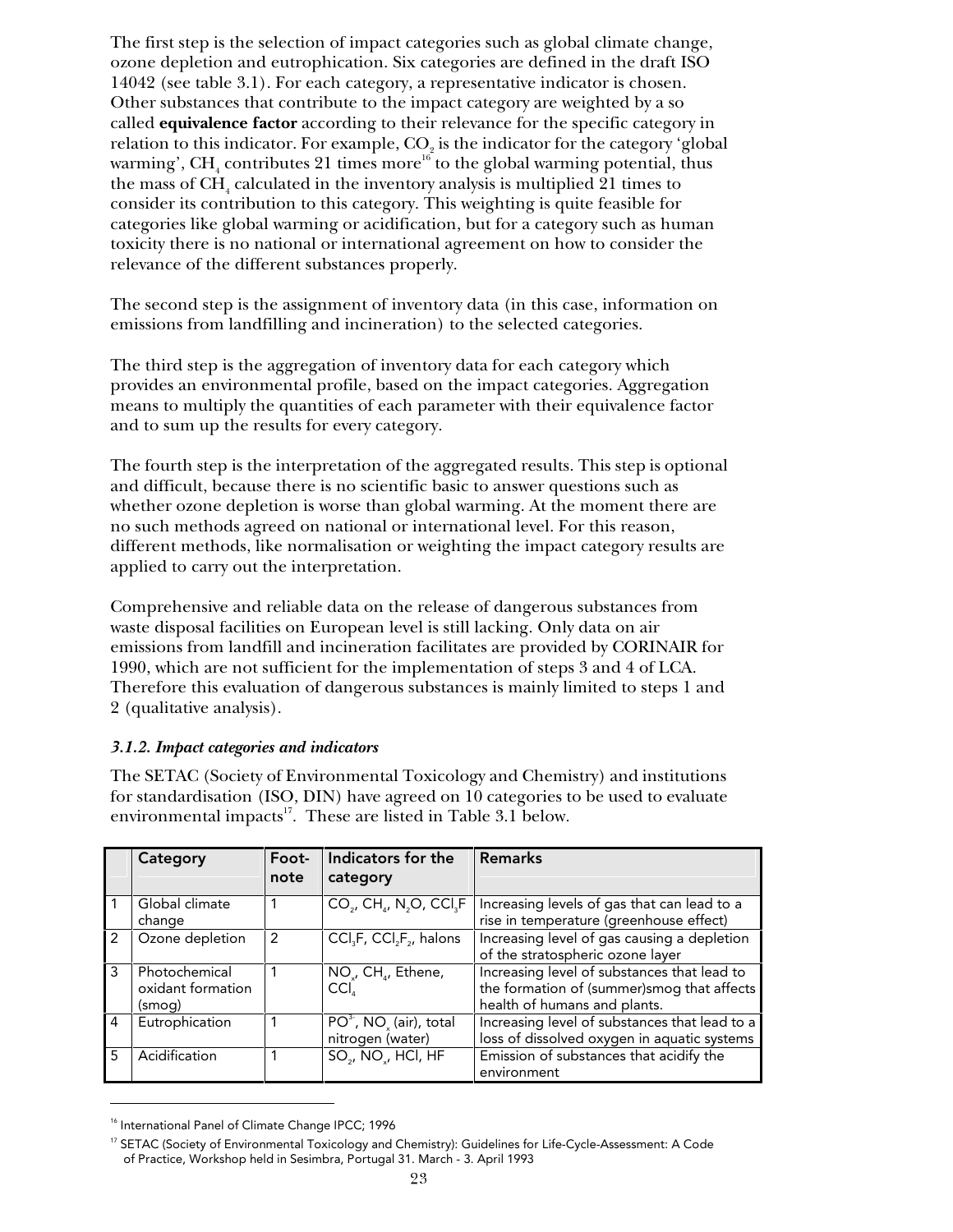|                 | Category                                                           | Foot-<br>note | Indicators for the<br>category                                     | <b>Remarks</b>                                                                                                                                                  |
|-----------------|--------------------------------------------------------------------|---------------|--------------------------------------------------------------------|-----------------------------------------------------------------------------------------------------------------------------------------------------------------|
| 6               | Depletion of<br>resources                                          | 1             | Energy resources (oil,<br>gas, coal)                               | Exhausting of resources by human<br>activities. This can be divided into biotic<br>(renewable) and abiotic resources                                            |
| 7               | Land use,<br>degradation of<br>landscape                           | 2             | Land use in $m^2$                                                  | This category comprises the area itself that<br>is used for e.g. landfills and the<br>degradation of landscape that can affect<br>ecosystems                    |
| 8               | Human toxicity<br>(manly cancer risk<br>considered)                | 1             | As, Cd, Cr(VI), Ni,<br>PCB, Dioxin,<br>Benz(a)pyrene               | The issue for this category is human health.<br>This category is not defined yet. It<br>considers substances that cause cancer,<br>affect the reproduction etc. |
| 9               | Ecological toxicity                                                | 3             | Hydrocarbons, Cl-,<br>AOX <sup>18</sup> , ammonium,<br>Nox, HS, HF | Emissions that affect ecosystems                                                                                                                                |
| 10 <sup>1</sup> | Nuisance to man,<br>plants and animals<br>(odour, noise,<br>light) | $\mathcal{P}$ | not specified                                                      | This category is mainly related to noise and<br>is applied especially to human activities<br>close to urban settlements                                         |

1 Issues from ISO/CD 14042 2-2, 1997

2 DIN/NAGUS Working Group AA3/UA2

3 German Environment Agency (Umweltbundesamt)<sup>19</sup>

#### Table 3.1: Impact categories

The majority of the categories defined by ISO have global character. Public awareness and issues arising relating to waste disposal and treatment facilities tend to have a more local/regional character. The negative reaction of the public to waste issues is often caused by factors such as bad smells, noise, traffic problems and landfill gas emissions. To account for these local/regional concerns, it seems appropriate that categories 3 and 10 which represent the local problems, are included in the analysis.

### *3.1.3. Method used in this study*

As stated above the LCA method can not be applied in total for the purposes of this study. LCA is normally used to compare the ecological performance of products or processes and considers the whole life-cycle of the products.

The impact categories and the related indicators will be used to group and to sort dangerous substances (see Table 3.1). For the evaluation of dangerous substances emitted by disposal processes their environmental relevance will be considered (see Table 3.2).

|                | Category                                       | <b>Environmental Relevance   Remarks</b> |                             |  |
|----------------|------------------------------------------------|------------------------------------------|-----------------------------|--|
|                | Global climate change                          | very high relevance                      |                             |  |
| $\overline{2}$ | Ozone depletion                                |                                          | not considered in the study |  |
| 3              | Photochemical oxidant formation high relevance |                                          |                             |  |
| $\overline{4}$ | Eutrophication                                 | middle relevance                         |                             |  |
| 5              | Acidification                                  | middle relevance                         |                             |  |
| 6              | Depletion of resources                         | high relevance                           | for oil, gas and coal       |  |
|                | Land use, degradation of<br>landscape          |                                          | not considered in the study |  |
| 8              | Human toxicity                                 | very high relevance                      | cancerogenic substances     |  |
|                |                                                | high relevance                           | dust and particles          |  |

<sup>&</sup>lt;sup>18</sup> AOX: adsorbable organic halogen compounds

-

<sup>&</sup>lt;sup>19</sup> Ökobilanz für Getränkeverpackungen UBA Texte 95/52, German Environment Agency (Umweltbundesamt), 1995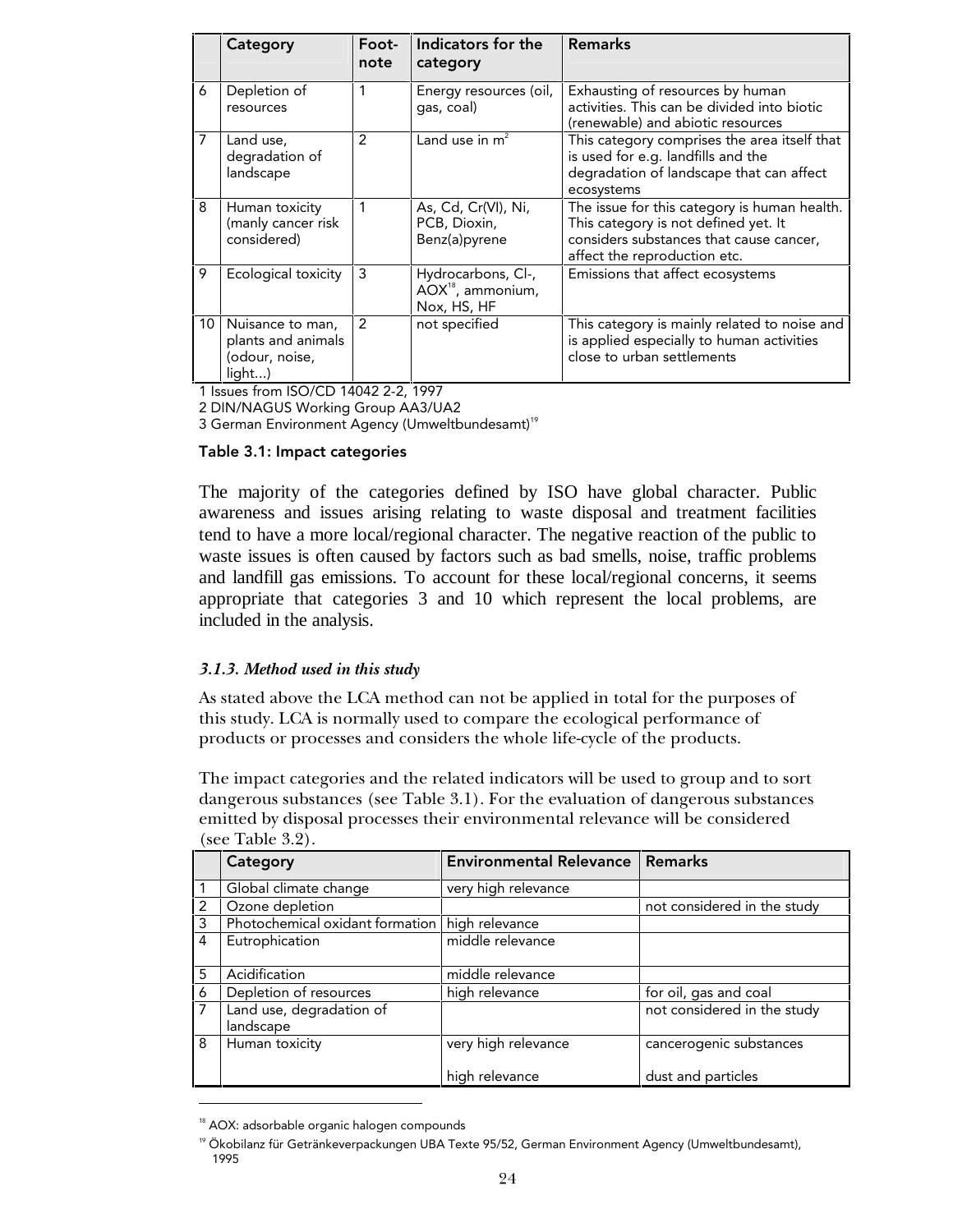| Category                                                          | <b>Environmental Relevance   Remarks</b> |  |
|-------------------------------------------------------------------|------------------------------------------|--|
| Ecological toxicity                                               |                                          |  |
| 10   Nuisance to man, plants and<br>animals (Odour, noise, light) | middle relevance                         |  |

### Table 3.2: The relative relevance of impact categories  $20$

Emission data on European level is considered. If no data on European level is available data on national level were used.

Based on this, the amount and the environmental relevance will be taken into account to evaluate the environmental relevance of dangerous substances.

# 3.2. Environmental impacts from waste treatment

# *3.2.1. Allocation of waste to treatment/disposal systems*

Table 3.3 provides a summary of disposal routes for wastes in a number of European countries and regions. This illustrates that landfilling remains the predominant disposal route for wastes while there is a growing trend towards increased incineration.

| Geographical<br>coverage | Year      | <b>Waste</b><br>generation filling<br>1000t | Land-  | $\frac{9}{6}$ | $ $ Incine- $ %$<br><b>ration</b> |       | Recycling | %  | Other<br>treatment | %              |
|--------------------------|-----------|---------------------------------------------|--------|---------------|-----------------------------------|-------|-----------|----|--------------------|----------------|
| Denmark                  | 1996      | 12912                                       | 2524   | 20            | 2507                              | 19    | 7787      | 60 | 94                 |                |
| Germany                  | 1993      | 338500                                      | 253900 | 75            |                                   | 84600 |           | 25 |                    |                |
| Ireland                  | 1995      | 6888                                        | 5013   | 73            | 46                                |       | 933       | 14 | 896                | 13             |
| Netherlands              |           | 1996 50960                                  | 8655   | 17            | 5265                              | 10    | 37040     | 73 |                    | $\overline{0}$ |
| Sweden                   | 1990      | 13105                                       | 9863   | 75            | 1646                              | 13    | 1258      | 10 |                    | $\overline{0}$ |
| Spain<br>(Catalonia)     | 1995 6519 |                                             | 3621   | 56            | 664                               | 10    | 2233      | 34 |                    | l0             |

### Table 3.3: Total waste generation by treatment method in selected EU countries and regions

In future, it is likely that incineration of waste will increase due to national and EU legislation which sets limits on the organic content of waste destined for landfilling. Reductions in the landfilling of organic waste should also lead to reductions in methane and trace organic substance emissions. However, landfill will remain an important part of an integrated waste management system because non-recoverable components such as the residues of incineration will probably continue to be landfilled.

Besides landfilling and incineration an increasing amount of waste is recycled in production facilities. Inorganic waste is used as construction material. Organic waste is co-incinerated in blast furnaces and cement kilns. This may lead to a relaxation of the waste situation with more facilities to treat waste available in future. However, it is essential that the same level of regulatory control exists for this type of treatment as for conventional waste treatment methods.

1

 $^{20}$  The environmental relevance is presented in a study [19] of the German Environment Agency (Umweltbundesamt). Global climate change and human toxicity were evaluated as very important; global climate change because of its global relevance and human toxicity because of the poosible direct effect to human health. For the estimation of the relevance of the other categories also country specific aspects are considered.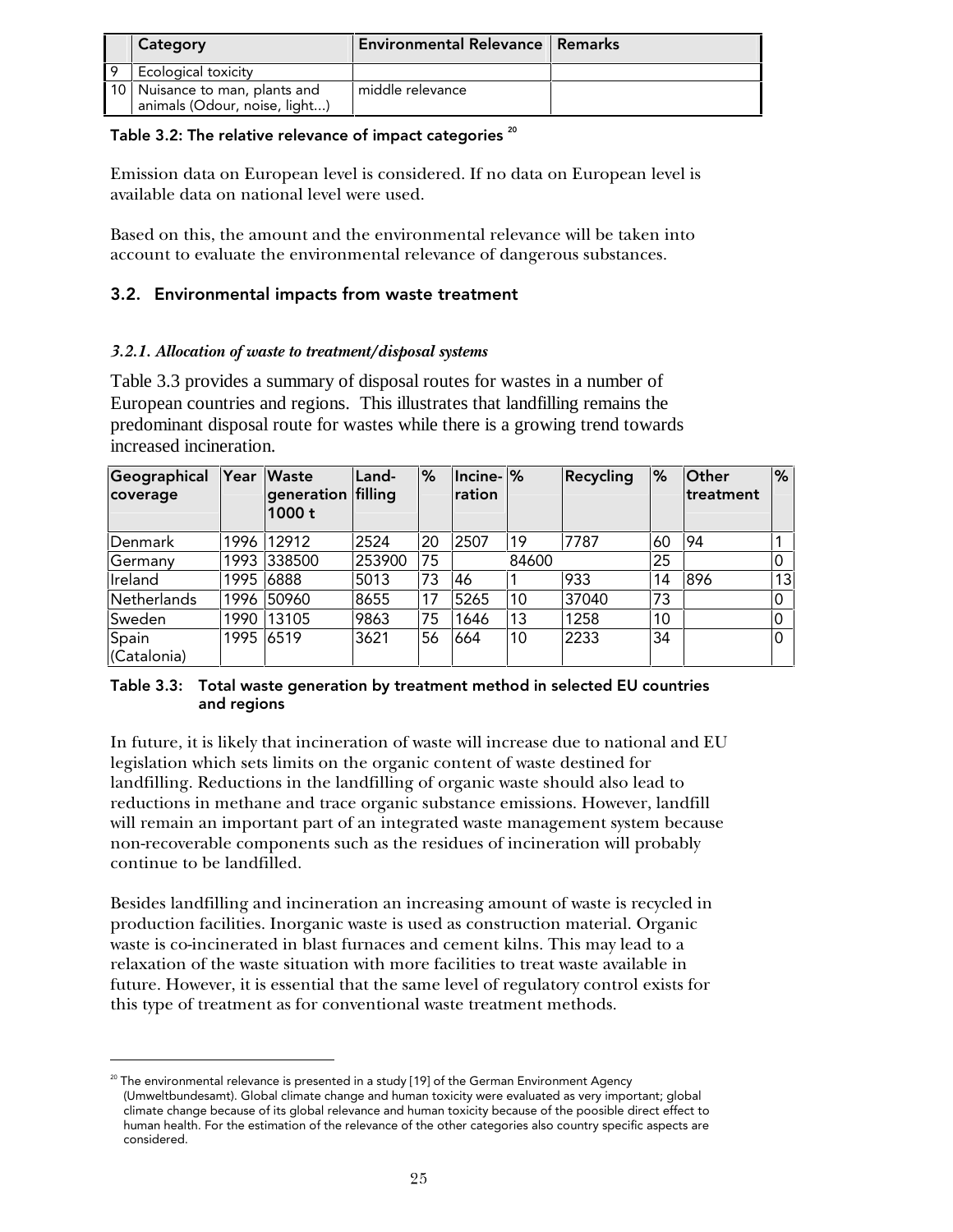## *3.2.2. Description and evaluation of the major environmental impacts from landfill*

As set out in Chapter 2 of this report, there are two major pathways by which dangerous substances can be transported into the environment from landfill: evaporating gases and leachate.

Major emissions to atmosphere from landfill are summarised in Table 3.4 together with the environmental category most relevant to the emission.

| Compound                          | <b>Composition of Gas</b> | <b>Environmental Category</b>                 |
|-----------------------------------|---------------------------|-----------------------------------------------|
| $\frac{\text{CH}_4}{\text{CO}_2}$ | 35-55 %                   | Global climate change, inflammable, explosive |
|                                   | 40-45 %                   | Global climate change                         |
| Nitrogen                          | 5 %                       | No impact                                     |
| Chlorinated organic               | $1-5%$                    | Human toxicity                                |
| Fluorinated organic               | 1 %                       | Ozone depletion                               |
| Organic trace substances          | $< 1 \%$                  | Human toxicity, nuisance                      |
| Volatile metals Hg, Cd            | <1%                       | Human toxicity, .                             |

#### Table 3.4: Air Emissions from landfill

The most significant contribution of landfill gas emissions at global level is the generation of  $\text{CH}_4$  and  $\text{CO}_2$ . According to the CORINAIR Guidebook, landfills are responsible for about 18  $\%$  to the total CH<sub>4</sub> emissions. However, trace substances can be significant at local level, affecting both employees on landfills and adjacent communities. These substances should therefore be assigned to the categories human toxicity and nuisance (mostly odour).

Major emissions to surface and groundwater from leachate are summarised in Table 3.5 together with the environmental category most relevant to the emission.

| Compound/Parameter        | <b>Environmental category</b>              |
|---------------------------|--------------------------------------------|
| Cd, Ni                    | Human toxicity (cancer)                    |
| Cu, Zn, Pb, Hg            | Ecological toxicity (surface-/groundwater) |
| Salts, Chlorine, Sulphide | Ecological toxicity (surface-/groundwater) |
| Nitrogen                  | Eutrophication                             |
| <b>COD</b>                | Eutrophication                             |

### Table 3.5: Leachates from landfill

-

For the estimation of the relevance of these emissions, a comparison of municipal waste water and landfill leachate after treatment is useful:

| Parameter      | <b>Municipal Waste Water</b><br>after water treatment<br>(t/a) | Municipal waste landfill:<br>Leachate after water<br>treatment $(t/a)$ | Percentage<br>% |
|----------------|----------------------------------------------------------------|------------------------------------------------------------------------|-----------------|
| Hydraulic load | $8883*10^{6}$ (m <sup>3</sup> /a)                              | $9*10^{6}$ (m <sup>3</sup> /a)                                         | 0,1             |
| <b>COD</b>     | 533000                                                         | 1080                                                                   | 0,2             |
| <b>AOX</b>     | 440                                                            | 3,15                                                                   | 0,72            |
| Cd             | 8,9                                                            | 0.027                                                                  | 0,30            |
| Ni             | 360                                                            | 0,90                                                                   | 0,25            |
| Zn             | 890                                                            | 1,80                                                                   | 0,2             |
| NH,            | 8880                                                           | 9                                                                      | 0,10            |
| Total N        | 107000                                                         | 630                                                                    | 0,59            |
| Total P        | 8880                                                           | 9                                                                      | 0,10            |
| Chloride       | 888000                                                         | 18000                                                                  | 2,03            |
| Sulphate       | 977000                                                         | 720                                                                    | 0,07            |

Table 3.6: Total loads from Waste Water Treatment in Germany<sup>21</sup>

<sup>&</sup>lt;sup>21</sup> Sickerwasser aus Siedlungsabfalldeponien, ATV Arbeitsberichte,Korrespodenz Abwasser 3/93, S 397 fff,1993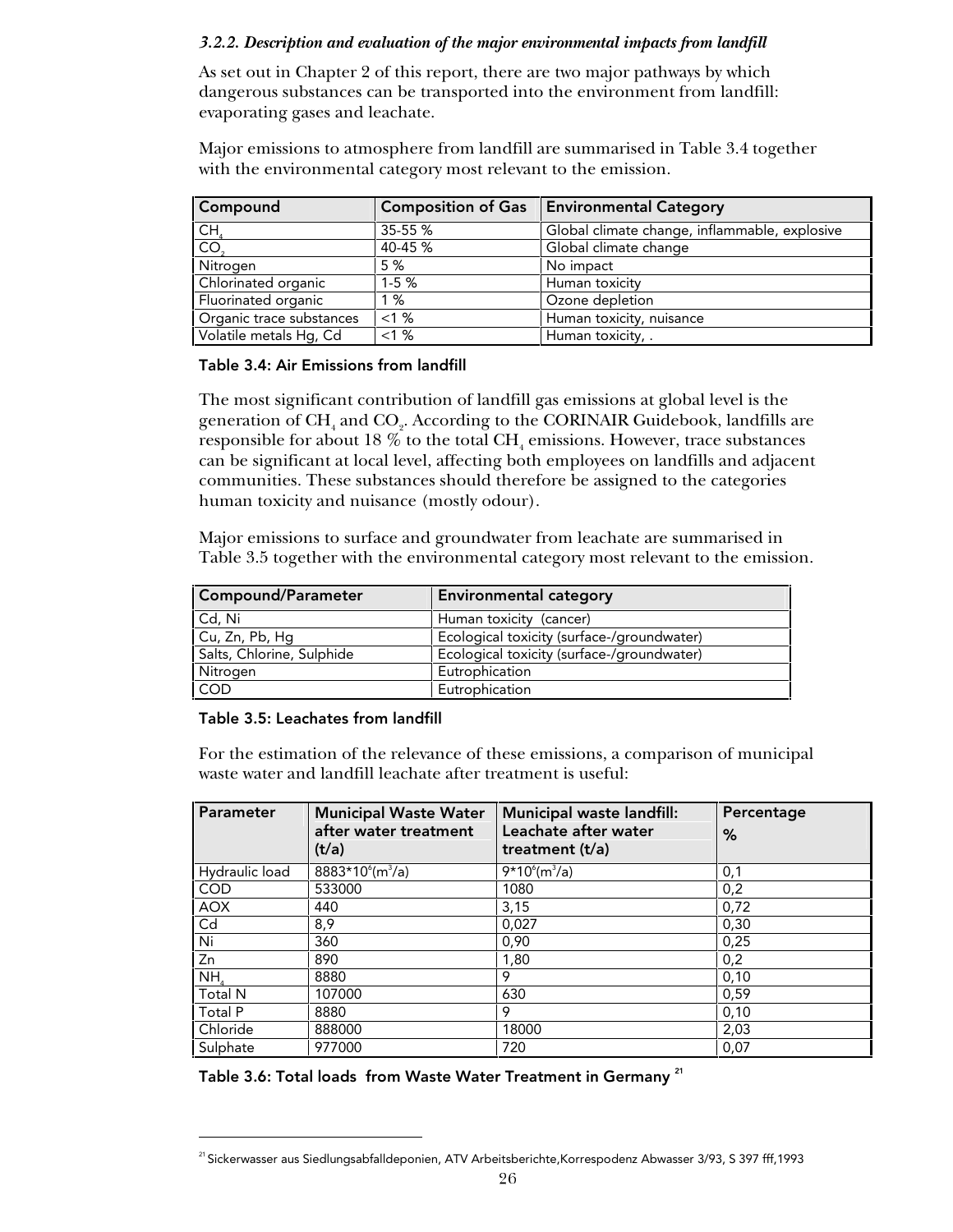This table shows that when leachate emissions from landfills subject to treatment, are compared with discharges from municipal waste water treatment, chloride is the most significant emission in quantitative terms. However, these figures assume that waste water treatment units are installed at landfills, which is not usually the case. Therefore there is a potential risk for the emission of dangerous substances into groundwater and surface waters. For this reason, heavy metal emissions and nitrogen emissions are kept in the evaluation list.

## Evaluation of dangerous substances for landfill

In Table 3.7 the most important dangerous substances emitted from landfills are listed.

| <b>Dangerous Substances</b>           | Path     | Category                    |                                                                                                                                |
|---------------------------------------|----------|-----------------------------|--------------------------------------------------------------------------------------------------------------------------------|
| CH <sub>a</sub>                       | Gas      | Global climate<br>change    | High contribution of<br>landfills to overall emission                                                                          |
| Salt, e.g. Chloride                   | Leachate | Ecological toxicity         | important, high<br>contribution from landfill<br>waste water treatment                                                         |
| Total N, NH,                          | Leachate | Eutrophication              | important because of the<br>local contamination of<br>surface and groundwater                                                  |
| Organic Emissions                     | Gas      | Human toxicity,<br>nuisance | important for employees<br>and local communities                                                                               |
| Heavy Metals Cd, Ni, Cu, Zn<br>Pb, Hg | Leachate | Human toxicity              | less important because little<br>contribution to total<br>emissions, assumed to be<br>generally stable in the<br>landfill body |

Table 3.7: Dangerous substances from landfill

# **Conclusions**

The problems related to the emission of gases are mainly caused by organic substances in waste which result from biological degradation of organic materials. The Landfill Directive, when implemented, will result in a reduction in organic inputs to landfills so this problem is likely to decrease in the coming years.

Although leachate from landfills has potentially high concentrations of heavy metals, organic substances and salts, most of the potential problems associated with this can be solved by appropriate waste water treatment prior to discharge. Only salts, e.g. chlorides, pass the treatment facility without any reduction of concentration. Compared to the loads released after municipal waste water treatment, landfill leachate contributes less than 1 % for most components, with the exception of chloride.

Problems associated with landfilling can be controlled by good operational practices, by exercising tight control over the type of wastes accepted into the landfill and by proper treatment and management of emissions to atmosphere and water.

### *3.2.3. Description and evaluation of the major environmental impacts from incineration*

As described in Chapter 2, there are four major pathways by which dangerous substances may be transported to the environment from incineration; air emissions, slags, fly ashes and residues from gas cleaning.

The slags from incineration contain dangerous substances which generally are not in soluble form. These slags can be recycled, e.g. for road construction.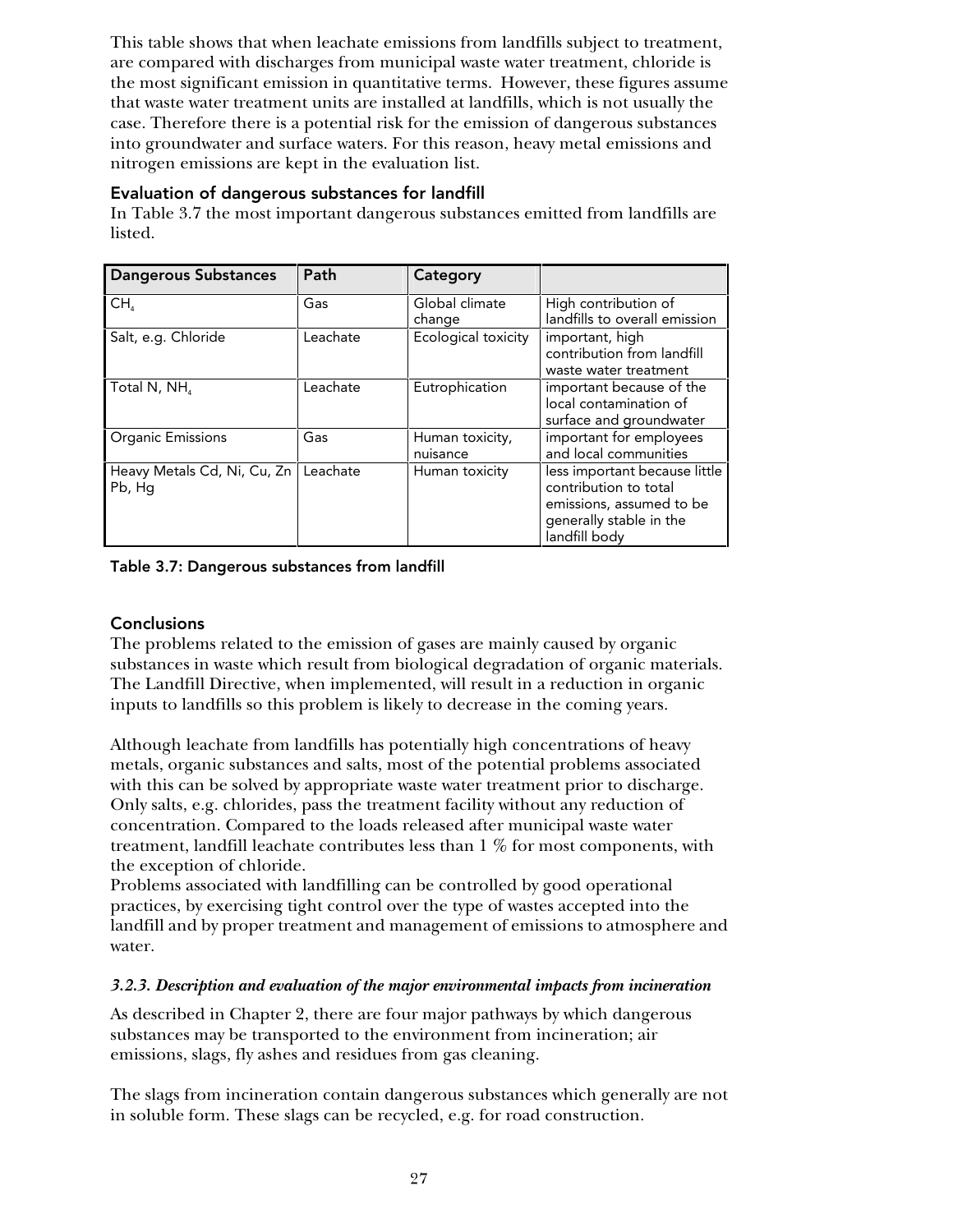#### Air emissions

Waste incineration is one of the important sources of dioxin and hydrochloric  $\text{acid}^{22}$  emissions into the air. Nriagu and Pacyna<sup>23</sup> also indicated that waste incineration contributes strongly to the total emissions of heavy metals. The most important metal emissions are mercury, lead, antimony, tin, cadmium, copper, zinc and arsenic. Volatile metals such as mercury, cadmium and lead can be transported over long distances.



#### Figure 3.2: Rel. contribution of waste incineration to total emissions (according to SNAP code, Industry, traffic, agriculture) in EU 15 in 1990; source: The European Atmospheric Emission Inventory of Heavy Metals and Persistent Organic Pollutants for 1990, Umweltbundesamt, Berlin

The emission of dioxins, furans and heavy metals can be reduced by efficient abatement technologies. However, the ISWA report $n^4$  states that the technological standard of incineration plants in Europe varies significantly from one country to another. As standards improve, total emissions from incineration are likely to be reduced in future. However, this might be offset by increased incineration capacity. Reliable data about total emissions and emission sources are not available at European level.

# Fly ashes and residues from gas cleaning

With incineration temperatures above  $800\text{ °C}$ , a high percentage of metals will be gasified. Thus, metals are transferred to the gas phase and partly condense before entering the gas cleaning unit. The condensed metals are mostly adsorbed on the surface of small fly ash particles. The fly ash tends to concentrate metals. The remaining vaporised metals are transported to the gas cleaning unit and washed out.

<sup>-</sup>

<sup>&</sup>lt;sup>22</sup> VROM 1991, Essential Environmental Information: The Netherlands, Ministry of Housing, Physical Planning and Environment; The Hague

 $^{23}$ Nriagu, J.O and Pacyna, J.M., 1988 Quantitative assessment of world wide contanination of air,water and soil with trace metals; Nature 333, 134-139

<sup>&</sup>lt;sup>24</sup> ISWA Report, Energy from waste, 1995, Denmark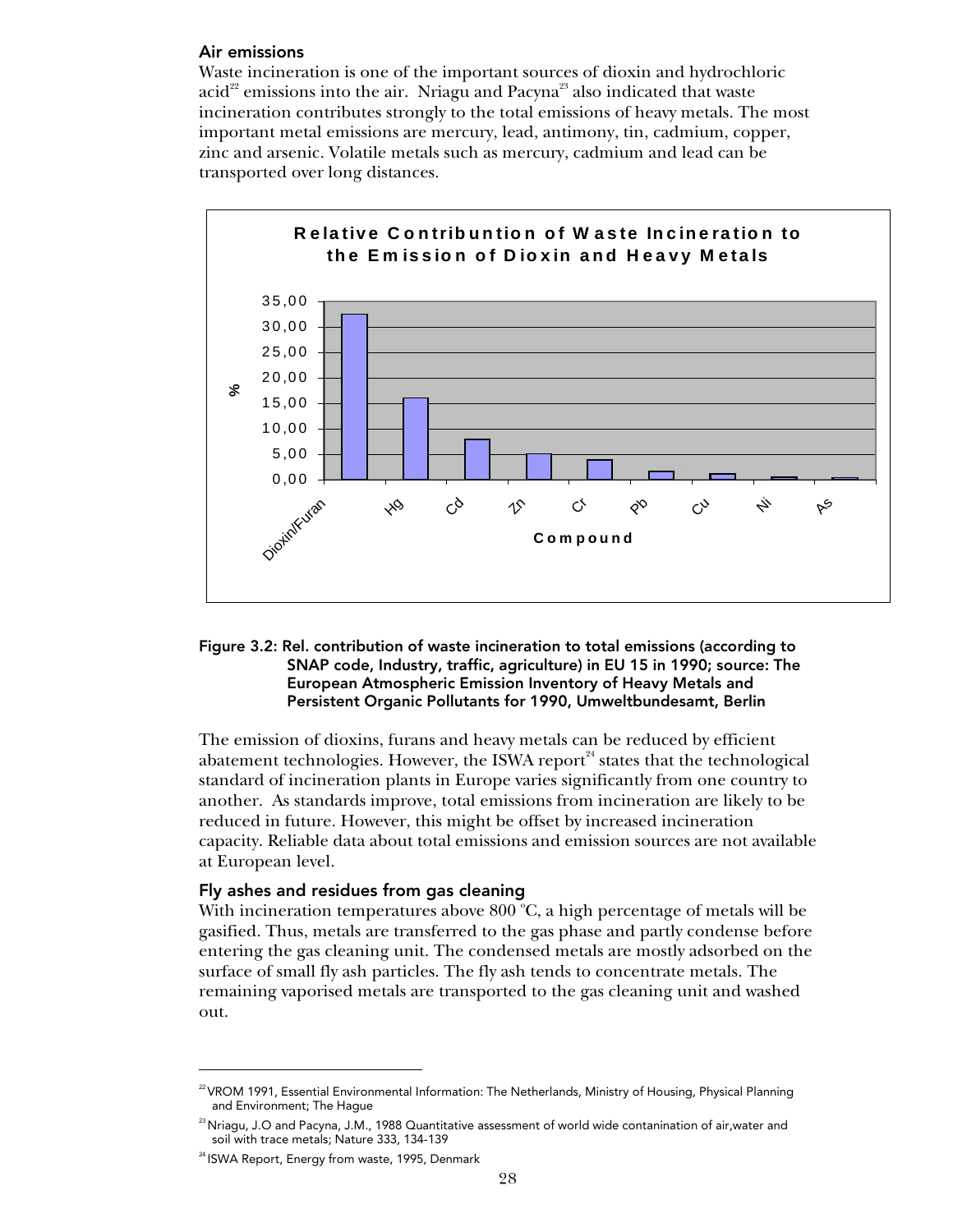|                   |              | Contents mg/kg |                                   |
|-------------------|--------------|----------------|-----------------------------------|
| <b>Substances</b> | <b>Slags</b> | Fly Ash        | <b>Residues from Gas Cleaning</b> |
| Cd                | $< 0.5 - 10$ | 50-1000        | 300-500                           |
| $\overline{1}$    | < 2          | $0 - 50$       | $0 - 2$                           |
| Hg                | $< 0.05 - 5$ | $2 - 30$       | $10 - 30$                         |
| As                | $0.5 - 50$   | 10-100         | 40-100                            |
| Co                | $15 - 35$    | 30-100         | $5 - 20$                          |
| Cr                | 50-1000      | 50-2000        | 50-200                            |
| Cu                | 500-1500     | 300-5000       | 500-1500                          |
| Ni                | 25-100       | 100-400        | $30 - 100$                        |
| Pb                | 100-3500     | 1000-12000     | 4000-10000                        |
| Sb                | 20-200       | 300-1000       | 300-1000                          |
| Sn                | 100-250      | 500-3000       |                                   |
| Zn                | 500-2500     | 5000-40000     | 20000-30000                       |

#### Table 3.8: MSW-Incineration, heavy metal concentration<sup>25</sup> (MSW: municipal solid waste)

Organic substances are partly destroyed during incineration, but new toxic substances can be formed. Dioxins and furanes are the most important dangerous organic substances. Other organic substances like PCB and PAH may also be released. These organic compounds are also preferably adsorbed by the fly ash and washed out in the gas cleaning unit. Thus the concentration of organic compounds in the fly ash and the residues are significantly higher than in the slags, as illustrated in Table 3.9.

| <b>Substances</b> | <b>Slags</b> | Fly Ash           | <b>Residues from Gas</b><br><b>Cleaning</b> |
|-------------------|--------------|-------------------|---------------------------------------------|
| PCDD/F            | 4-25 naTE/ka | 100-10000 ngTE/kg | 100-10000 ngTE/kg                           |

#### Table 3.9: MSW-Incineration, typical dioxin and furan concentrations<sup>26</sup> (MSW: municipal solid waste)

Quenching and gas scrubbing processes produce high amounts of waste water containing metals. These waste waters are subject to physical/chemical treatment to reduce the metal concentration. This treatment results in high salt concentrations (e.g. NaCl) in the treated effluents that are released to surface water.

# Evaluation of dangerous substances from incineration

In Table 3.10 the most important substances emitted from incineration units are listed.

| Dangerous substances                   | Path                              | Category                               | <b>Remark</b>                                          |
|----------------------------------------|-----------------------------------|----------------------------------------|--------------------------------------------------------|
| Organic Compounds<br>especially PCDD/F | Gas, fly ash, residues            | Human toxicity.<br>Ecological toxicity | very important, incineration is a<br>major contributor |
| Volatile Heavy Metals Hg,<br>Cd, Pb    | Gas, fly ash, residues            | Human toxicity.                        | important because of<br>transboundary movement         |
| HCI                                    | Gas                               | Acidification                          | important                                              |
| Metals As, Cd                          | Gas, fly ash, residues            | Human toxicity.                        | important, carcinogenicity                             |
| Salt, e.g. chloride                    | Waste water, fly ash,<br>residues | Ecological toxicity                    | important, high soluble transport<br>to surface water  |

Table 3.10: Dangerous substances from landfill

1

<sup>&</sup>lt;sup>25</sup> T. Leclaire: Behandlung und Verwertung von HMV-Rückständen, Gerhard Mercator-Universitat-GH Duisburg; 1998

<sup>&</sup>lt;sup>26</sup> T. Leclaire: Behandlung und Verwertung von HMV-Rückständen, Gerhard Mercator-Universitat-GH Duisburg; 1998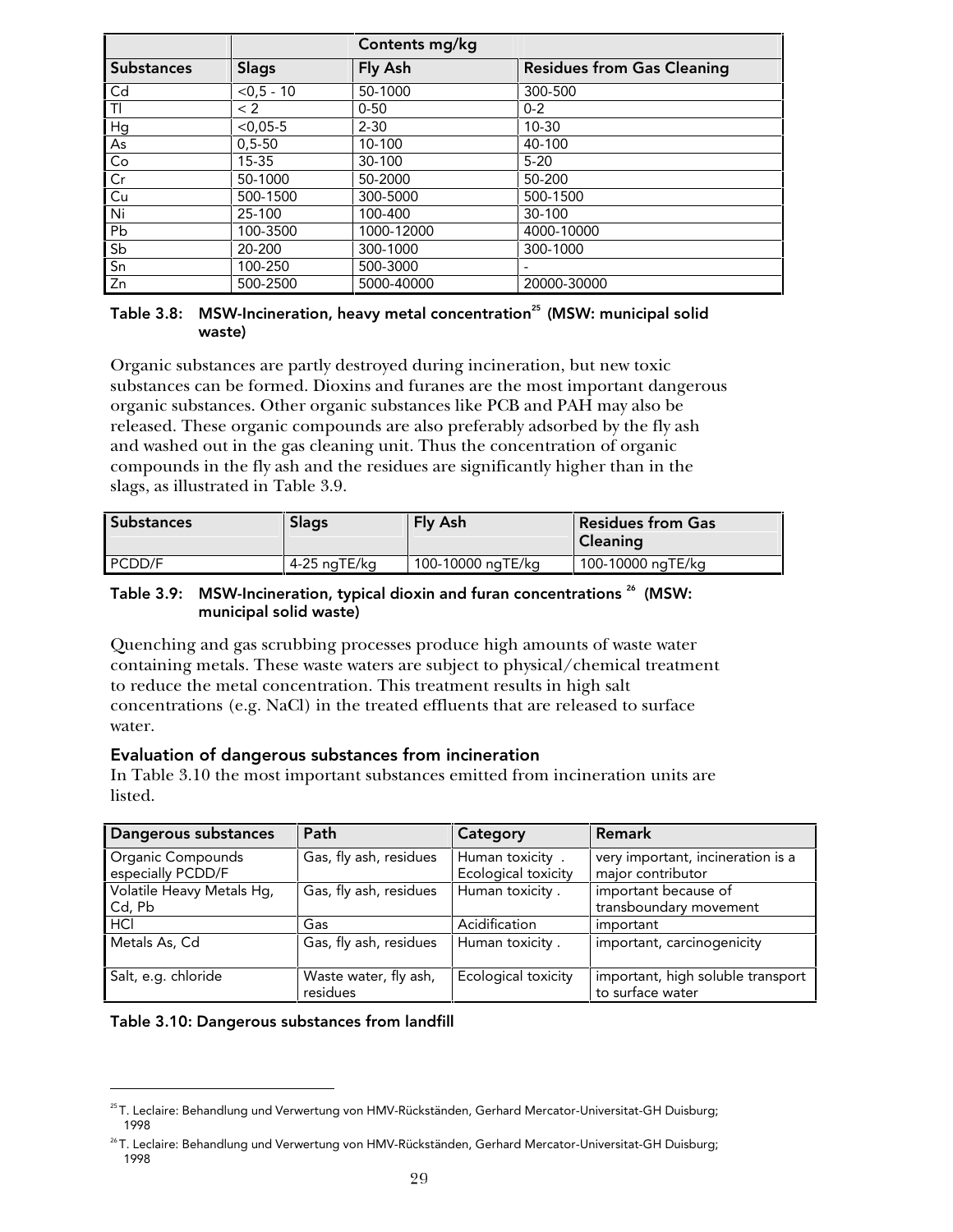# **Conclusions**

In general, incineration of waste is a small contributor to the major environmental issues such as global warming or ozone depletion. Other human activities such as power generation, industrial combustion or emissions from traffic are more important in overall terms. However, there are four important problems caused by incineration:

- incineration is one of the key generating sources for the emission of organic micro-pollutants such as dioxins and furans;
- incineration is an important source for the release of volatile metals such as mercury, cadmium and lead which can be transported over long distances;
- trace metals especially heavy metals are not destroyed during incineration. The minor part remains in the slags and can be made inert. The major part is transferred to the fly ashes and the residues from gas cleaning and stays soluble. Thus, fly ashes and residues cannot be landfilled without pre-treatment;
- in common with landfill, high neutral salt loads are released from waste water treatment. In contrast to landfilling only surface water is affected by this release.

## 3.3. Ranking of dangerous substances for landfill and incineration

Table 3.11 presents the overall conclusions in relation to the emissions from landfill and incineration. This 'ranking' of dangerous substances has been elaborated after thorough literature and internet searches and consultations with the scientific community and representatives from local, regional and national authorities, so that the relative importance of each substance could be based on the experience of relevant experts. As said at the beginning of this chapter a pure scientific method for the evaluation of the hazardous potential of these substances does not exist and the application of LCA is lacking a solid data base.

There are three types of emissions that are of relevance at global level, namely:

- organic micro pollutants, particularly dioxins and furans (incineration is still a major generating source);
- greenhouse gases, particularly methane (landfilling is one of the most important sources as stated in the EMEP/CORINAIR Atmospheric Emission Inventory Guidebook and
- volatile heavy metals (incineration is still a major generating source for specific metals).

Emissions of these substances contribute to slow but continuous degradation of environmental conditions.

Other emissions from incineration such as PCB have a more regional character and are important at regional/local level.

Landfill emissions other than methane are mainly of local or regional importance. Most of these emissions are emitted in a diffuse manner to the surrounding environment and, in particular, to groundwater. In regions where communities rely on groundwater for public water supply, such emissions, if uncontrolled, can have implications for public health. As stated above (Chapter 0), organic trace substances produced as a result of biodegradation processes can also be a source of nuisance to local communities as well as being a potential risk to human health. For both landfill and incineration, discharge of waste waters results in relatively high emissions of chloride salts.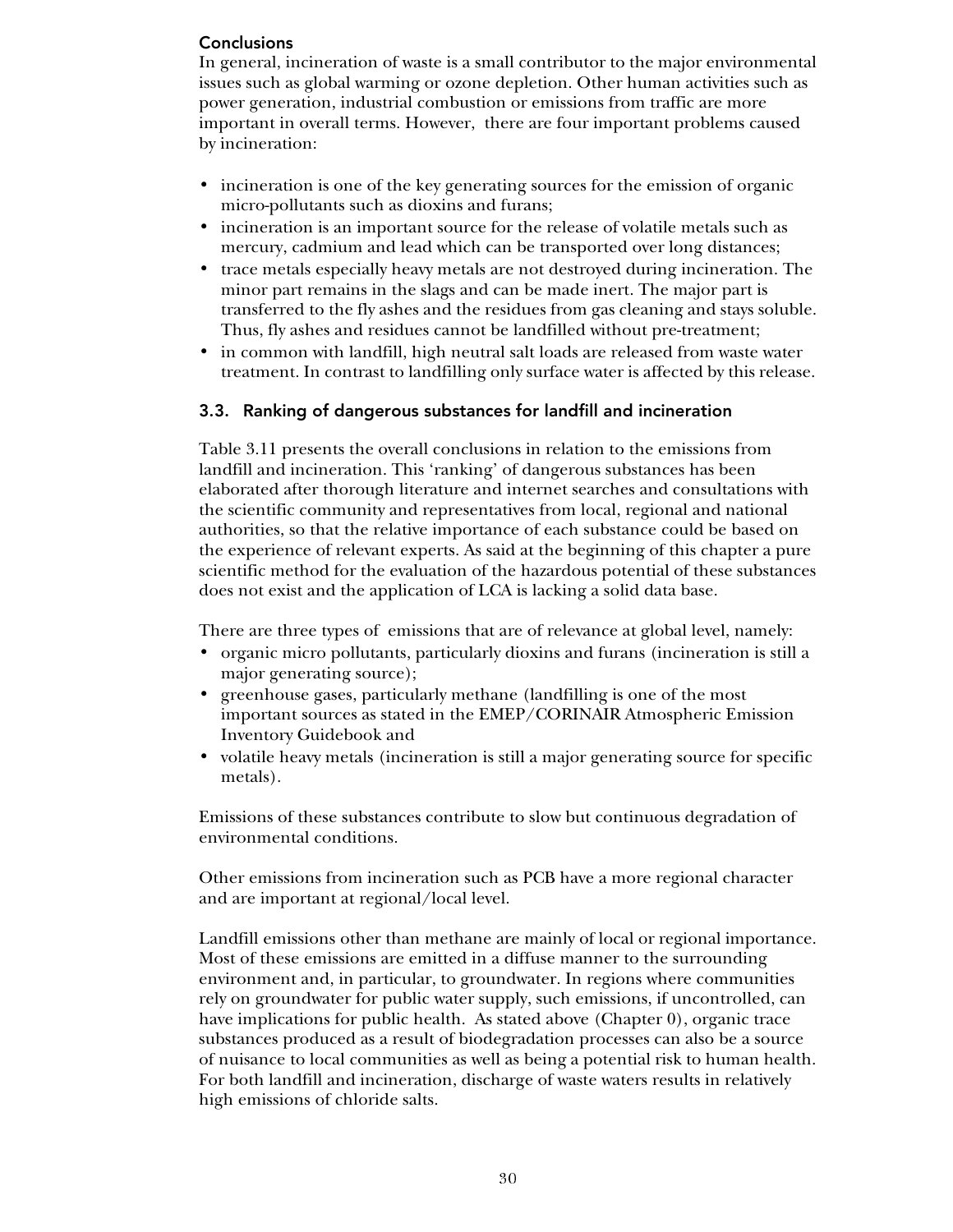| <b>Dangerous Substances</b>            | Source                       | Category                               | <b>Remark</b>                                                                                                     |
|----------------------------------------|------------------------------|----------------------------------------|-------------------------------------------------------------------------------------------------------------------|
| Organic Compounds<br>especially PCDD/F | Incineration                 | Human toxicity<br>Ecological toxicity. | very important, incineration is a<br>major contributor                                                            |
| CH,                                    | Landfill                     | GWP                                    | very important                                                                                                    |
| Volatile heavy metals Hg,<br>Cd, Pb    | Incineration                 | Human toxicity<br>Ecological toxicity  | very important because of<br>transboundary movement                                                               |
| Total N, NH                            | Landfill                     | Eutrophication                         | important because of the local<br>contamination of surface and<br>groundwater                                     |
| HCI                                    | Incineration                 | Acidification                          | important                                                                                                         |
| Heavy metals As, Cd                    | Incineration                 | Human toxicity                         | important, carcinogenicity                                                                                        |
| Salt, e.g. chloride                    | Landfill and<br>Incineration | Ecological toxicity                    | important, high loads to<br>surface and groundwater                                                               |
| Organic emissions                      | Landfill                     | Human toxicity<br>nuisance             | important for employees and<br>neighbourhood                                                                      |
| Heavy metals Cd, Ni, Cu,<br>Zn Pb, Hg  | Landfill                     | Ecological toxicity<br>Human toxicity  | less important because little<br>contribution to total emissions,<br>assumed to be stable in the<br>landfill body |

### 3.4. Selection of a relevant waste stream

j

The emissions listed in Table 3.11 either derive directly from treated wastes or are formed following transformations that occur during the treatment process, either in a incinerator or in a landfill. They are generally formed through the treatment or disposal of mixed waste streams such as municipal waste. For further study, a waste stream has to be chosen containing substances likely to give rise to these emissions. This waste stream should also be of relevance in a European context. In relation to this, it is interesting to note the results of a survey carried out by OECD where 10 European countries were asked. about their present and future waste minimisation problems and priorities $^{27}$ . The following results were obtained (Table 3.12):

| Country                                              | <b>Key Waste Stream</b>               |                                              |  |  |
|------------------------------------------------------|---------------------------------------|----------------------------------------------|--|--|
|                                                      | present                               | future                                       |  |  |
|                                                      |                                       |                                              |  |  |
| Austria                                              | Waste oil, lubricants, photochemical  | WEEE, waste medicines, end-of-life vehicles  |  |  |
| Denmark                                              | no information                        | no information                               |  |  |
| Finland                                              | sewage sludge                         | WEEE, end-of-life vehicles                   |  |  |
| France                                               | waste oils, end-of-life vehicles      | waste oils, end-of-life vehicles, PCB, WEEE, |  |  |
|                                                      |                                       | medical waste                                |  |  |
| Germany                                              | Paint sludges, WEEE, sewage sludge    | WEEE, end-of-life vehicles, sewage sludge    |  |  |
| Italy                                                | no information                        | no information                               |  |  |
| Netherlands                                          | Waste oil, dredging spoil, CD waste,  | dredging spoil, phosphorgypsum               |  |  |
|                                                      | phosphorgypsum                        |                                              |  |  |
| Norway                                               | Hazardous waste in general            | WEEE, Scrapped oil installations             |  |  |
| Switzerland                                          | Packing, beverage containers,         | Packing, beverage containers, metalplating   |  |  |
|                                                      | metalplating sludges                  | sludges                                      |  |  |
| UK.                                                  | WEEE, end-of life-vehicles, waste oil | Clinical waste, PCB                          |  |  |
| WEEE: waste from electrical and electronic equipment |                                       |                                              |  |  |

#### Table 3.12: Present and future key waste streams in selected European Countries, OECD 1998

 $27$  OECD Group on Pollution Prevention and Control, Waste Minimisation Profiles of OECD Member Countries; 1998, Paris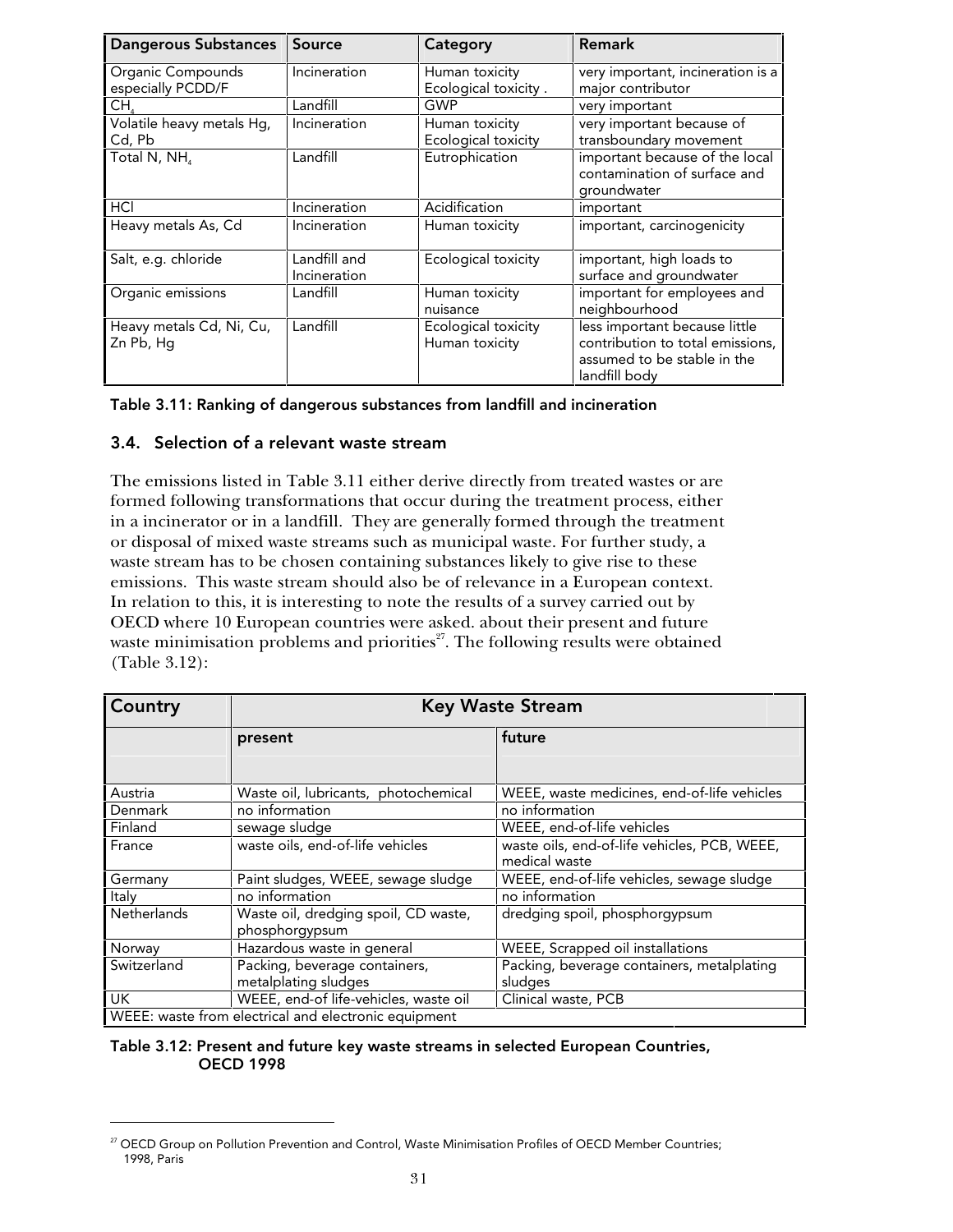Most of these waste types listed above contribute to the emission of dangerous substances identified in this report. The list also mentions the various streams identified as priority wastes by the EU Commission.

Having consulted with the EEA, the EU Commission (DG Environment) and Eurostat, it was decided that further studies should concentrate on waste from electrical and electronic equipment (WEEE) for the following reasons:

- WEEE contributes to the production of several of the dangerous substances identified in this report;
- WEEE is of particular relevance to future waste planning because of the hazardous substances contained within the stream and the increasing amounts that are being generated; and
- WEEE composition is reasonably well defined;
- where insufficient data exists on waste generation, waste quantities can be estimated from production data;
- there is political interest in this waste stream as reflected in a draft Directive on WEEE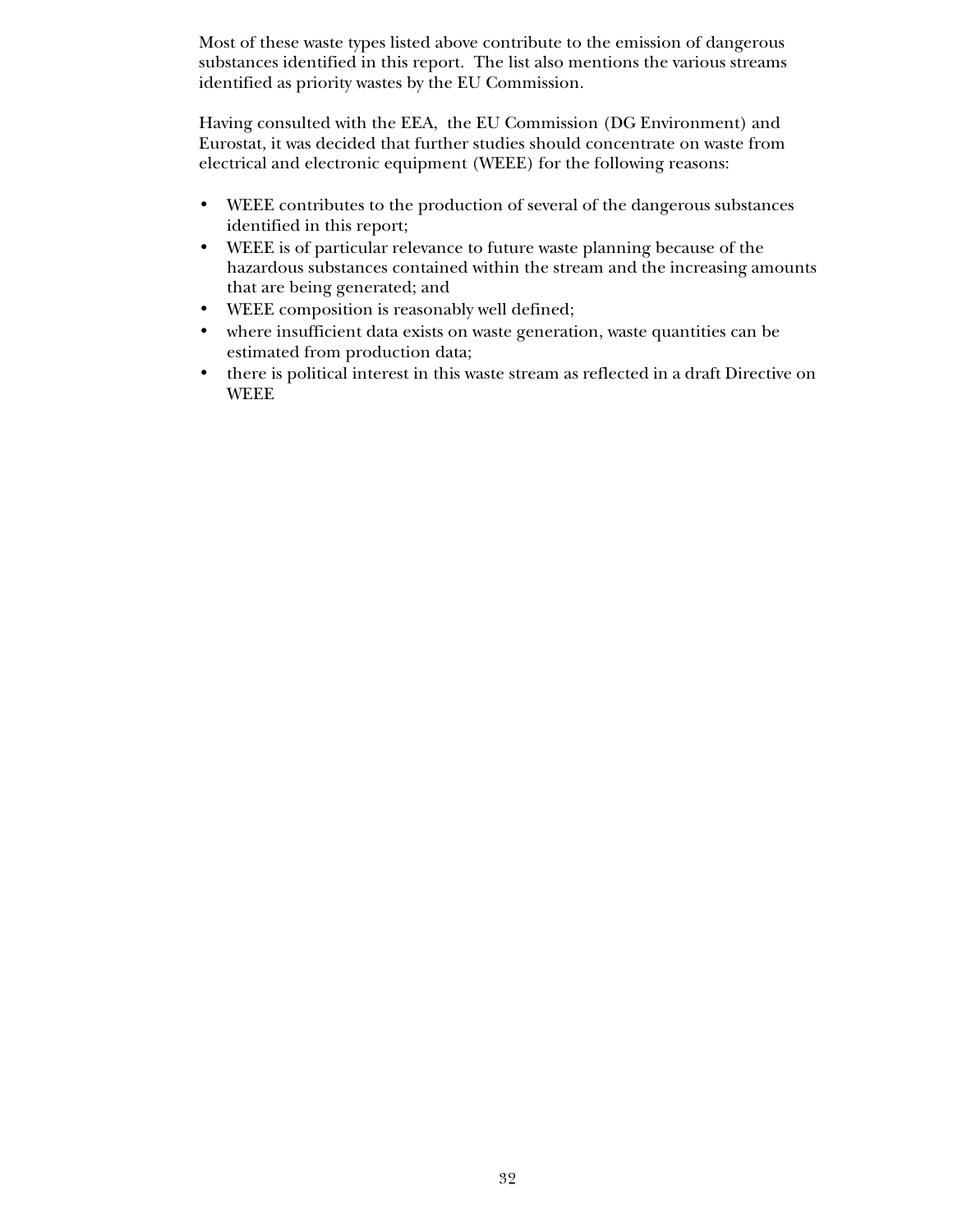# Annex A Legal standards for landfills

# Legal standards Germany<sup>28,29,30</sup>

## **General principles**

Basic principles of closed substance cycle waste management:

Waste must

- 1. be avoided; this must be accomplished especially by reducing its amount and toxicity;
- 2. be subjected to substance recycling or used to obtain energy.

The waste shall be pre-treated where this is required for recycling/reuse. If recycling/reuse is not possible even after prior treatment, waste may be managed in other ways. In this case, the waste is to be treated where necessary in such a way that its noxious and harmful components are eliminated, converted, segregated, concentrated or immobilised by thermal, chemical/physical or biological means so that, waste can be dumped without any detrimental effects to the well-being of the public. Attempts shall be made to reduce the total volume of the waste. It is prohibited to mix waste, waste has to be kept and collected separate for resource recovery and pollutant extraction.

## **Waste disposal facilities**

For purposes of disposal, waste may be treated, stored or landfilled only in authorised plants or facilities (waste disposal facilities). In addition, treatment of waste for disposal is permitted in facilities that primarily serve a purpose other than waste disposal and require a license pursuant to the Federal Immission Control Act.

There are special requirements on the **organisation** and **personnel** of waste management facilities (e.g. precondition of structural and operational organisation) as well as on information and documentation.

# **Above-ground storage**

# • **Constructional requests**

Depending on the dangerousness, the wastes have to be dumped on different landfills. For municipal wastes, there are two landfill classes. Less dangerous wastes can be dumped on landfill class I, the more dangerous wastes on landfill class II. The hazardous wastes can only be dumped on landfills for hazardous wastes.

Landfills must be planned, installed and operated in such a way that by

a) selecting geologically and hydrogeologically suitable locations,

- b) selecting suitable landfill sealing systems,
- c) selecting suitable waste dumping techniques and
- d) observing the allocation values of each landfill type

several extensively independent barriers are created and the release and dissemination of pollutants are prevented by the best available technology. Concerning a) Geological substratum:

1

<sup>&</sup>lt;sup>28</sup> Act for Promoting Closed Substance Cycle Waste Management and Ensuring Environmentally Compatible Waste Disposal (KrW-/AbfG), 1994.

<sup>&</sup>lt;sup>29</sup> Second General Administrative Provision on the Waste Avoidance and Waste Management Act

<sup>(</sup>TA Abfall), 1991.

<sup>30</sup> Technical Instructions on Waste from Human Settlements (TA Siedlungsabfall), 1993.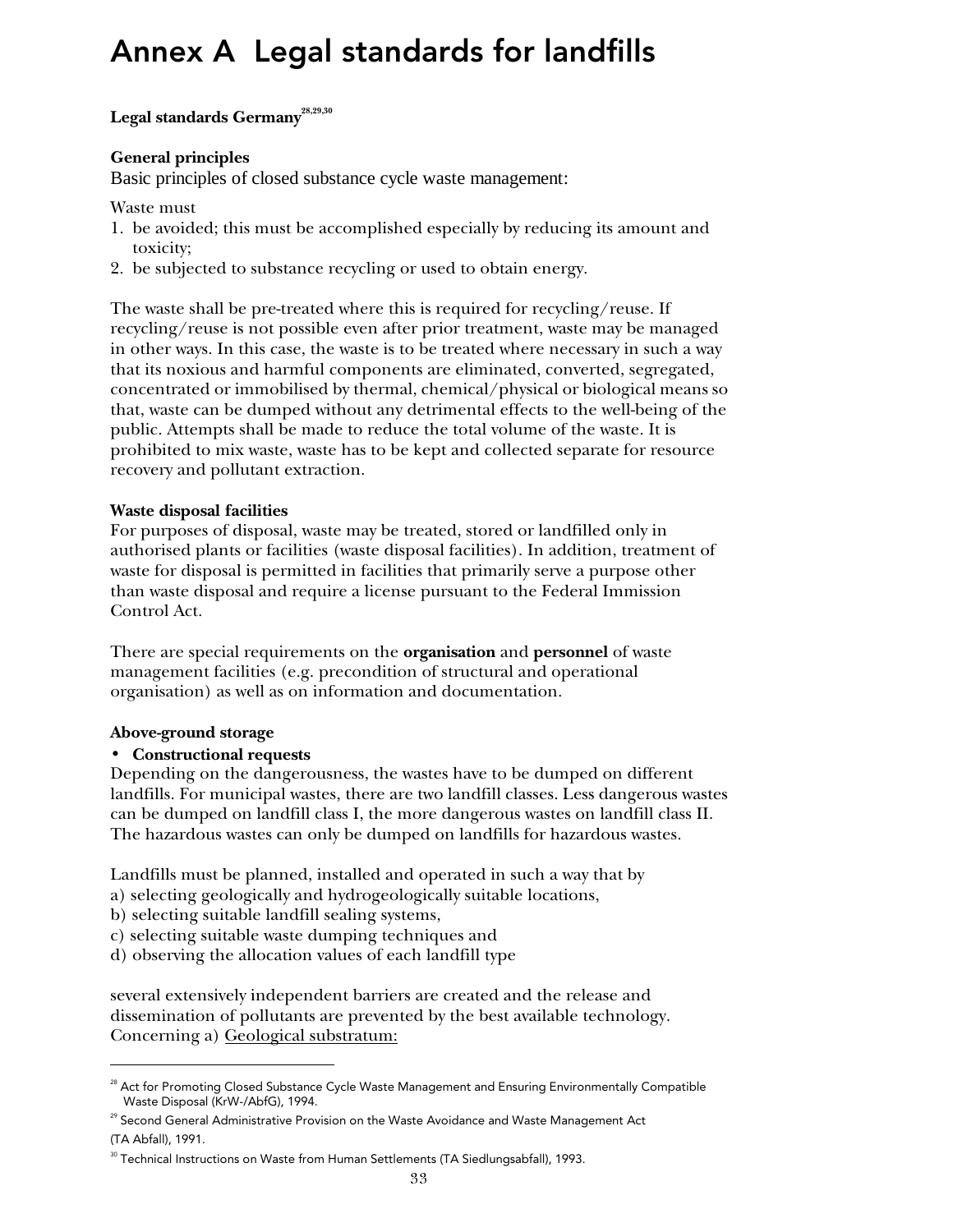There are different requirements on the geological substratum: for landfills of class II, the landfill bearing surface must have a higher pollution retention capacity than for landfills of class I. Landfills for hazardous waste need a geological barrier of at least 300 cm.

#### Concerning b) Landfill sealing systems:

Below the drainage layer, there are different requirements, too. For the landfill of class I, a mineral sealing layer of at least 50 cm (two layers) is sufficient. Landfills of class II need a protective layer, a plastic sealing web and below a mineral sealing layer of at least 75 cm (three layers). For landfills for hazardous waste, the mineral sealing layer must be raised to at least 150 cm.

## Concerning c) Waste dumping techniques:

The formation of leachate is to be minimised upon building the landfill body so as to restrict the mobilisation of pollutants in the deposited wastes and reduce the effort and expenditure required for any necessary leachate treatment.

Concerning d) Allocation values: / Allocation criteria for dumping Adherence to the allocation values is, in particular, designed virtually to prevent the formation of landfill gas, keep organic leachate pollution as low as possible and minimise settlement as a result of the biodegradation of organic components in the deposited wastes.

Waste may be allocated to ground-level dumping if the allocation parameters are met. Apart from these parameters there are several criteria, which should be observed:

> Waste, which because of its origin or constitution, is likely to damage the common good during its storage in view of its toxic, long-life or bioaccumulating substances (e.g. organic halogenated compounds, organic phosphorous compounds) shall not be allocated to ground-level dumping;

− the give off of odours

#### • **Organisational requests**

-

An operation plan shall be drawn up. The operation plan shall contain all important provisions for the operation of the dumping site, in particular for the construction of the body of the dumping site, for the collection and run-off of gas, leachate and other types of waste water pursuant and for the type and extent of internal control.

#### • Special requests to protect the ground water<sup>31</sup>

The deposition of the following substances is only allowed if there are special precautions referring to the state of the art:

<sup>31 1.</sup> AbfVwV (Anforderungen zum Schutz des Grundwassers bei der Lagerung und Ablagerung von Abfällen), 1990.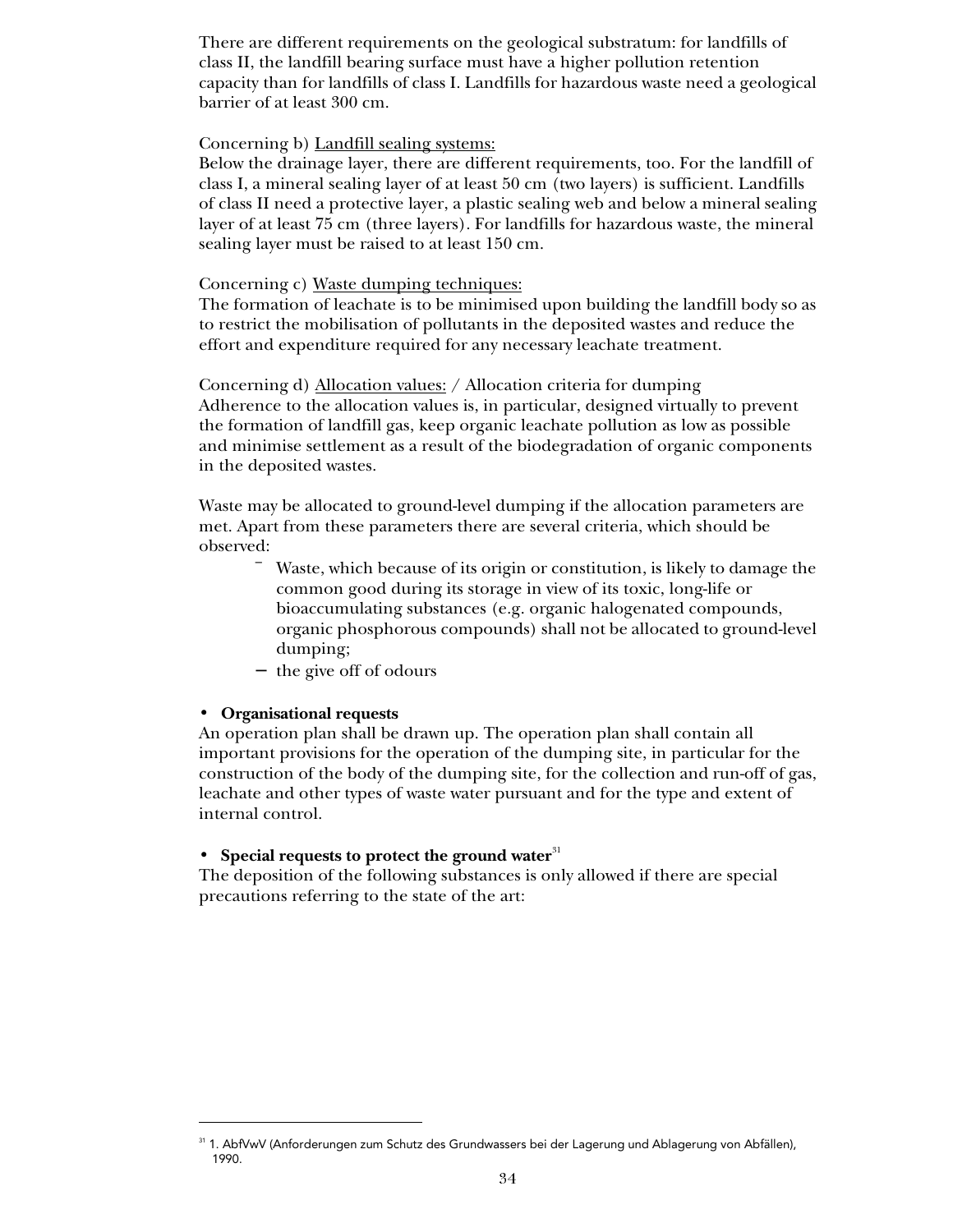# Register I:

- 1. organic halogen compounds and substances which react with water to such compounds
- 2. organic compounds with phosphorus
- 3. organic compounds with tin
- 4. substances, which have a carcinogenic, mutagene or teratogene effect with or in water
- 5. mercury and its compounds
- 6. cadmium and its compounds
- 7. mineral oils and hydrocarbons
- 8. cyanide.

# Register II:

- 1. The following metals and their compounds: zinc, copper, nickel, chromium, lead, selenium, arsenic, antimony, molybdenum, titanium, tin, barium, beryllium, boron, uranium, vanadium, cobalt, thallium, tellur, silver.
- 2. Pesticides, disinfectants and other biocides as well as derived compounds if not listed in register I.
- 3. Substances with a detrimental effect on the taste and/or the smell of the ground water.
- 4. Toxic or long-lived organic compounds of silicon and substances, who build such compounds in water with the exception of such substances, which are biological harmless or quickly change in water in biological harmless substances.
- 5. Inorganic compounds with phosphorus.
- 6. Fluoride
- 7. Ammonia and nitrite

# **Objectives:**

- − Register I: to prevent the indirect draining off of the named substances
- − Register II: to prevent damage to human beings and the environment by indirect draining off of the named substances
- − to guarantee the monitoring of the ground water, special of his quality

# • **Monitoring requests**

The following monitoring facilities must in general be provided and checked at regular intervals for proper operation.

- − groundwater monitoring system
- − monitoring settlements and deformations in the landfill body
- − monitoring settlements and deformations in the landfill sealing systems
- − recording meteorological data
- − recording the quality of leachate and other waters
- − monitoring the temperature at the landfill base

# • **Requests on landfill closure and aftercare:**

After closing down the landfill, it shall be necessary to seal off the surface and install the monitoring facilities. During the aftercare phase, it shall, in particular, be necessary to implement and document long-term protection measures and checks in relation to landfill behaviour.

## **Underground dumping sites in salt rock for waste requiring special supervision**

They are used to keep away permanently hazardous waste from the biosphere. Underground dumping shall be carried out in such a way that no post-operational care is required. Waste may be allocated to underground dumping sites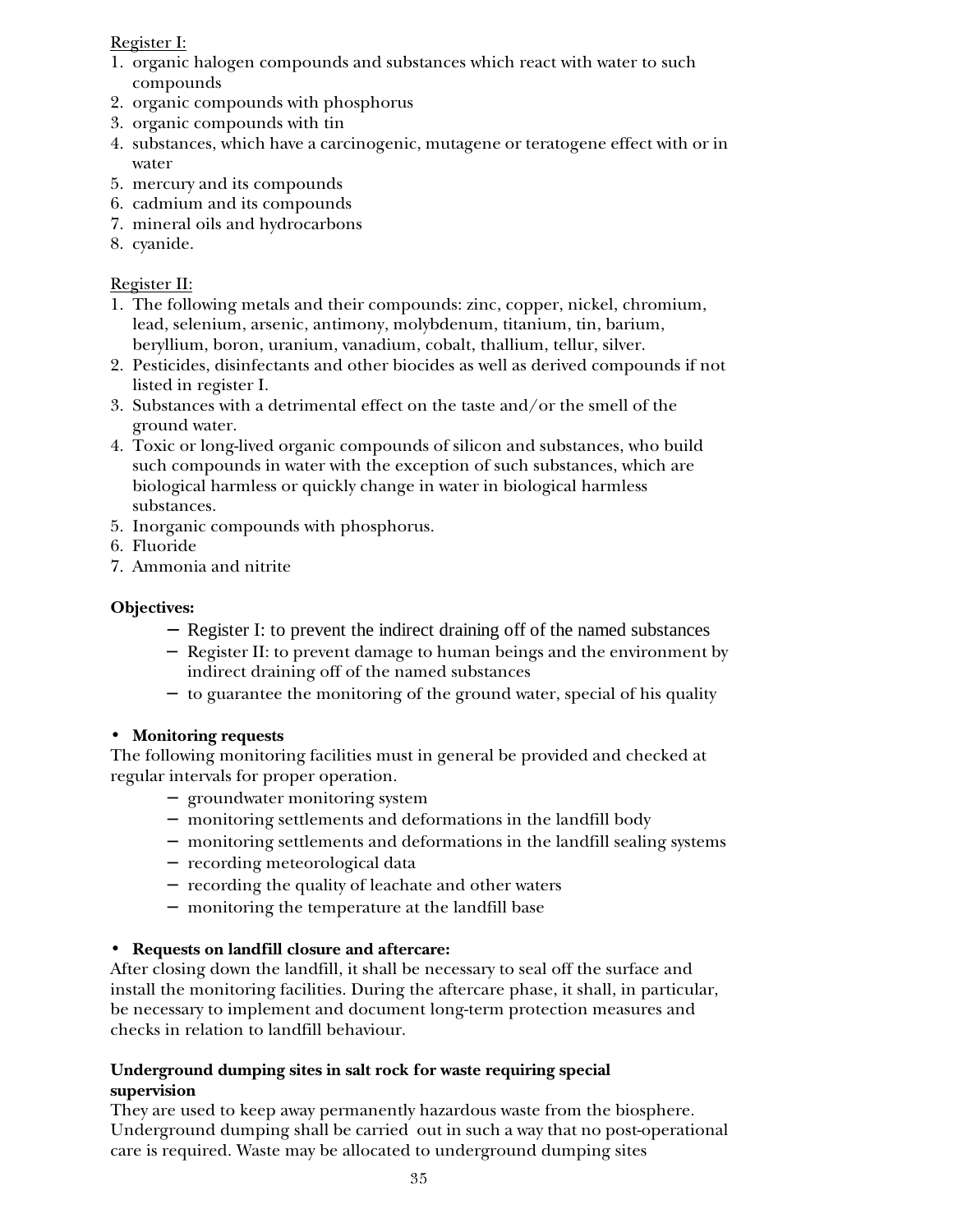- − if it contains no pathogens of communicable diseases or can allow such pathogens to arise;
- − if, depending on the type of installation and the specific dumping conditions, it is adequately stable for dumping or reaches this stability in the final stage;
- − if the waste is not, under dumping conditions (temperature, humidity), self-igniting or self-combustible;
- − if the waste is not explosive under dumping conditions (temperature, humidity);
- − if there are no reactions among the waste material or reactions among waste material and salt rock.

In the 'Second General Administrative Provision on the Waste Avoidance and Waste Management Act', there are preconditions for some wastes to dump in underground storage. This concerns mainly the following waste materials (particular waste with a high water-soluble portion):

- − solid reaction products from flue gas cleaning
- − filter dust from incineration plants for waste requiring special supervision
- − special sludge
- − batteries and accumulators
- − residues containing mercury or PCB
- − saline materials
- − pesticides
- − inorganic pigments
- − lab and chemical residues
- − catalysts
- − inorganic residues of destination

### **Legal standards Austria**

### **General principles**

The Austrian Waste Management Act (AWG) entered into force on 1 July 1990. § 1 of the Act defines the following objectives:

- − To keep detrimental, unbeneficial or otherwise unhealthy influences on man, as well as on animals, plants, their living conditions and their natural environment as low as possible;
- − to preserve raw material and energy resources;
- − to keep the demand for landfill capacities as low as possible;
- − to ensure that only such materials should remain as waste, the dumping of which does not present any potential hazard for future generations (precautionary principle)

These objectives should be achieved on the basis of the following principles:

- 1. To keep the waste volumes and their pollutant contents as low as possible (qualitative and quantitative waste prevention);
- 2. To recycle waste in any way that is ecologically beneficial and technically possible, provided the additional costs are not unreasonable compared with other methods of waste disposal, and that a market for the secondary raw materials exists or can be created (recycling);
- 3. To treat waste that cannot be recycled with biological, thermal or chemicalphysical methods; solid residues should be dumped in such a way that the are as inactive as possible, and separated according to condition (waste disposal).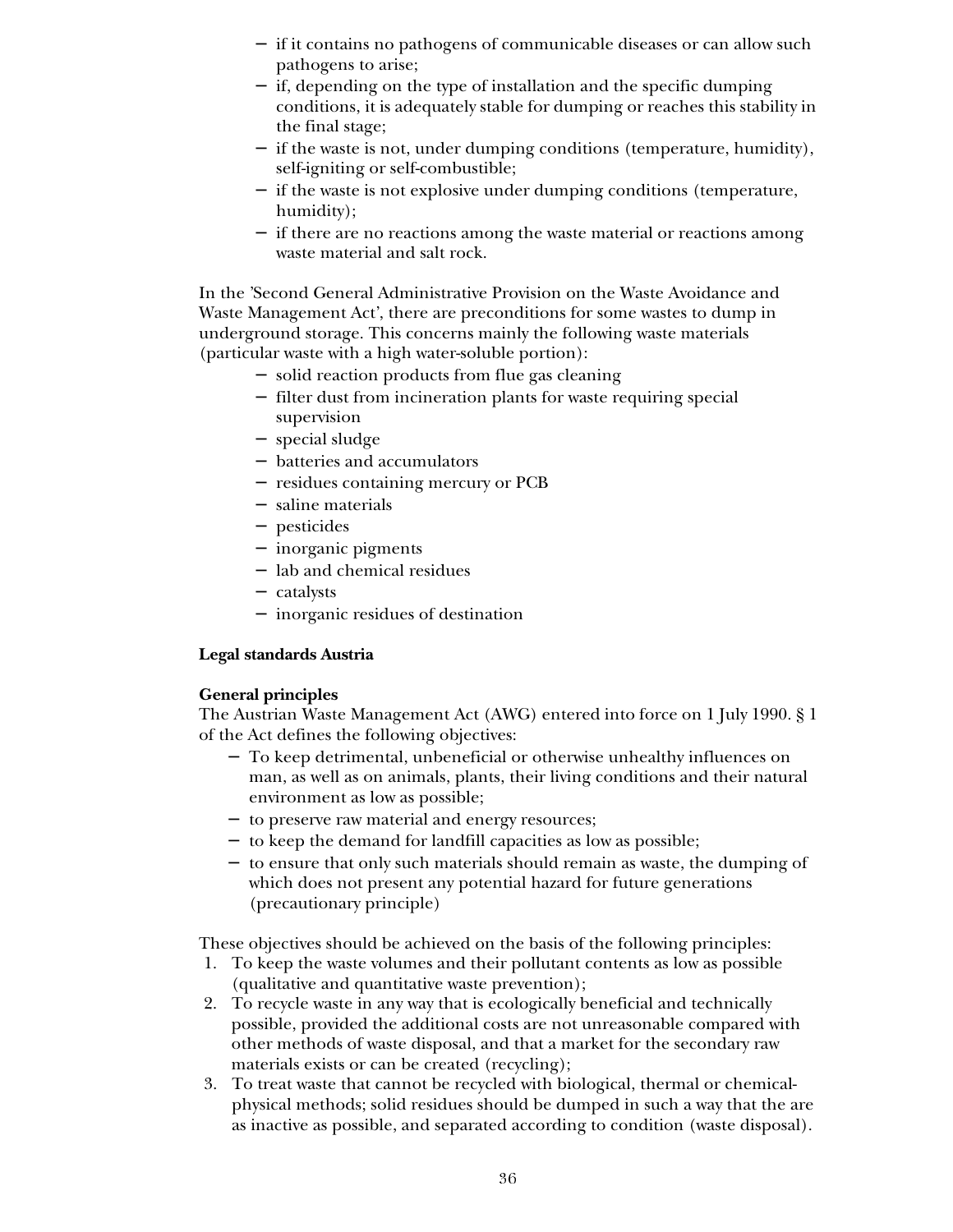The Waste Management Act thus places the highest priority on the protection of human beings and the environment and upon the preservation of natural resources. Accordingly, it must be the aim of waste management to handle waste in such a way that environmental pollution is kept as low as possible by avoidance, recovery and disposal.

## **Landfill**

The Austrian Landfill Ordinance defines the state-of-the-art concerning the deposit of wastes and came into force on January  $1^{\circ}$ , 1997. Owners of already existing landfills had to decide by 1.1.1998 whether to adjust their landfill to these requirements according to a step-by-step plan or to close their landfill before 1.7.1999.

Landfills for excavated soil and for demolition wastes must be adapted until 1.7.1999. So called Residual-materials landfills and Mass-waste landfills have to fulfil the total of the criteria before 1.1.2004.

## **Types of landfills**

In Austria, 4 types of landfills have been established:

- − excavated-soil landfills
- − demolition-waste landfills
- − residual-materials landfills
- − mass-waste landfills.

### **Site requirements**

Besides the suitability of the geological and hydrological location, requirements concerning the substratum are to be fulfilled by Residual-materials and Mass-waste landfills (5 m with  $k_f < 10^7$  or 3 m with  $k_f < 10^8$  m/s).

### **Landfill sealing**

Demolition-waste landfills need a mineral bottom sealing system of  $>50$  cm (two plies). Residual-materials and Mass-waste landfills have to be equipped with a composite sealing system consisting of a mineral sealing layer of at least 3 plies with an overall thickness of at least 75 cm, as well as a PE-HD synthetic liner with a minimum thickness of 2,5 mm.

### **Quality of wastes**

Most important are the requirements for the quality of wastes to be dumped. The limit values for each landfill type are listed in table A.2. Depending both on total pollutant contents and eluate concentrations, wastes may be allocated to a specific landfill type. Note that the type Residual-materials landfill is designed for wastes which may be high in total contents, if the eluate values are rather low. The type Mass-waste landfill is made for wastes with a limited content of pollutants, whereas the eluate values are less restricted.

Waste which does not meet the criteria as shown in the tables must be pre-treated. Special provisions have been established for solidified wastes (e.g. with hydraulic binders) especially concerning long-term durability.

The limitation of the TOC with maximum of  $5\%$  is of great importance and stresses the need to increase incineration and energy recovery. However, in Austria there exists a certain exemption rule in order to enable mechanic-biological pretreatment. Waste originating from such treatment may be dumped in separated cells of Mass-waste landfills, to the extent that the combustion value (upper calorific value) of these wastes, determined from dry substance, does not exceed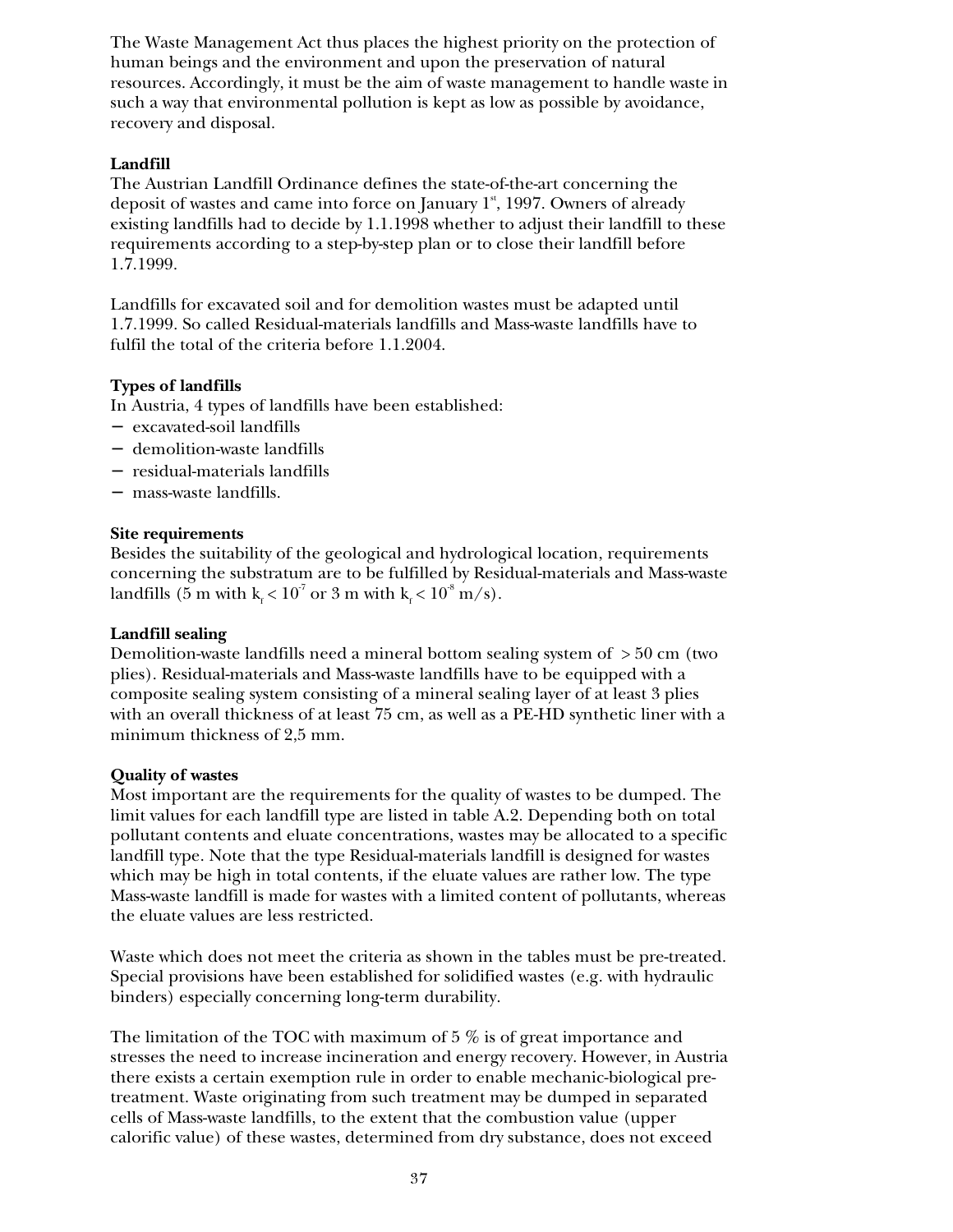6000 kJ/kg. Due to this clause, mechanic-biological treatment of municipal solid waste has to take place under the condition that the light weight fraction must be separated for incineration; the remaining fraction must show extensive biodegradation. Currently, comprehensive research is in progress in order to establish parameters and limit values for the residual bioactivity.

#### **Waste acceptance inspection**

Detailed regulations for the waste acceptance procedure have been established. The so-called comprehensive assessment for each individual waste has to be undertaken in such a way that the composition and the expected behaviour of the waste in the landfill can be determined. A careful entrance inspection including identity checks and the retaining of samples has to be undertaken and documented.

#### **Further provisions**

Further provisions deal with water management, surface sealing, landfill operation, requirements for the personnel (esp. the head of the acceptance inspection), monitoring and documentation. Last but not least there is a section dealing with the licensing procedure and the external supervision.

#### **Legal standards Spain**

#### **Legislation on technical and administrative requirements that a landfill must comply.**

There are no specific technical requirements for above ground storage landfills enforced by a national law. However based on other European legislation, Catalonia developed in 1997 a specific Decree with technical requirements for landfills. Following are described most of the requests, according to Decree 1/1997 in Catalonia. No legislation is available regarding underground storage landfills.

#### **Constructional and waste acceptance requests**

In Catalonia, landfills are classified in three classes depending on the dangerousness of waste. Class I corresponds to landfill containing inert waste, Class II no hazardous waste, and Class III hazardous waste. The technical requirements before, during, and after the landfill construction depends on the landfill classification as described below; however, there are general trends which apply to all classes of landfill.

Landfills must be planned, installed and operated in such a way that by

- a) selecting geologically and hydrogeologically suitable locations,
- b) selecting suitable lining and drainage systems for the landfill,
- c) selecting suitable sealing systems for the landfill,
- d) selecting suitable waste dumping techniques and
- e) observing the allocation value of each landfill type.

#### Geological substratum:

There is no difference on the geological substratum requirements for the three classes of landfill. All of them require a deep study on the geology and hydrogeology of the location.

#### Waste dumping techniques:

The formation of leachate is to be minimised upon building the landfill body so as to restrict the mobilisation of pollutants in the deposited wastes and reduce the effort and expenditure required for any necessary leachate treatment.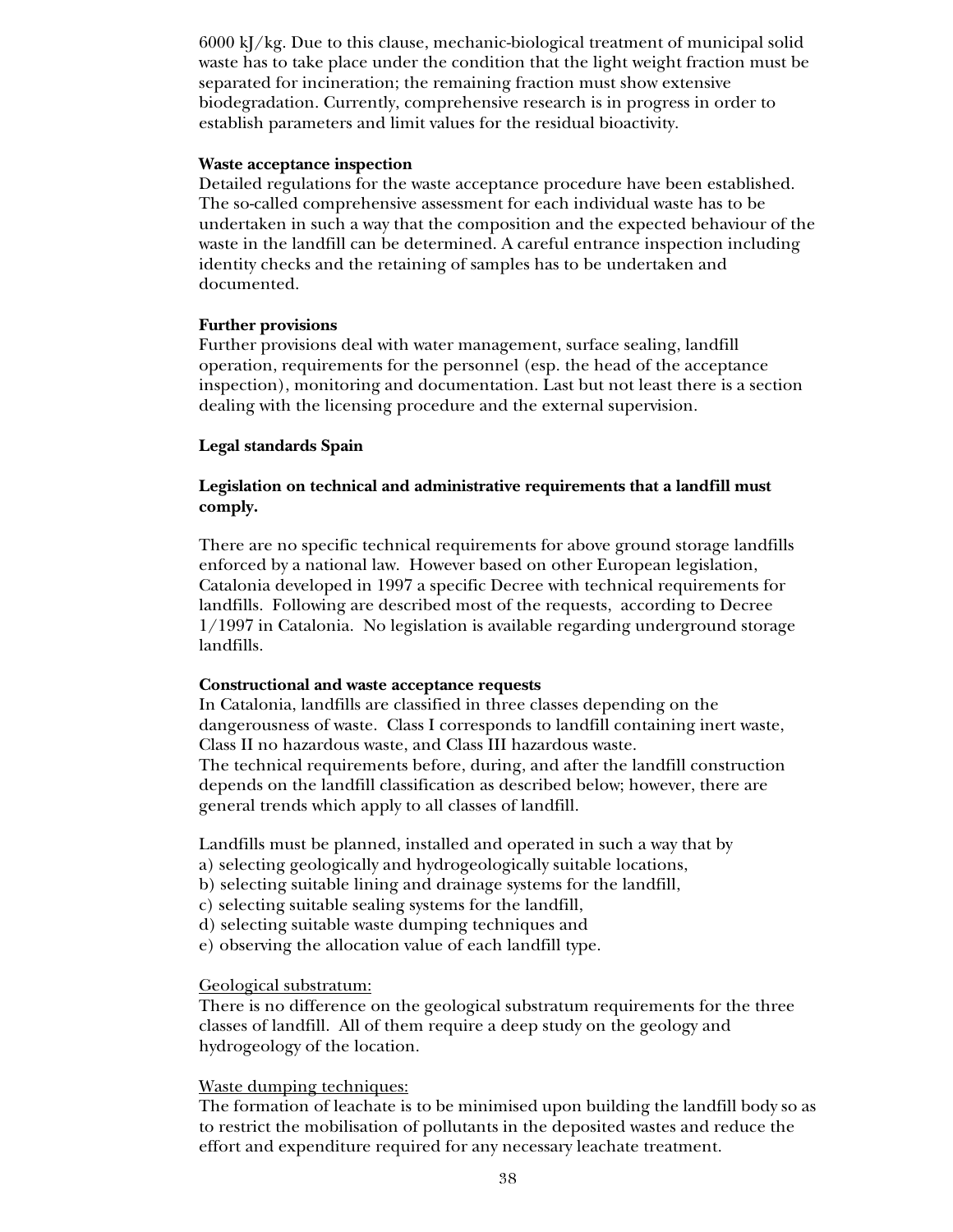# Allocation values:

Criteria for waste acceptance into the three classes of landfill are based on the values presented in

Tab. A.2. The geomechanic characteristics are not considered as a criteria for acceptance of the waste into the landfill; however, the chemical characteristics are taken into account.

## Landfill infrastructure and conditioning:

For the landfill construction several considerations should be taken into account such as monitoring wells, reservoir for eluate storage, decanting reservoir for pluvial water, collectors and evacuation of fermenting gases, etc.

## **Requests before and during landfill activity**

For proper operation of landfills, the following monitoring facilities must, among others, be provided and checked at regular intervals:

- − Monitoring of waste quality (composition, source, characteristics, etc.) and amount at the entrance of the facility
- − Groundwater monitoring system
- − Monitoring settlements and deformations in the landfill body
- − Recording meteorological data
- − Recording the quality and flow of leachate and other waters
- − If necessary, sampling and monitoring the generation and accumulation of fermenting gases.

## **Requests on landfill closure and aftercare:**

After closing down the landfill, it shall be necessary to seal off the surface and install the monitoring facilities. During the aftercare phase, it shall, in particular, be necessary to implement and document long-term protection measures and checks in relation to landfill behaviour. There is a requirement for maintenance and regularly monitoring of the landfill.

### **Legal standards Denmark**

### **General principles**

Until 1997 landfills have been classified into 3 different types:

- − Mono-landfill for a single type of waste (e.g. slag from coal-fired power station)
- − Disposal tips for inert waste (e.g. demolition waste)
- − Landfill for other kind of solid wastes.

Disposal tips could have been established without a membrane system. For monolandfill and landfill for other kind of solid wastes their exist technical guidelines for preliminary investigations for new landfills, arrangement and layout, membrane systems, leachate collections, gas management, operations, control and inspections and restorations after the landfill has been filled up. All the requirements should have been incorporated in the environmental approval.

An overall national strategy for waste landfills is described in a new 'Danish Guidelines for Waste Landfills' 1997 from the Danish Environmental Protection Agency. The starting point for the strategy for waste disposal is that each generation must deal with its own waste. At the same time, a 'generation' is the realistic time horizon where active, environmental protection systems can be expected to work.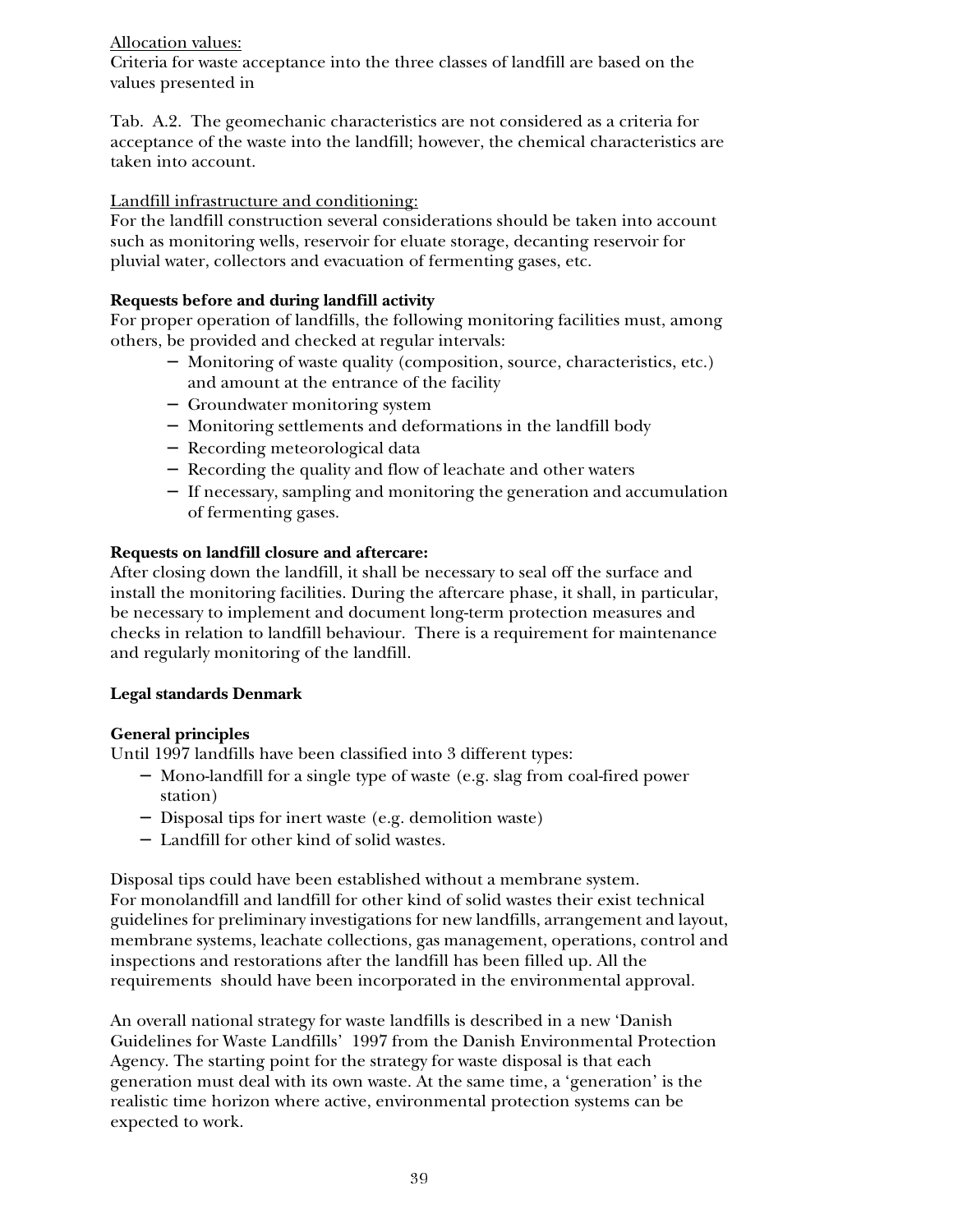Compared to the old guidelines a new element in the strategy has been introduced. The properties of the waste must be known – including the potential leaching properties of the waste. This means that knowledge of the waste becomes the most important factor in the environmental protection.

Acceptance criteria for waste are one of the fundamental factors. Only certain types of waste can be accepted for deposit. This waste is classified in different categories according to the properties of the waste.

The acceptance criteria is detailed knowledge of the chemical composition and expected leaching profile of the waste. For the time being this basis is available for only a few types. Until the development of criteria and test methods are complete, the acceptance procedure for landfill waste must rely on positive lists.

Generally speaking, three categories are established – with the following characteristics:

#### **Category I: Inert waste, is**

inorganic waste containing no reactive (neither physically or chemically) substances. The discharge of substances and the eco-toxicity must at all times be negligible.

#### **Category II: Mineral waste, is**

inorganic mineral substance with low organic content. Its ability to dissolve in or react chemically with water must be limited.

### **Category III: Mixed waste, is**

a mixture of organic and inorganic substances which cannot be separated or can be separated only with difficulty and with a disproportionate consumption of resources. The waste must have unlimited content of organic, slowly degradable substances and must not have a high content of readily soluble mineral components.

| <b>EXULTIDICS</b> OF types of maste. |                    |                                                                         |
|--------------------------------------|--------------------|-------------------------------------------------------------------------|
| <b>Category I</b>                    | <b>Category II</b> | Category III                                                            |
| asbestos<br>porcelain                | qypsum waste       | residual products from sorted bulky waste<br>sand from treatment plants |
| glass                                | slag               |                                                                         |
|                                      | road sweep-up      |                                                                         |

|  |  | Examples of types of waste: |  |
|--|--|-----------------------------|--|
|  |  |                             |  |

| <b>CRITERIA</b>                                      | <b>CATEGORY I</b>  | <b>CATEGORY II</b>   | <b>CATEGORY III</b>  |
|------------------------------------------------------|--------------------|----------------------|----------------------|
|                                                      | <b>Inert Waste</b> | <b>Mineral Waste</b> | <b>Mixed Waste</b>   |
| Ignition loss                                        | < 2%               | $< 5 \%$             | $20\%$ <sup>1)</sup> |
| Cont. of substances<br>harmful to the environment    | A                  | B                    | B                    |
| Quantification of<br>potentially leachable<br>Matter | С                  | D                    |                      |
| Knowledge of<br>chemical composition                 | Е                  | Ε                    | F                    |
| Expected leachate<br>composition                     | G                  | н                    | н                    |

 $1$ <sup>1</sup> For certain types of waste the ignition loss can not be verified.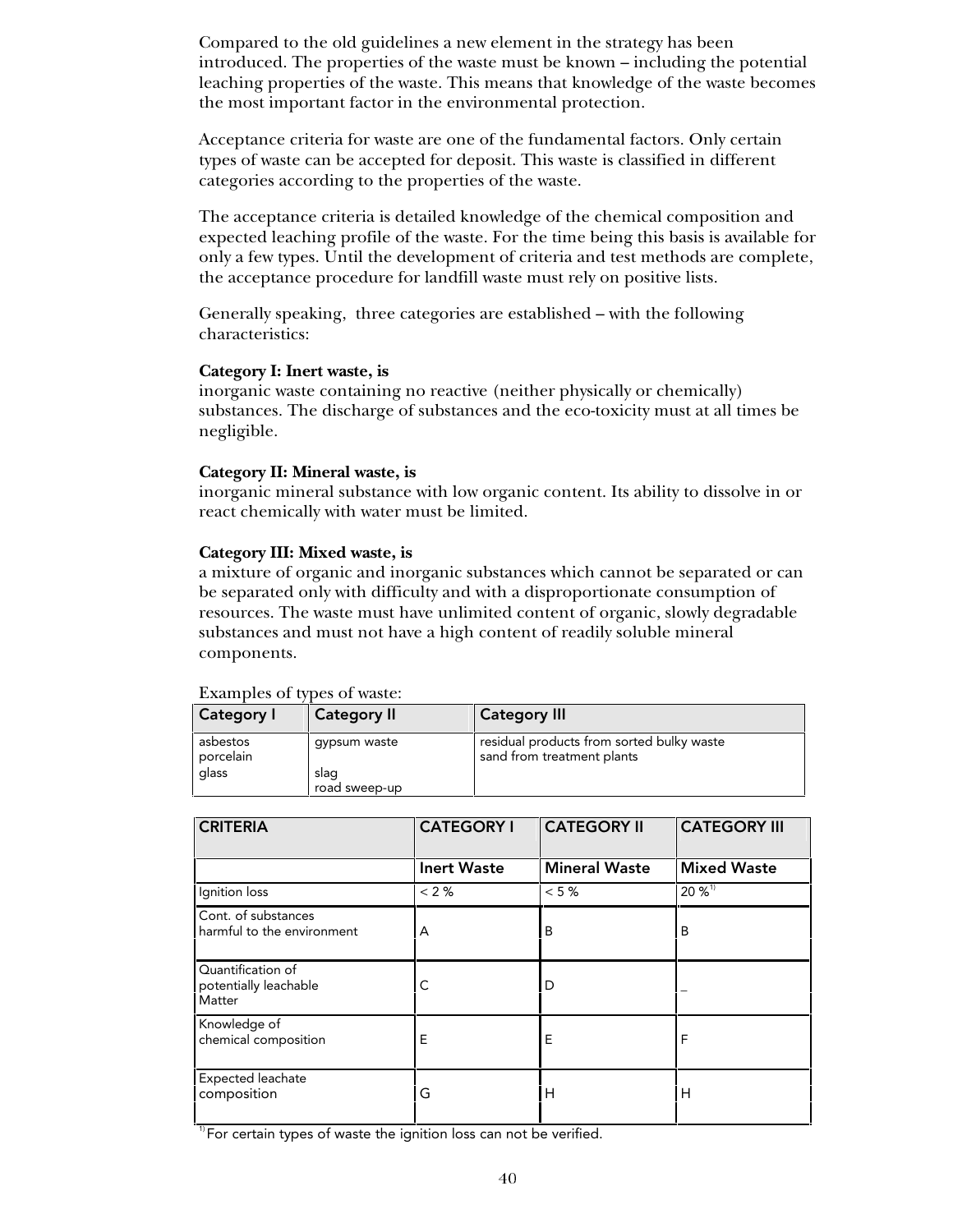|       | Instead, an assessment in terms of volume must be made related to the ignition loss.  |
|-------|---------------------------------------------------------------------------------------|
|       | Desired organic half-life $> 15$ years                                                |
| $A$ : | The waste must not be capable of discharging (by evaporation, dissolution or          |
|       | leaching) significant quantities of substances harmful to the environment             |
|       | (neither organic or inorganic).                                                       |
| B:    | The waste should not be capable of discharging (by evaporation, dissolution or        |
|       | leaching) significant quantities of substances harmful to the environment             |
|       | (neither organic or inorganic).                                                       |
| C:    | The waste's quantitative content of potentially leachable contaminating               |
|       | components and their identity should be known. Significant quantities of              |
|       | inorganic substances - including salts and micronutrients - must not be               |
|       | leachable from the waste – in the short or long term.                                 |
| D:    | The waste's quantitative content of potentially leachable contaminating               |
|       | components and their identity should be known                                         |
| E:    | 95 % of the total chemical composition of the waste should be known, and the          |
|       | chemical state in the short and long term should be described, at least as a type     |
|       | (oxidising/reducing, $pH/alkalinity$ ).                                               |
| F:    | 95 % of the total chemical composition of a waste should be capable of                |
|       | description, at least at waste fraction level. The chemical state of the fractions in |
|       | the short and the long term should be capable of being described, at least as a       |
|       | type (oxidising/reducing, pH/alkalinity).                                             |
| G:    | The composition of the leachate should not at any time have any significant           |
|       | ecotoxilogical effect, and it must be rendered probable that the leachate at all      |
|       | times be accepted direct in the groundwater around the landfill.                      |
| H:    | It should be rendered probable that the leachate can be accepted within a             |

period of not more than 30 years in the groundwater around the landfill.

'Waste landfills' is the collective terms for facilities intended for waste depositing. It is no longer possible to establish disposal tips. Acceptance criteria for waste are one of the fundamental factors in the national Danish Guidelines. In the future only certain types of waste can be accepted for deposit. This waste is classified in different categories according to the properties of the waste. A comprehensive test programme divided into levels has been developed for the assessment of waste for landfills.

Waste that can be dealt with in other environmentally sound manner by means of existing methods should not be dumped. Waste which is suitable for incineration and recycling should not be dumped. In special cases, a mono-landfill may be set up for large quantities of a single type of waste.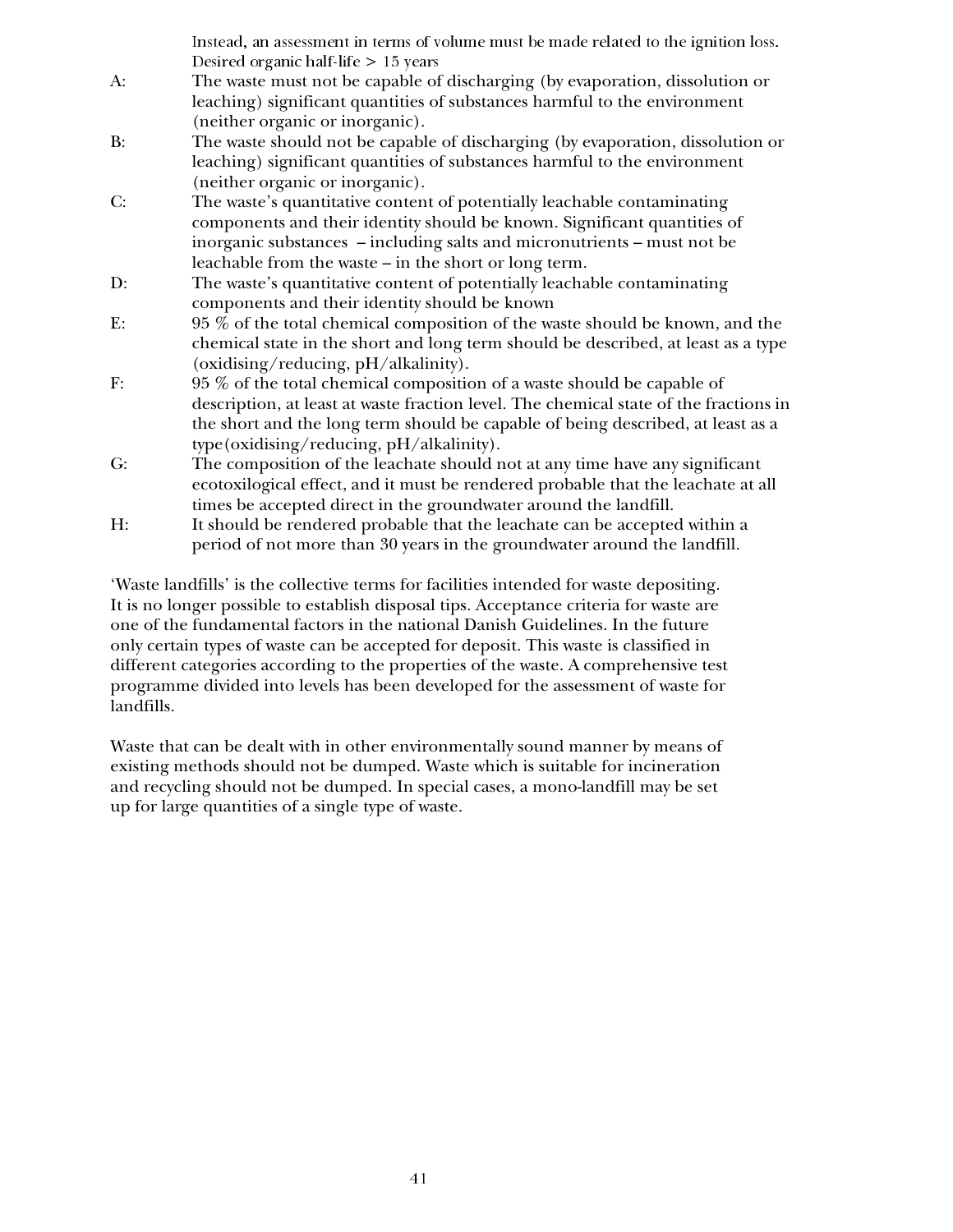# **Legal standards Ireland**

All landfill activities in Ireland require or will require a licence from the Environmental Protection Agency under the Waste Management Act, 1996. The licensing system is being phased in over a period of time with all landfills requiring a licence by March, 1999. The Agency cannot grant a licence unless it is satisfied that:

- − any emission from the activity will meet any relevant standards or emission limit value set under any other legislation,
- − the activity will, if operated in accordance with conditions set by the Agency in a licence, not cause environmental pollution,
- − the best available technology not entailing excessive costs will be used to prevent or eliminate or, where that is not practicable, to limit, abate or reduce an emission from the activity,
- − the applicant is a fit and proper person to hold a licence,
- − the applicant has complied with the licensing regulations set by the Minister for the Environment.

The Agency is considering preparing BATNEEC guidance for the following activities:

- − landfill sites accepting municipal waste and/or industrial waste
- − landfill sites accepting only inert wastes
- − waste transfer stations (municipal and/or industrial wastes)
- − health care risk waste disposal facilities (other than incineration)
- − hazardous wastes disposal facilities

BATNEEC guidance will, in respect of the activities listed above:

- a) consider the meaning of the term BATNEEC in the Waste Management Act 1996, having regard to other information, and assess its application in respect of each activity;
- b) consider other appropriate written material which will assist in this matter;
- c) consider the nature of emissions from such activities and determine how the BATNEEC concept should apply to them;
- d) consider the applicability of setting emission limit values for significant emissions; and
- e) identify technologies appropriate for the control of emissions, along with methods of maintenance, use, operation and supervision which fulfil this purpose.

BATNEEC guidelines prepared to date by EPA, for activities licensable under the EPA Act, 1992, are in the format set out below. Allowance is made for any additional topics which may need to be added as a result of research/issues arising during the preparation of the guidelines.

- − Introduction
- − Interpretation of BATNEEC
- − Sector covered by the Guidance Note
- − Sources and Emissions
- − Control Technologies
- − Determination of Emission Limit Values (where appropriate)
- − Compliance Monitoring
- − Appendices and schedules as required.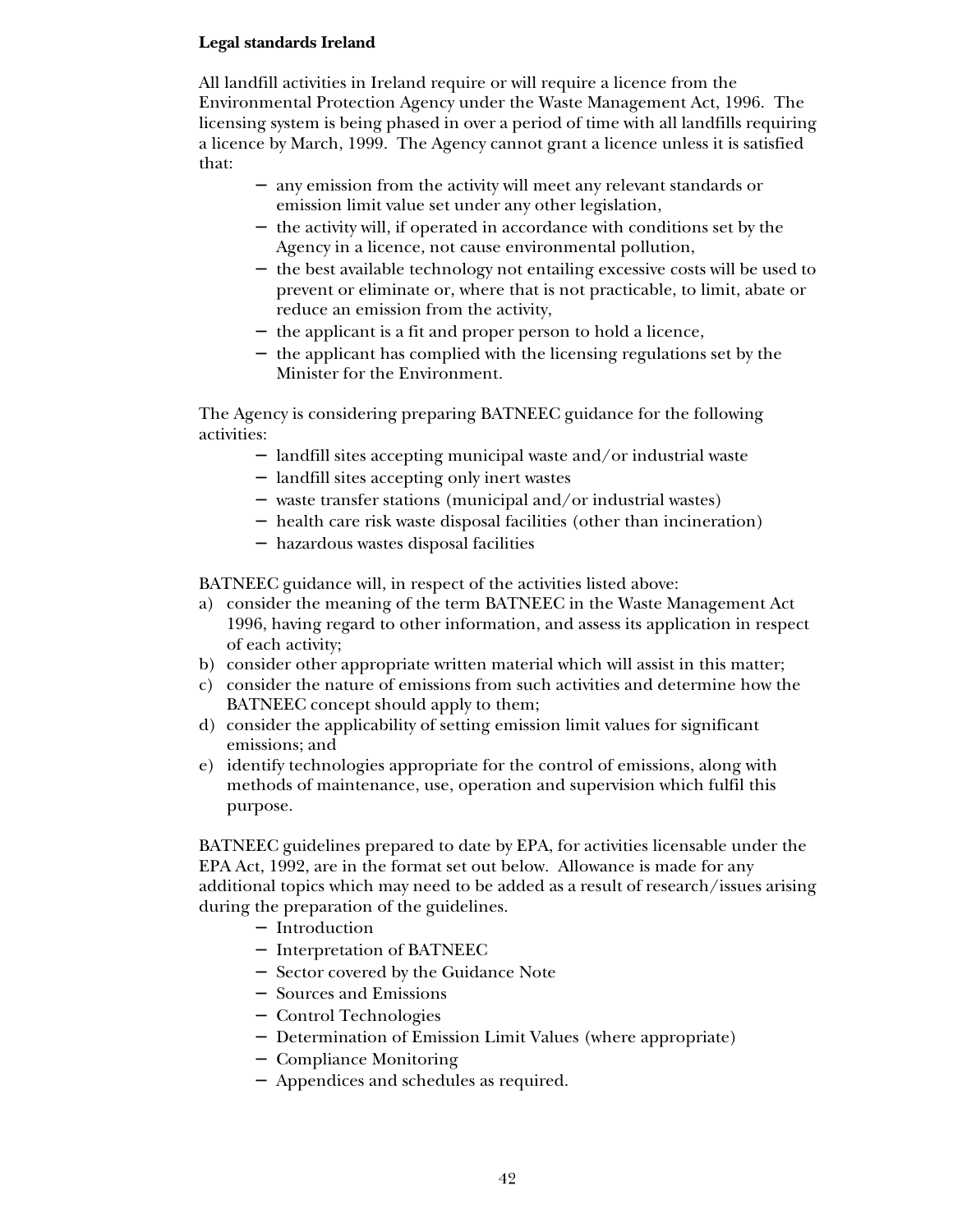BATNEEC Guidelines issued by the EPA identify the major sources of emissions to land, air and water. The identified list is not all encompassing, nor will every unit have every one of the emissions which are associated with the activity. Emissions are generally considered under two headings; fugitive or unscheduled emissions, and specific activity emissions.

The objective of the BATNEEC Guidelines is to provide a list of technologies which will be used by the EPA to determine BATNEEC for an activity. The section on 'Control Technologies' identifies technologies and good practices to prevent, eliminate, reduce, abate or limit emissions that may arise in the activity.

Technologies identified in the BATNEEC guidelines are considered to be current best practice. These technologies are representative of a wide range of currently employed technologies appropriate to particular circumstances. However, the guidance issued in respect of the use of any technology, technique or standard does not preclude the use of any other similar technology, technique or standard. The choice of a specific technology / technologies, depends on a wide range of circumstances but the crucial factor is that the selected regime achieves BATNEEC.

In applying BATNEEC, Environmental Quality Objectives (EQOs) and Environmental Quality Standards (EQSs), where set, must be respected. Measures, such as operational practice changes, improved waste handling and storage practices, may also be employed to prevent or effect reductions in emissions. As well as providing for the installation of equipment, and the operation of procedures for the reduction of possible emissions, **BATNEEC will also necessitate the adoption of an on-going programme of environmental management and control**, which must focus on continuing improvements aimed at prevention, elimination and progressive reduction of emissions. In the identification of BATNEEC, emphasis is placed on pollution prevention techniques, including cleaner technologies and waste minimisation, rather than end-of pipe treatment.

BATNEEC guidelines may specify emission limit values (ELVs) for different media. These values then become the criteria/performance standards which the applied or associated technologies must meet or surpass. In some cases it may not be practicable to specify ELVs, for example the emission of landfill gas from the landfill body to air, as it would not be practicable to measure it over the entire landfill body. However, it may be possible to specify ELVs for individual elements, e.g. parameter concentrations in surface water discharge, or combustion products from flarestacks.

Monitoring is required to ensure that the selected technology is performing adequately and to demonstrate that ELVs, where specified, or any other applicable standards are being achieved. Compliance monitoring may be scheduled as continuous or periodic. Monitoring requirements must have regard to existing standards, legislation and conditions attached to a licence as any emission from a licensed activity must not result in contravention of any relevant standard or any relevant emission value, prescribed under any enactment, or must not cause environmental pollution.

The technologies and emission limit values (ELVs) identified are regarded as representing BATNEEC for a *new* activity. However, it is also generally envisaged that *existing* activities will progress towards the use of similar technologies and attainment of similar emission limit values, but the specific requirements and associated time frames will be identified on a case by case basis when the licence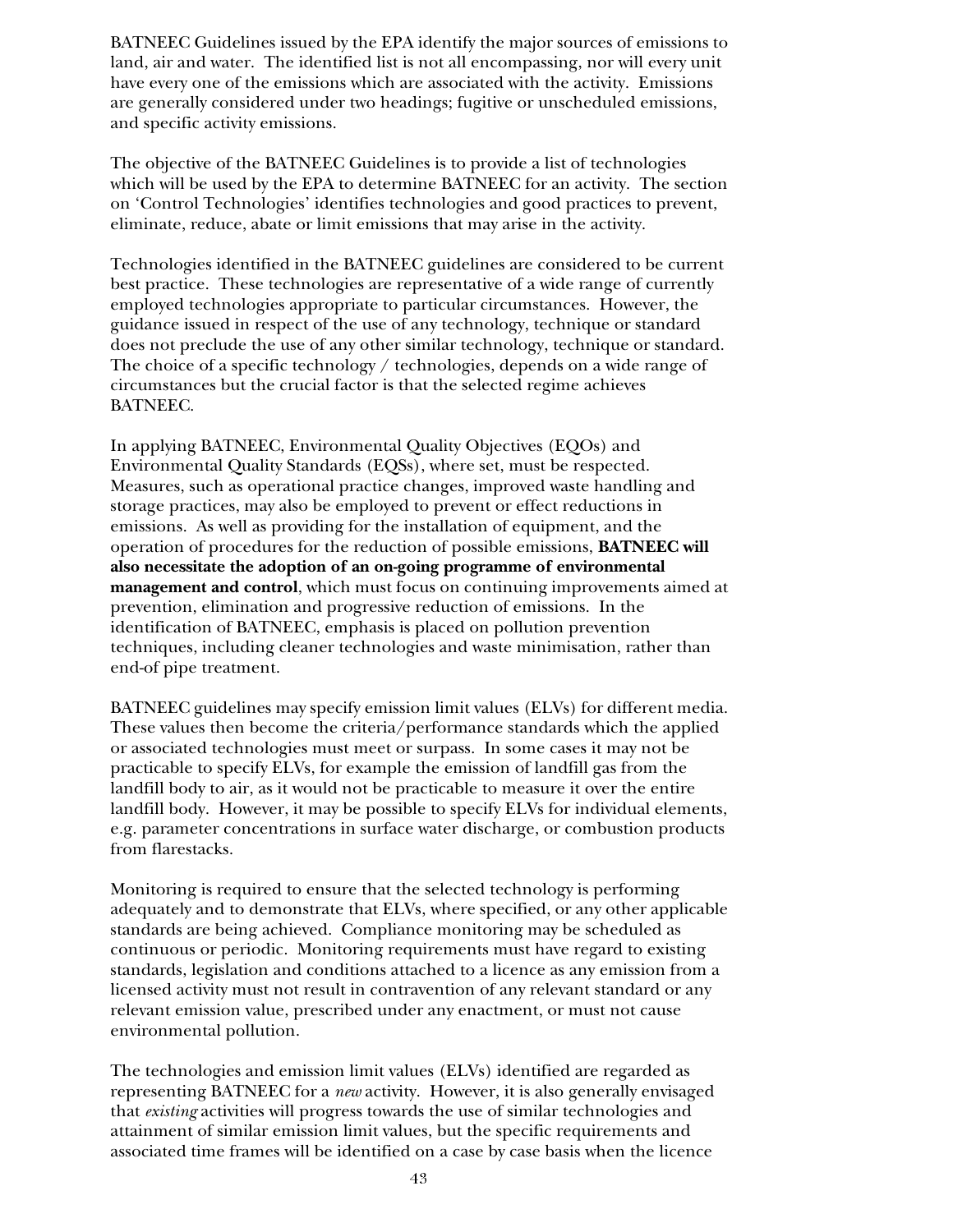application is being processed. For existing activities consideration must be given to the nature, extent and effect of emissions, the nature and age of the existing facilities, and the costs which would be incurred in improving or replacing these facilities. Furthermore, for *all* activities, additional or more stringent requirements may be specified on a site-specific basis whenever environmental protection so requires. Hence the BATNEEC Guidelines are not the sole basis on which licence conditions are to be set, since information from other sources will also be considered; such information includes site-specific environmental and technical data, financial data and other relevant information. All of these are taken into account by the EPA in deciding the licence and setting appropriate conditions.

BATNEEC will change with time, particularly in the light of technical advances. It is intended to update the guideline notes as required in order to incorporate technological advances as they occur.

In addition to BATNEEC Guidelines, regard must be given to landfill manuals prepared by the Environmental Protection Agency under Section 62 of the EPA Act, 1992. These manuals provide guidance on all aspects of landfilling from investigation to site selection, site design, monitoring and aftercare. The following manuals are being or have been prepared by the EPA and their current status is listed below:

- − Landfill Monitoring (published 1996)
- − Investigations for Landfill (published 1996)
- − Landfill Operational Practices (published 1997)
- − Waste Acceptance (to be published 1998)
- − Site Selection (to be published 1998)
- − Site Design (to be published 1998)
- − Restoration & Aftercare (draft, to be circulated for review in 1998)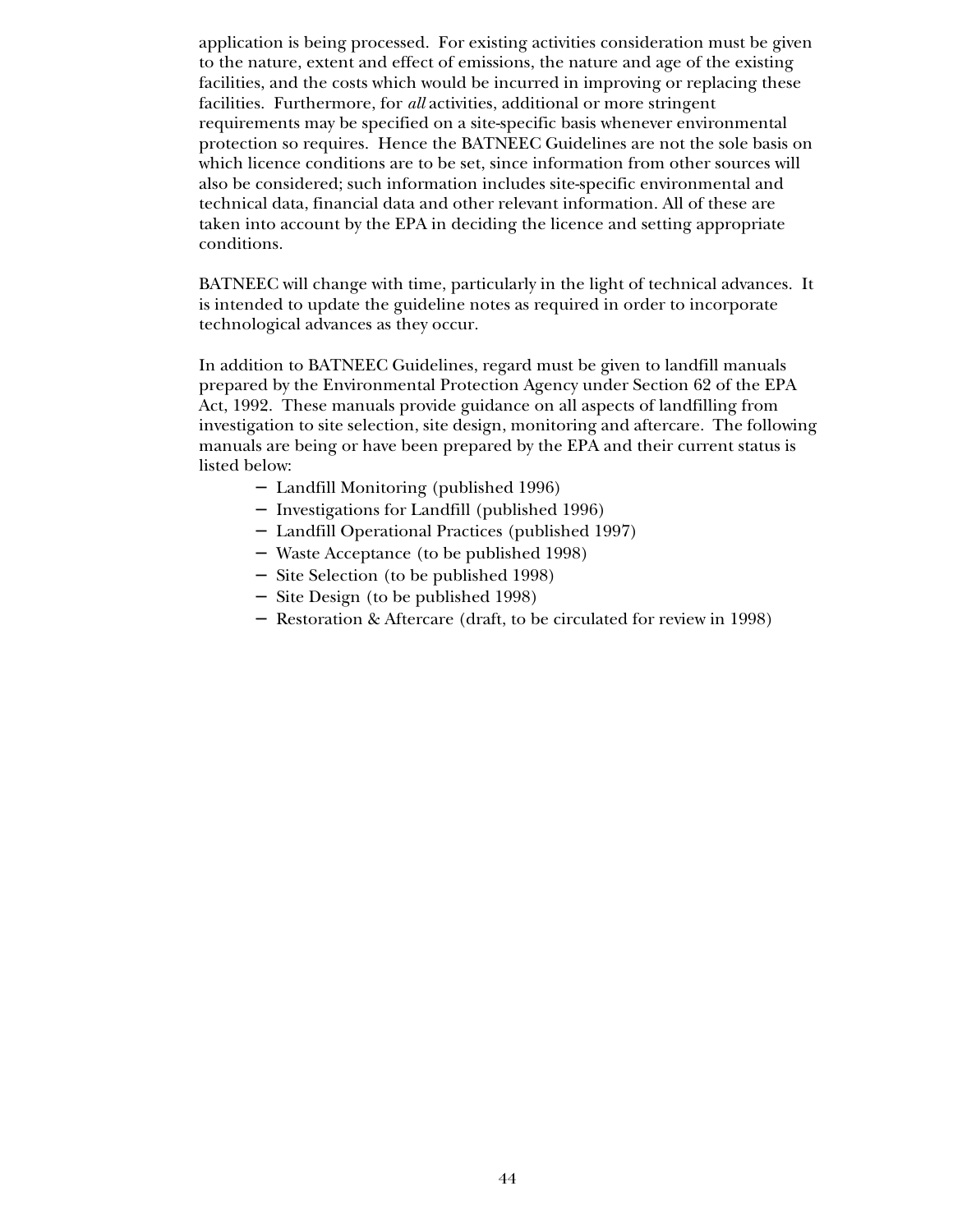# **Legal standards landfill technical data**

| d: thickness; $k_{\epsilon}$ permeability correction value; k: permeability coefficient: nr: not required |  |  |
|-----------------------------------------------------------------------------------------------------------|--|--|
|                                                                                                           |  |  |

|                                | Austria                                                                                                                                                                     | Spain 1 - Catalonia                                                                                                                                                | Germany                                                                                                                               | Ireland                                                                                                                                                                                      | <b>Denmark</b> | <b>EU</b> |
|--------------------------------|-----------------------------------------------------------------------------------------------------------------------------------------------------------------------------|--------------------------------------------------------------------------------------------------------------------------------------------------------------------|---------------------------------------------------------------------------------------------------------------------------------------|----------------------------------------------------------------------------------------------------------------------------------------------------------------------------------------------|----------------|-----------|
| Regulation                     | Landfill Ordinance<br>1.1.1997                                                                                                                                              | Decree 1/1997                                                                                                                                                      | <b>TA Abfall</b><br>TA Siedlungsabfall                                                                                                | EPA Criteria for Landfills<br>(section 62 EPA Act);<br>S.I. 133 of 1997                                                                                                                      |                |           |
| Classification of<br>landfills | 4 types:<br>excavated soil<br>demolition waste (D)<br>residual waste (R)<br>mass-waste (M)                                                                                  | 3 types:<br>class III hazardous/<br>class II: non hazardous/<br>class I: inert waste                                                                               | 3 types:<br>hazardous waste (H)<br>for waste from human<br>settlements; class II: with<br>higher organic content as<br>in<br>class I  | 3 Types:<br>Hazardous;<br>Non-Hazardous<br>(biodegradable);<br>lnert.                                                                                                                        |                |           |
| Underground                    | requirements on<br>geological and<br>hydrological location<br>R, M: $d = 5$ m and $k_f$ <<br>$107$ m/s or<br>d $\overline{u}$ 3 m and k <sub>f</sub> < 10 <sup>-8</sup> m/s | requirements on geological<br>and hydrological location;<br>$d > 5$ m/ $> 2$ m/ $> 1$ m<br>$k_{\rm f}$ < 10- $\degree$ /< 10- $\degree$<br>$/(10^{7} \text{ m/s})$ | requirements on geological<br>and hydrological location<br>H: $d > 3 m$ ,<br>$k_f$ < 10 <sup>-7</sup> m/s                             | criteria specified on<br>geological and hydrological<br>location:<br>$d \ge 5$ m/ $\ge 1$ m/ $\ge 1$ m<br>$k_1 \leq 1 \times 10^{-9}$ m/s / 1 x 10 <sup>9</sup><br>$m/s / 1 \times 10^7 m/s$ |                |           |
| Sealing systems                |                                                                                                                                                                             |                                                                                                                                                                    |                                                                                                                                       |                                                                                                                                                                                              |                |           |
| a) bottom                      |                                                                                                                                                                             |                                                                                                                                                                    |                                                                                                                                       |                                                                                                                                                                                              |                |           |
| Mineral sealing layer          | $D: d = 0.5 m$<br>(two plies)<br>$R, M: d = 0.75 m$<br>(three plies)                                                                                                        | d> 1.5m/>0.9/>0.5m;<br>$k < 10^{-10}$ / < 10- $^{10}$ m/s / nr                                                                                                     | H: $d = 1.5$ m,<br>$k = 5*10^{-10}$ m/s<br>II: $d = 0.75$ m<br>(three plies)<br>$k = 5*10^{-10}$ m/s<br>I: $d = 0.5$ m<br>(two plies) | $d \ge 1.5$ m/ $\ge 1$ m/ nr                                                                                                                                                                 |                |           |
| <b>Security layer</b>          | $\overline{\phantom{a}}$                                                                                                                                                    | $d$ > 20 cm/nr/nr                                                                                                                                                  |                                                                                                                                       |                                                                                                                                                                                              |                |           |
| Plastic layer                  | $R, M: d = 2.5$ mm                                                                                                                                                          | III: $d = 2.5$ mm<br>$\  \cdot \ _1$ d= 1.5 mm<br>$\ln$ nr                                                                                                         | H, II: $d = 2.5$ mm<br>I: nr                                                                                                          | Required for hazardous and<br>non-hazardous landfills<br>(composite liners)                                                                                                                  |                |           |
| Water drainage system          |                                                                                                                                                                             | $d = 0.3 m$<br>$k:$ >10 <sup>-3</sup> m/s                                                                                                                          | H, II, I: $d = 0.3$ m<br>$k = 10^3$ m/s                                                                                               | $d \ge 0.5$ m/ 0.5 m/ nr<br>$k \ge 10^3$ m/s /10 <sup>3</sup> m/s/ nr                                                                                                                        |                |           |
| Protective layer               |                                                                                                                                                                             | required                                                                                                                                                           | H, II: required                                                                                                                       | if necessary                                                                                                                                                                                 |                |           |
| Drainage layer                 |                                                                                                                                                                             |                                                                                                                                                                    |                                                                                                                                       | see above for d and k<br>criteria                                                                                                                                                            |                |           |
| b) surface                     |                                                                                                                                                                             |                                                                                                                                                                    |                                                                                                                                       |                                                                                                                                                                                              |                |           |
| Gas drainage                   |                                                                                                                                                                             | if necessary                                                                                                                                                       | if necessary                                                                                                                          | Haz: if neccessry<br>Non Haz: yes<br>Inert: not specified                                                                                                                                    |                |           |
| <b>Equalising layer</b>        |                                                                                                                                                                             |                                                                                                                                                                    | H, II, I: $d = \pi$ 0.5 m                                                                                                             |                                                                                                                                                                                              |                |           |
| Mineral sealing layer          |                                                                                                                                                                             | III, II: $d = 0.9$ m;<br>I: $d = 0.3$ m;<br>II, II, I: $k = 10-9$ m/s                                                                                              | H: $d \times 0.5$ m;<br>$k = 5*10^{-10}$ m/s<br>II: $d = 0.5$ m;                                                                      | d: 0.6 m/ 0.6 m/not<br>specified                                                                                                                                                             |                |           |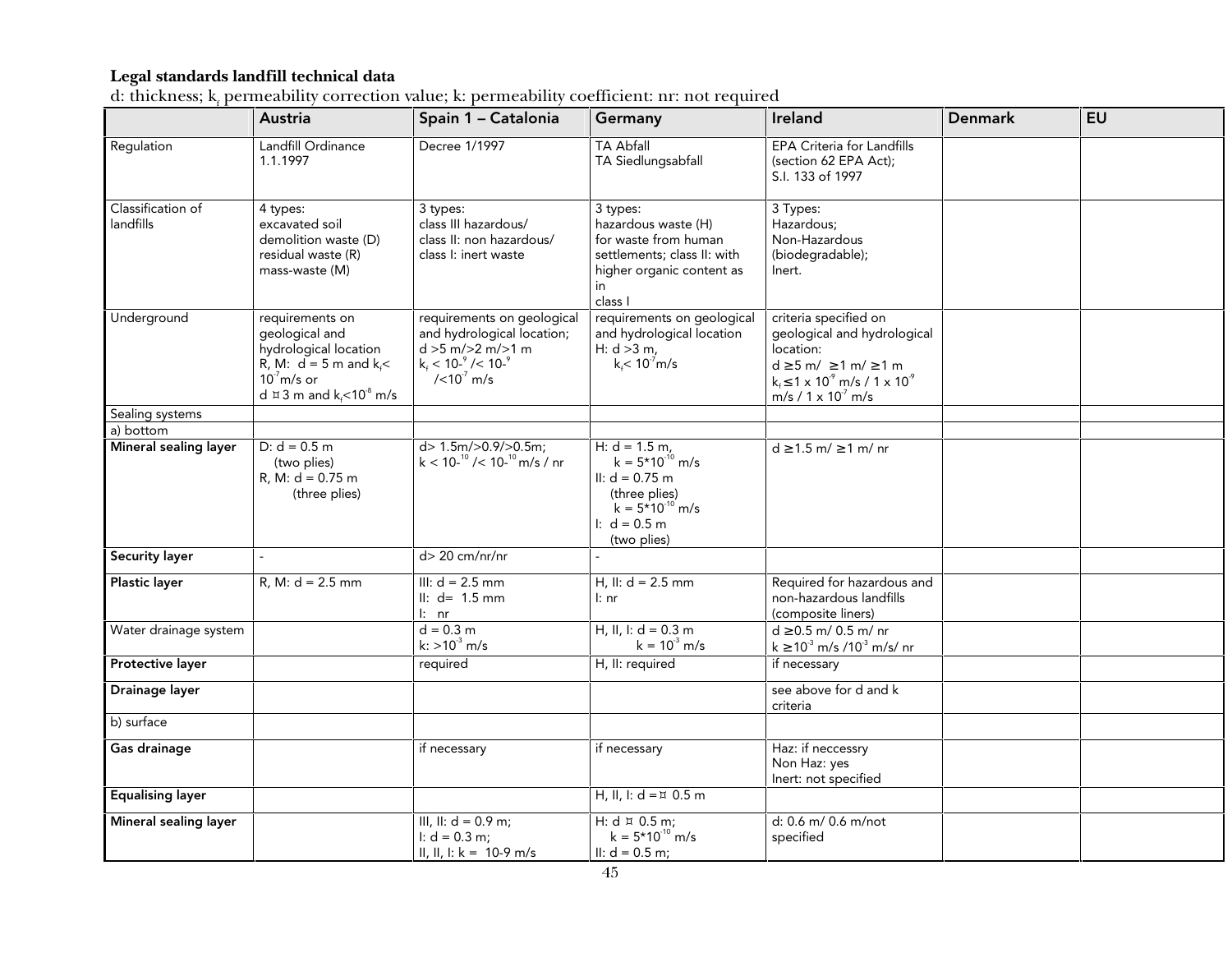|                                                   | Austria                                                              | Spain 1 - Catalonia                                                                                                                                                                                                                                       | Germany                                                                                                                                                                                                                         | Ireland                                                                                      | <b>Denmark</b> | <b>EU</b> |
|---------------------------------------------------|----------------------------------------------------------------------|-----------------------------------------------------------------------------------------------------------------------------------------------------------------------------------------------------------------------------------------------------------|---------------------------------------------------------------------------------------------------------------------------------------------------------------------------------------------------------------------------------|----------------------------------------------------------------------------------------------|----------------|-----------|
|                                                   |                                                                      |                                                                                                                                                                                                                                                           | $k = 5*10^{9}$ m/s                                                                                                                                                                                                              | $k: \leq 1 \times 10^{9}$ m/s / 1 x 10 <sup>9</sup><br>m/s / not specified                   |                |           |
| <b>Plastic layer</b>                              |                                                                      | III: $d = 2$ mm (if necessary)                                                                                                                                                                                                                            | H, II: $d = 2.5$ mm<br>l: nr                                                                                                                                                                                                    | Yes for non-haz (composite<br>system)<br>If necessary for hazardous                          |                |           |
| Drainage layer                                    |                                                                      |                                                                                                                                                                                                                                                           | H, II, I: $d = 0.3$ m                                                                                                                                                                                                           | $d \ge 0.5$ m / $\ge 0.5$ m/ not<br>specified                                                |                |           |
| <b>Recultivation layer</b>                        |                                                                      |                                                                                                                                                                                                                                                           | H, II, I: $d = 1$ m                                                                                                                                                                                                             | $d \ge 1$ m/ $\ge 1$ m/ $\ge 0.5$ m<br>(150-300 mm top soil)                                 |                |           |
| Settling layer                                    |                                                                      | $d = 0.5$ m;                                                                                                                                                                                                                                              |                                                                                                                                                                                                                                 |                                                                                              |                |           |
| Criteria for waste<br>acceptance                  | depend on landfill class<br>criteria based on waste<br>and on eluate | depend on landfill class;<br>criteria based on waste and<br>on eluate                                                                                                                                                                                     | depend on landfill class;<br>criteria based on waste and<br>on eluate                                                                                                                                                           | Depends on landfill class;<br>criteria based on waste                                        |                |           |
| Chemical                                          | yes                                                                  | yes                                                                                                                                                                                                                                                       | yes                                                                                                                                                                                                                             | yes                                                                                          |                |           |
| Physical                                          | ?                                                                    | $\overline{?}$                                                                                                                                                                                                                                            | yes                                                                                                                                                                                                                             | yes                                                                                          |                |           |
| Geomechanic                                       |                                                                      | no                                                                                                                                                                                                                                                        |                                                                                                                                                                                                                                 |                                                                                              |                |           |
| Landfill bans                                     |                                                                      |                                                                                                                                                                                                                                                           | wastes, which give off<br>offensive odours or which<br>are likely to damage<br>common good in view of<br>their toxic long-life or<br>bioaccumulating<br>substances (e.g.<br>halogenated compounds)<br>s. also allocation values |                                                                                              |                |           |
| Requests on<br>infrastructure and<br>conditioning |                                                                      | yes                                                                                                                                                                                                                                                       | yes                                                                                                                                                                                                                             | yes                                                                                          |                |           |
| Requests on waste<br>inspection                   |                                                                      |                                                                                                                                                                                                                                                           | yes                                                                                                                                                                                                                             | yes                                                                                          |                |           |
| Requests before and<br>during landfill activity   |                                                                      | monitoring waste quality<br>and amount, ground-water,<br>settlements, deformation;<br>document meteorological<br>data, quality and flow of<br>leachate and other waters,<br>if necessary sampling and<br>monitoring the generation<br>of fermenting gases | waste register, monitoring<br>ground-water, settlements,<br>deformation,<br>meteorological data,<br>amount and quality of<br>leachate and other waters,<br>temperature, landfill gas                                            | Yes. Criteria based on<br>landfill guidance manuals<br>and on licences issued by<br>the EPA. |                |           |
| Requests on landfill                              |                                                                      | yes                                                                                                                                                                                                                                                       | yes                                                                                                                                                                                                                             |                                                                                              |                |           |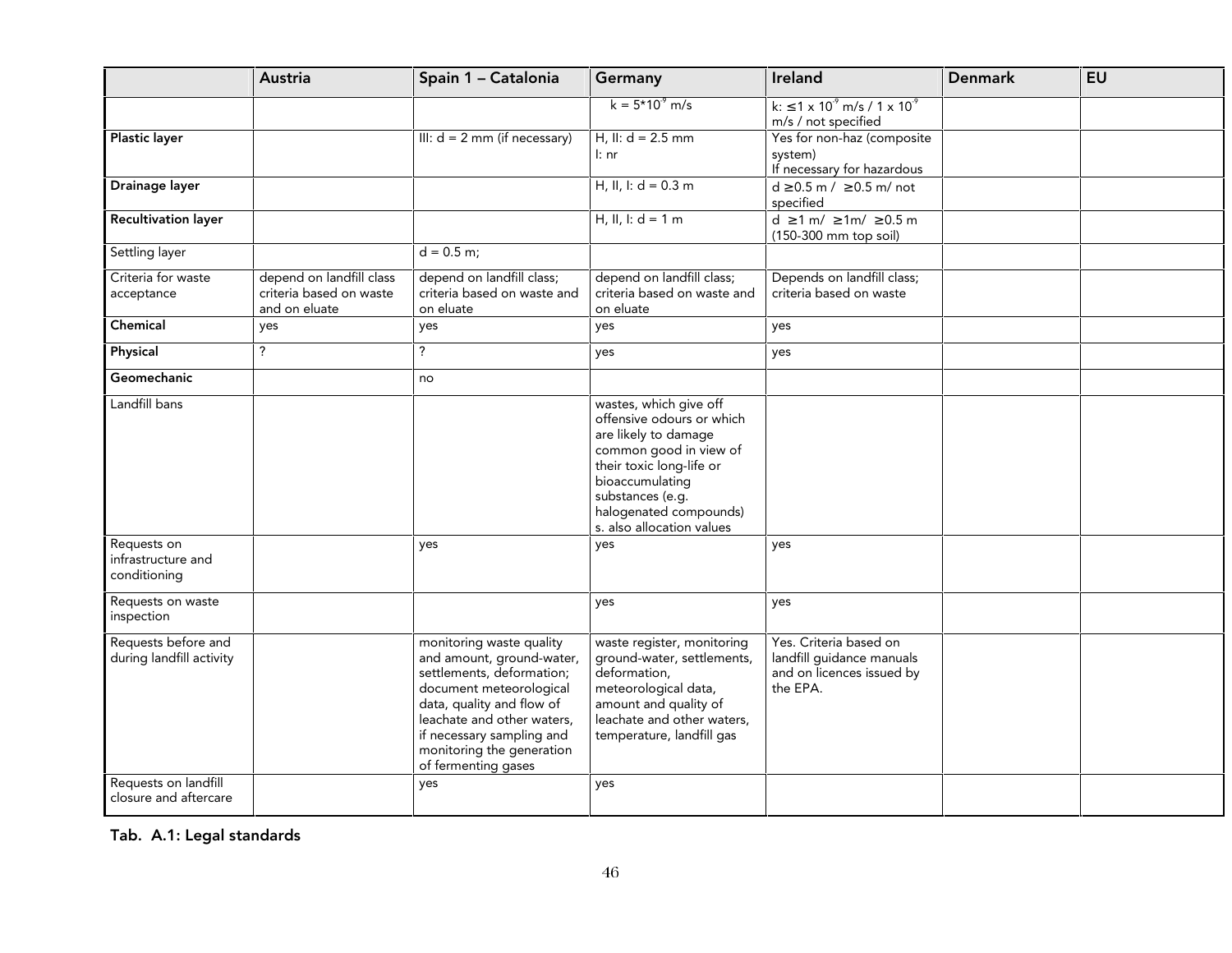#### **Allocation values**

|                                                                       | <b>AUSTRIA</b> |                                |                         | <b>SPAIN</b> |         |                   | Germany          |                   |                                |                                |                                |
|-----------------------------------------------------------------------|----------------|--------------------------------|-------------------------|--------------|---------|-------------------|------------------|-------------------|--------------------------------|--------------------------------|--------------------------------|
| landfill type<br>Parameter                                            |                | excavated soil<br>$\mathbf{I}$ | demolit<br>ion<br>waste | residual     | mass    | class I           | class II         | class III         | hazard.<br>waste               | class II                       | class I                        |
| Loss $105^{\circ}$ C                                                  |                |                                |                         |              |         | 65 %              | 65 %             | 65 %              |                                |                                |                                |
| Loss 500°C-105°C                                                      |                |                                |                         |              |         | $5(2)$ %          | $15(3)$ %        | 15(3)5            |                                |                                |                                |
| Ignition value                                                        |                |                                |                         |              |         | $>= 55^{\circ}$ C | $>= 55^{\circ}C$ | $>= 55^{\circ}$ C |                                |                                |                                |
| Ignition loss                                                         |                |                                |                         |              |         |                   |                  |                   | 10 %                           | 5%                             | 3%                             |
| Vane shears strength                                                  |                |                                |                         |              |         |                   |                  |                   | $\geq 25$<br>kN/m <sup>2</sup> | $\geq 25$<br>kN/m <sup>2</sup> | $\geq 25$<br>kN/m <sup>2</sup> |
| Axial deformation                                                     |                |                                |                         |              |         |                   |                  |                   | $≤ 20 %$                       | $≤ 20 %$                       | $\leq 20$ %                    |
| Uniaxial compressive<br>strength                                      |                |                                |                         |              |         |                   |                  |                   | $\geq 50$<br>kN/m <sup>2</sup> | $\geq 50$<br>kN/m <sup>2</sup> | $\geq 50$<br>kN/m <sup>2</sup> |
| Limit Value (mg/kg Dry<br>Matter)                                     |                |                                |                         |              |         |                   |                  |                   |                                |                                |                                |
| Dry residue                                                           | 8.000          | 8.000                          | 25.000                  | 30.000       | 100.000 |                   |                  |                   | 10 %                           | 6 %                            | 3 %                            |
|                                                                       |                |                                |                         |              |         |                   |                  |                   |                                |                                |                                |
| Arsenic (as As)                                                       | 50             | 200                            | 200                     | 5 0 0 0      | 500     | $<$ 250           | < 2.000          |                   |                                |                                |                                |
| Barium (as Ba)                                                        |                |                                |                         |              | 10.000  |                   |                  |                   |                                |                                |                                |
| Lead (as Pb)                                                          | 150            | 500                            | 500                     |              | 3.000   | < 2.000           | $< 5 \%$         |                   |                                |                                |                                |
| Cadmium (as Cd)                                                       | $\overline{2}$ | 4                              | 10                      | 5 0 0 0      | 30      | $< 50\,$          | < 1.000          |                   |                                |                                |                                |
| Chrome total (as Cr)                                                  | 300            | 500                            | 500                     |              | 5.000   | < 3.000           | $< 5 \%$         |                   |                                |                                |                                |
| Cobalt (as Co)                                                        | 50             | ----                           | 100                     |              | 500     |                   |                  |                   |                                |                                |                                |
| Copper (as Cu)                                                        | 100            | 500                            | 500                     |              | 5.000   | < 6.000           | $< 6 \%$         |                   |                                |                                |                                |
| Nickel (as Ni)                                                        | 100            | 500                            | 500                     |              | 2.000   |                   |                  |                   |                                |                                |                                |
| Mercury (as Hg)                                                       | 1              | $\overline{2}$                 | 3                       | 20           | 20      | $< 25$            | $< 250$          |                   |                                |                                |                                |
| Silver (as Ag)                                                        | 500            | 1.000                          |                         |              | 50      |                   |                  |                   |                                |                                |                                |
| Zinc (as Zn)                                                          | 500            | 1.000                          | 1.500                   |              | 5.000   | < 8.000           | < 7.5 %          |                   |                                |                                |                                |
| Total of organically<br>bound carbon TOC (as<br>C)                    | 20.000         |                                | 30.000                  | 30.000       | 50.000  |                   |                  |                   |                                | $\leq$ 3 %                     | $\leq 1$ %                     |
| Total of hydrocarbons                                                 | 20             |                                | 100                     | 5.000        | 20.000  |                   |                  |                   |                                |                                |                                |
| Total of polycyclical<br>aromatic hydrocarbons<br>(PAK)               | 0.5            |                                | 2.0                     | see note     | 100     |                   |                  |                   |                                |                                |                                |
| Organically bound<br>halogens amenable to<br>stripping (POX)) (as Cl) |                |                                |                         |              | 1.000   |                   |                  |                   |                                |                                |                                |
| Lipophile substances                                                  |                |                                |                         |              |         | 0.5%              | 4 %              | 10%               | $\leq 4$ %                     | $\leq 0.8$ %                   | $\leq 0.4$ %                   |
| Hal.vol.org.comp.                                                     |                |                                |                         |              |         | $\leq 0.05$ %     | $\leq 0.1$ %     | $≤ 1\%$           |                                |                                |                                |
| no hal.vol.org.com.                                                   |                |                                |                         |              |         | $\leq 0.15$ %     | $\leq 0.3$ %     | $\leq 3$ %        |                                |                                |                                |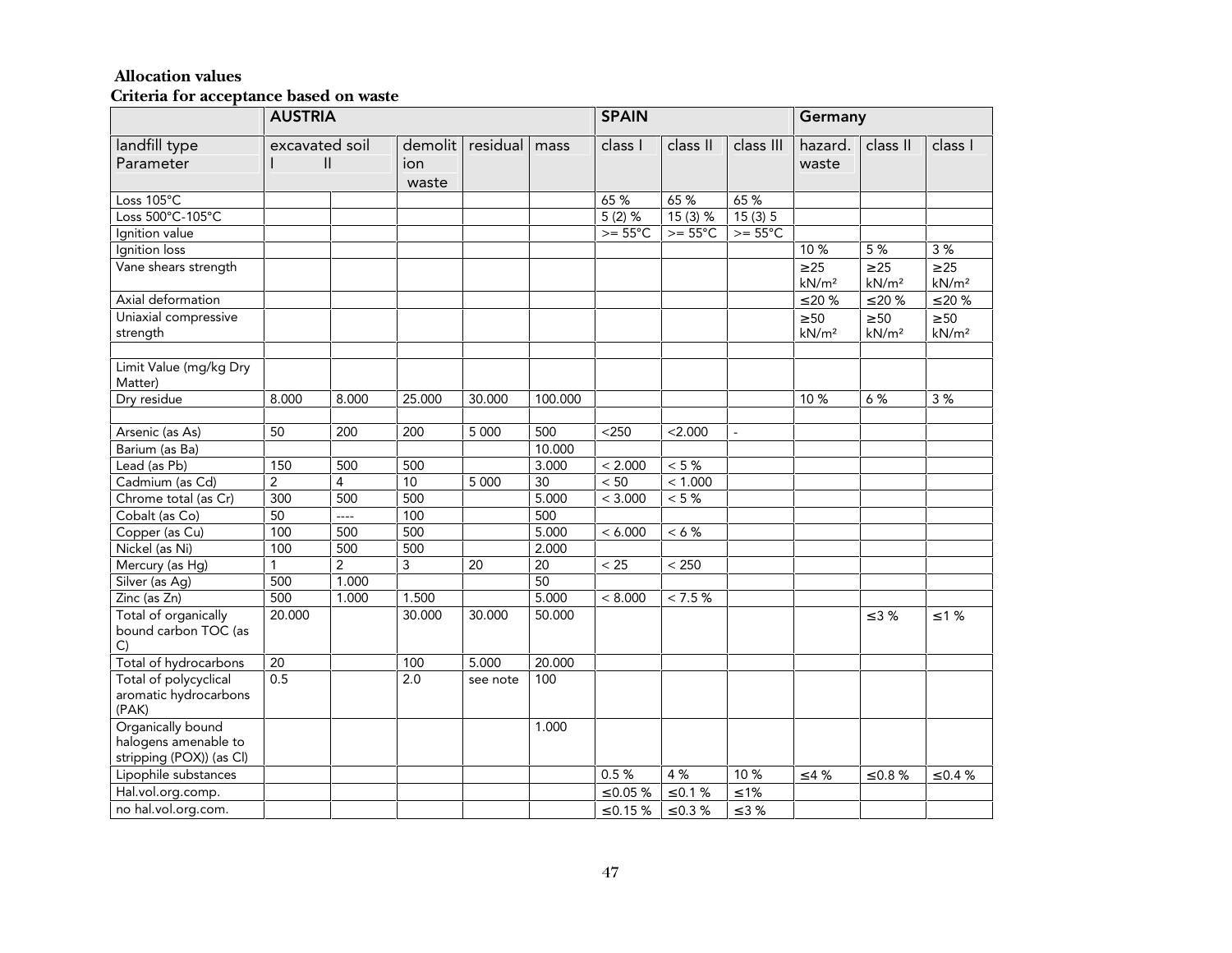# **Criteria for acceptance based on eluate**

|                                                 | <b>AUSTRIA</b>      |                     |              |                | <b>SPAIN</b>          |                        | Germany                               |                              |                             |                             |
|-------------------------------------------------|---------------------|---------------------|--------------|----------------|-----------------------|------------------------|---------------------------------------|------------------------------|-----------------------------|-----------------------------|
| landfill type<br>Parameter                      | excavated soil<br>П | demolition<br>waste | residual     | mass           | class I               | class II               | class III                             | hazard. waste                | class II                    | class I                     |
| pH value                                        | $6.5 - 11$          | $6 - 13$            | $6 - 12$     | 6 to 13        | $5.5 - 12$            | $4 - 13$               | $4 - 13$                              | $4 - 13$                     | $5.5 - 13$                  | $5.5 - 13$                  |
| Electric conductivity                           | $150$ mS/m          | $300$ m $S/m$       | $1.000$ mS/m |                | $\leq 6.000 \mu S/cm$ | $\leq 50.000 \mu S/cm$ | $\leq 100.000 \text{ }\mu\text{S/cm}$ | $\leq 100.000$<br>$\mu$ S/cm | $\leq 50.000$<br>$\mu$ S/cm | $\leq 10.000$<br>$\mu$ S/cm |
| Limit Value (mg/kg Dry Matter)                  |                     |                     |              |                |                       |                        |                                       |                              |                             |                             |
| Total of organically bound carbon<br>TOC (as C) | 200                 | 500                 | 500          | see note below | $\leq 40$ mg/l        | $\leq 100$ mg/l        | $\leq 200$ mg/l                       | $\leq 200$ mg/l              | $\leq 100$ mg/l             | $\leq 20$ mg/l              |
| Total of hydrocarbons                           | 5                   | 50                  | 100          |                |                       |                        |                                       |                              |                             |                             |
| EOX (as Cl)                                     | 0.3                 | 3                   | see note     | 30             |                       |                        |                                       |                              |                             |                             |
| Anion-active tenside (as TBS)                   |                     | 5                   | 20           | see note below |                       |                        |                                       |                              |                             |                             |
| Index phenols                                   |                     |                     |              |                | $\leq 1$ mg/l         | $\leq 10$ mg/l         | $\leq 50$ mg/l                        | 100                          | 50                          | 0.2                         |
| <b>AOX</b>                                      |                     |                     |              |                | $\leq 0.3$            | $\leq 1.5$             | $\leq 3$                              | 3                            | 1.5                         | 0.3                         |
| Aluminium (as Al)                               | 5.0                 | 20.0                | 100.0        |                |                       |                        |                                       |                              |                             |                             |
| Arsenic (as As)                                 | 0.5                 | 0.75                | 1.0          |                | $\leq 0.1$            | $\leq 0.5$             | $\leq 1$                              | $\leq 1$                     | 0.5                         | 0.2                         |
| Barium (as Ba)                                  | 10.0                | 20.0                | 100.0        |                |                       |                        |                                       |                              |                             |                             |
| Lead (as Pb)                                    | 1.0                 | 2.0                 | 10.0         |                | $\leq 0.5$            | $\leq 1$               | $\leq 2$                              | $\leq 2$                     | $\mathbf{1}$                | 0.2                         |
| Boron (as B)                                    |                     | 30.0                |              |                |                       |                        |                                       |                              |                             |                             |
| Cadmium (as Cd)                                 | 0.05                | 0.5                 | 1.0          |                | $\leq 0.1$            | $\leq 0.2$             | $\leq 0.5$                            | $\leq 0.5$                   | 0.1                         | 0.05                        |
| Chrome, total (as Cr)                           | 1.0                 | 2.0                 | 20.0         |                | $\leq 0.5$            | $\leq 2$               | $\leq 5$                              |                              |                             |                             |
| Chrome, hexavalent (as Cr)                      | 0.5                 | 0.5                 | 1.0          | 20             | $\leq 0.1$            | $\leq 0.1$             | $\leq 0.5$                            | $\leq 0.5$                   | 0.1                         | 0.05                        |
| Cobalt (as Co)                                  | 1.0                 | $\overline{2.0}$    | 5.0          |                |                       |                        |                                       |                              |                             |                             |
| Iron (as Fe)                                    | 10.0                |                     | 20.04        | see note below |                       |                        |                                       |                              |                             |                             |
| Copper (as Cu)                                  | 2.0                 | 10.0                | 10.0         |                | $\leq 2$              | $\leq 5$               | $\leq 10$                             | $\leq 10$                    | 5                           | $\mathbf{1}$                |
| Nickel (as Ni)                                  | 1.0                 | 2.0                 | 10.0         |                | $\leq 0.5$            | $\leq 1$               |                                       | $\leq 2$                     | $\mathbf{1}$                | 0.2                         |
| Mercury (as Hg)                                 | 0.01                | 0.05                | 0.1          |                | $\leq 0.02$           | $\leq 0.05$            |                                       | $\overline{0.1}$             | 0.02                        | 0.005                       |
| Silver (as Ag)                                  | 0.2                 | 1.0                 | $1.0\,$      |                |                       |                        |                                       |                              |                             |                             |
| Zinc $(as Zn)$                                  | 10.0                | 20.0                | 100.0        |                | $\leq 2$              | $\leq 5$               |                                       | 10                           | 5                           | 2                           |
| $T$ in (as Sn)                                  | 2.0                 | 10.0                | 20.0         |                |                       |                        |                                       |                              |                             |                             |
| Ammonium (as N)                                 | 8                   | 40                  | 100          | 10.000         | $\leq$ 5              | $\leq 200$             | $\leq 1.000$                          | 1.000                        | 200                         | $\overline{4}$              |
| Chloride (as Cl)                                | 2.000               | 5.000               |              |                | $\leq 500$            | $\leq 5.000$           | $\leq 10.000$                         | 10.000                       |                             |                             |
| Cyanide, easily releasable (as CN)              | 0.2                 |                     | 100          | 20             | $\leq 0.1$            | $\leq 0.5$             | $\leq 1$                              |                              | 0.5                         | 0.1                         |
| Fluoride (as F)                                 | 20                  | 50                  | 100          | 500            |                       |                        |                                       | $\overline{50}$              | $\overline{25}$             | 5                           |
| Nitrate (as N)                                  | 100                 | 500                 | see note     | note           |                       |                        |                                       |                              |                             |                             |
| Nitrite (as N)                                  | 2                   | 10                  | 15           | 1.000          | $\leq 3$              | $\leq 10$              | $\leq 30$                             | 30                           |                             |                             |
| Phosphate (as P)<br>Sulphate (as $SO42-$ )      | $\mathfrak{S}$      | 50                  | 50           | note           |                       |                        |                                       |                              |                             |                             |
|                                                 |                     | 5.000               |              | 25.000         | $\leq 500$            | $\leq 1.500$           | $\leq 5.000$                          | 5.000                        |                             |                             |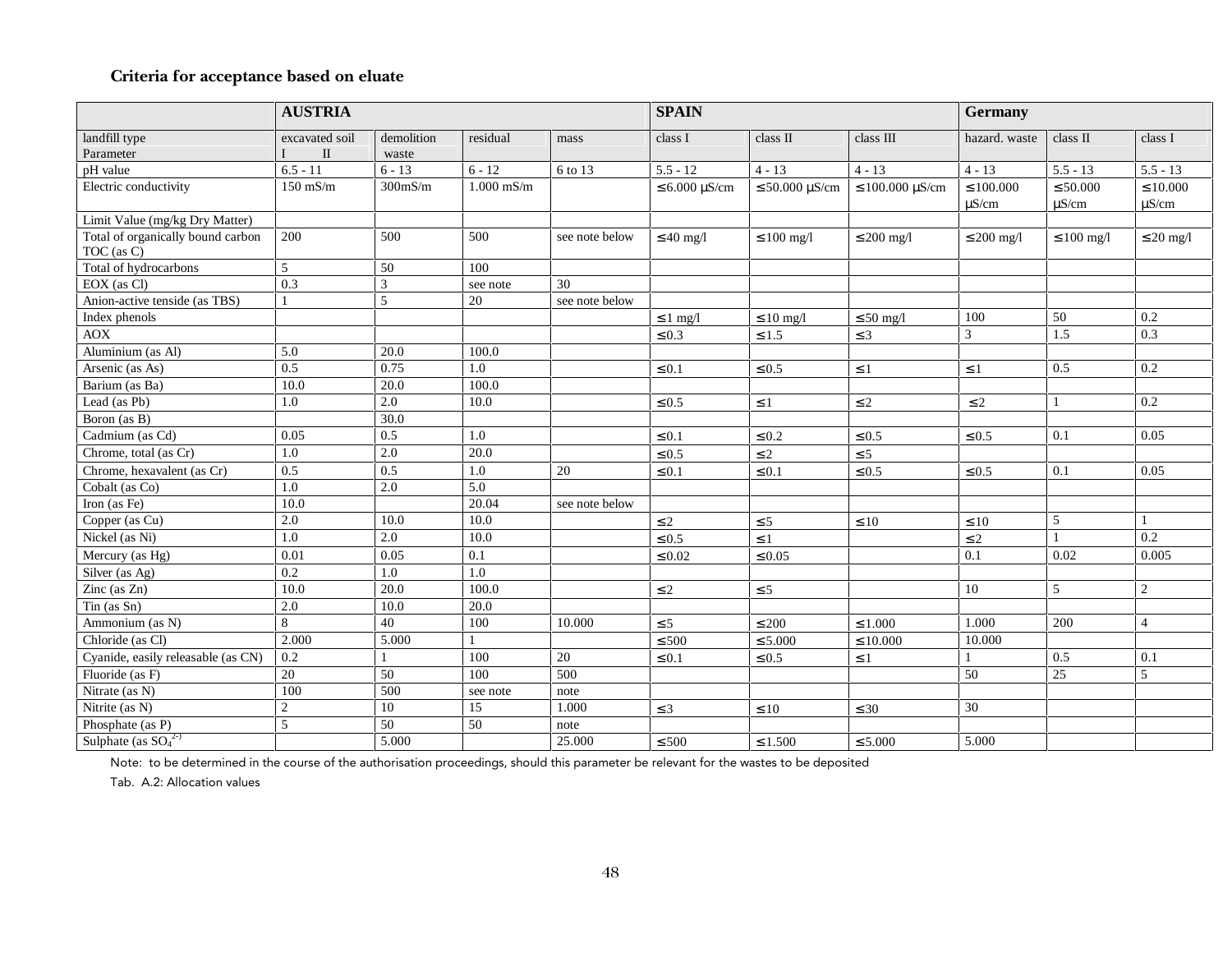# Annex B Legal standards for incineration

#### **Legal standards in selected European countries**

#### **Emission Standard:**

| country                                                    | <b>EU</b>                                     | Germany                       | <b>Denmark</b> | France                   | Nether-<br>lands   | Austria                                      | Sweden            | Switzer-<br>land                  |
|------------------------------------------------------------|-----------------------------------------------|-------------------------------|----------------|--------------------------|--------------------|----------------------------------------------|-------------------|-----------------------------------|
| regulation                                                 | ruling<br>94/67/EG<br>1994                    | 17.<br><b>BlmSchV</b><br>1990 | 1991           | 1991<br>$<$ 3 t/h        | <b>BLA</b><br>1993 | LRV-K<br>1998/19<br>90<br>$0.75 - 15$<br>t/h | 1993<br>$= 3 t/h$ | <b>LRV</b><br>1992<br>> 350<br>kW |
| dangerous<br>substances                                    |                                               |                               |                |                          |                    |                                              |                   |                                   |
| dust<br>hydrogen<br>chloride (HCl)                         | 10<br>10                                      | 10<br>10                      | 30<br>50       | 30<br>50                 | 5<br>10            | 20<br>15                                     | 20<br>100         | 10<br>20                          |
| hydrogen<br>fluoride (HF)                                  | 1                                             | 1                             | $\overline{2}$ | $\overline{2}$           | 1                  | 0.7                                          | $\overline{a}$    | $\overline{2}$                    |
| carbon monoxide<br>(CO)                                    | 50                                            | 50                            | 100            | 100                      | 50                 | 50                                           | 100               | CO/CO <sub>2</sub><br>< 0.002     |
| organic<br>substance<br>(total C)                          | 10                                            | 10                            | 20             | 20                       | 10                 | 20                                           | $\frac{1}{2}$     | 20                                |
| sulphur dioxide<br>(SO <sub>2</sub> )                      | 50                                            | 50                            | 300            | 300                      | 40                 | 100                                          | $\overline{a}$    | 50                                |
| nitric oxides<br>(NO <sub>1</sub> )                        | $\overline{a}$                                | 200                           | $\overline{a}$ | $\blacksquare$           | 70                 | 300                                          | $\frac{1}{2}$     | 80                                |
| dioxins/furans<br>PCDD/PCDF<br>(in ng TE/Nm <sup>3</sup> ) | 0.1<br>from<br>1.1.1997<br>respite:<br>1.9.98 | 0.1                           | 0.1            | $\overline{\phantom{a}}$ | 0.1                | 0.1                                          | 0.1               | $\overline{a}$                    |
| heavy metals:                                              |                                               |                               |                |                          |                    |                                              |                   |                                   |
| Cd. Tl                                                     | altogether<br>$0.05*$                         | altogether<br>$0.05*$         |                |                          |                    |                                              |                   |                                   |
| Hg                                                         | altogether<br>$0.1(0.05)*$                    | altogether<br>$0.05*$         |                |                          |                    |                                              |                   |                                   |
| As. Co. Cr. Cu.<br>Mn. Ni. Pb. Sb.<br>Sn. V                | altogether<br>$1.0(0.5)*$                     | altogether<br>$0.5*$          |                |                          |                    |                                              |                   |                                   |
| reference                                                  | 11 % $O_2$                                    | 11 % O <sub>2</sub>           | 10 % $O_2$     | $9%Q_{2}$                | 11 % $O_2$         | 11 % $O_2$                                   | 10 % CO           | 11 % $O2$                         |
|                                                            |                                               |                               |                |                          |                    |                                              |                   |                                   |

\* average value (in parenthesis: EU guiding rule for hazardous waste incineration. which had to be transposed till 31.12.1996)

#### Tab. B-1: Emission limiting values of selected dangerous substances (mg/Nm<sup>3</sup> dry exhaust gas) for waste combustion in several European countries<sup>32, 33</sup>

### **Hazardous waste incineration**

The European Commission has adopted a Proposal for an amendment to the 1994 Council Directive on the Incineration of Hazardous Waste. The existing legislation lays down very strict limit values for emissions of heavy metals and dioxins into the

1

<sup>&</sup>lt;sup>32</sup> UBA, Jahresbericht 1995, page 358.

<sup>33</sup> Akademie für Technikfolgenabschätzung in Baden-Württemberg (M. Kaimer, D. Schade): Pilotstudie. Bewertung der thermischen Abfallbehandlung, Nr. 61, September 1996.